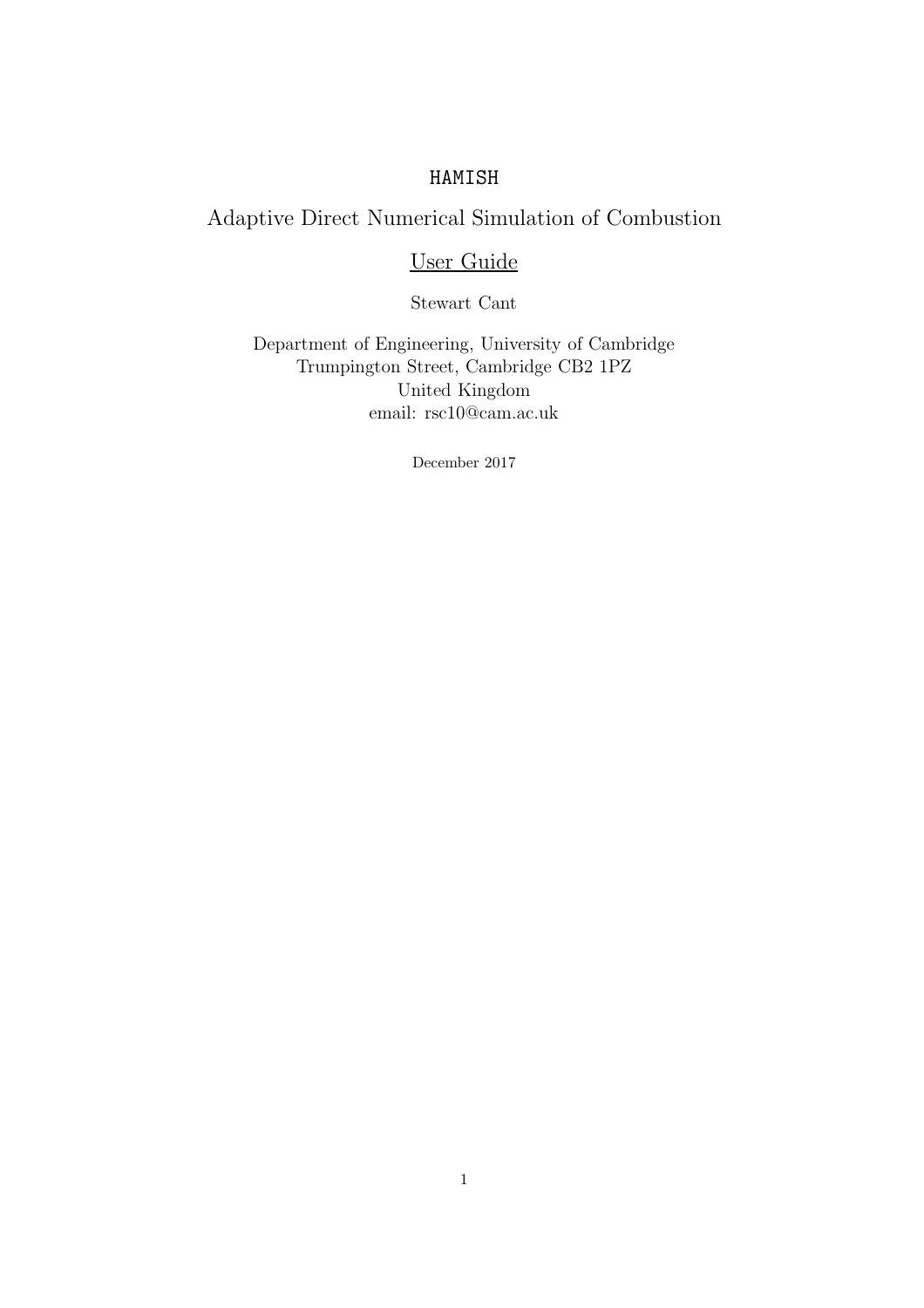# 1 Introduction

Direct Numerical Simulation (DNS) of turbulent flow involves the solution of the Navier-Stokes equations without modelling of the turbulence. DNS of turbulent combustion also requires an adequate treatment of the chemistry and the molecular transport of heat and mass as well as momentum. Ideally the chemistry would be represented using a detailed chemical reaction mechanism including all of the elementary steps and intermediate species. Similarly, the many different effects that contribute to molecular transport would all be represented in detail. In practice, a full treatment of chemistry and molecular transport remains computationally unaffordable, and some level of modelling in these areas must be tolerated.

The purpose of the HAMISH code is to facilitate combustion DNS with any desired level of chemistry, from single-step Arrhenius mechanisms through all classes of reduced reaction mechanisms up to fully detailed reaction mechanisms. Molecular transport can also be represented using a Fickian diffusion laws or more complex treatments. The Navier-Stokes momentum equations are solved in fully compressible form together with the continuity equation and a conservation equation for the stagnation internal energy, as well as any required number of balance equations for species mass fractions. Each component of the reacting mixture is assumed to obey the equations of state for a semi-perfect gas. Boundary conditions are specified using a characteristic formulation, and available boundary condition types include inflows, outflows and walls as well as periodic conditions.

The numerical framework makes use of a finite-volume approach for spatial discretisation together with a Runge-Kutta algorithm for time-stepping. An adaptive Cartesian mesh based on cubic cells allows for local mesh refinement and derefinement based on the local and instantaneous resolution requirements of the solution. The spatial discretisation scheme works by reconstruction of the solution using a polynomial approximation in each cell. The Taylor–series order of the scheme is set by the degree of the polynomial, and arbitrarily high order is attainable in principle. In practice, fourth order offers a good compromise between accuracy and computational cost. Alternatively, simpler second–order interpolation between cell centres may be used instead, with fourth–order interpolation for convected variables wherever possible. For time-stepping, the Runge-Kutta algorithm may be adjusted to have any number of sub-steps in order to achieve the required order of accuracy. Adaptive time-stepping is available with error control using an embedded Runge-Kutta scheme. The standard time-stepping algorithm is a third–order three– step Runge-Kutta scheme with a second–order embedded scheme together with a PID–type time step controller. The code is fully parallel using domain decomposition over an arbitrary processor topology.

The chemical and thermodynamic data required for each simulation is handled in a compact tabular form in order to maximise computational efficiency during each simulation. A pre-processor called PPCHEM is available to convert data from a human-readable format into the required form for HAMISH. This approach is common to the high–order combustion DNS code SENGA2 [1, 2].

# 2 Mathematical Formulation

### 2.1 Governing Equations

The governing equations to be solved using DNS are the partial differential equations for compressible reacting flow, consisting of the continuity equation

$$
\frac{\partial}{\partial t}\rho + \frac{\partial}{\partial x_k}\rho u_k = 0,\tag{1}
$$

the Navier–Stokes momentum equations

$$
\frac{\partial}{\partial t}\rho u_i + \frac{\partial}{\partial x_k}\rho u_k u_i = -\frac{\partial}{\partial x_i}p + \frac{\partial}{\partial x_k}\tau_{ki},\tag{2}
$$

and the internal energy equation

$$
\frac{\partial}{\partial t}\rho E + \frac{\partial}{\partial x_k}\rho u_k E = -\frac{\partial}{\partial x_k}pu_k - \frac{\partial}{\partial x_k}q_k + \frac{\partial}{\partial x_k}\tau_{km}u_m,\tag{3}
$$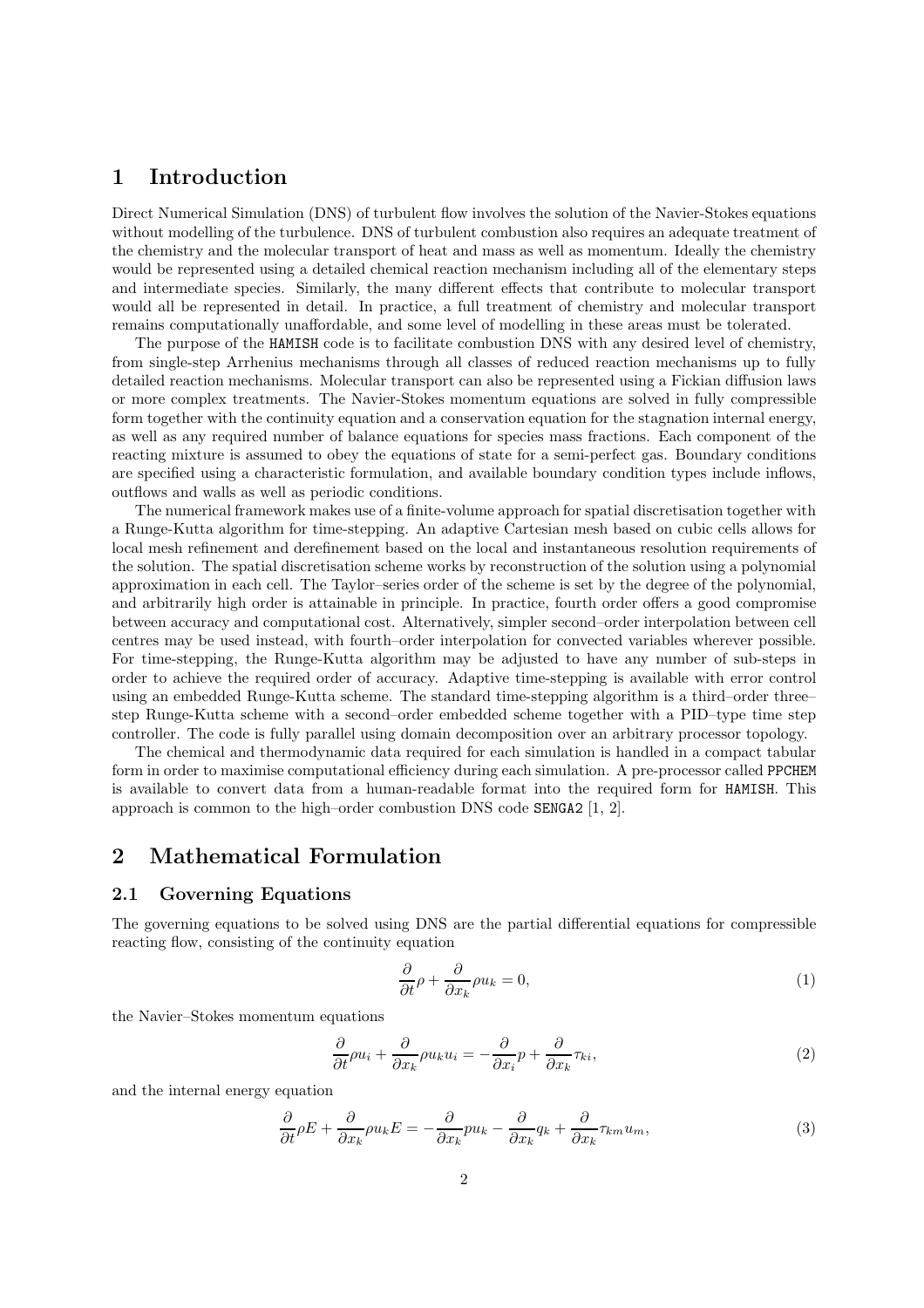supplemented by an equation for the mass fraction of each of the  $N$  chemical species present in the reacting gas mixture

$$
\frac{\partial}{\partial t}\rho Y_{\alpha} + \frac{\partial}{\partial x_{k}}\rho u_{k}Y_{\alpha} = w_{\alpha} - \frac{\partial}{\partial x_{k}}\rho V_{\alpha,k}Y_{\alpha}.
$$
\n(4)

The thermal equation of state for the mixture is

$$
p = \rho R^0 T \sum_{\alpha=1}^N \frac{Y_{\alpha}}{W_{\alpha}}
$$
\n<sup>(5)</sup>

while the caloric equation of state provides the definition of the stagnation internal energy as

$$
E = \sum_{\alpha=1}^{N} Y_{\alpha} h_{\alpha} - \frac{P}{\rho} + \frac{1}{2} u_k u_k
$$
\n<sup>(6)</sup>

where the enthalpy of species  $\alpha$  is defined as

$$
h_{\alpha} = \int_{T_0}^{T} C_{p\alpha} dT + h_{\alpha}^0,
$$
\n(7)

in which  $C_{p\alpha}$  is the mass-based specific heat capacity of species  $\alpha$  and  $h^0_\alpha$  is the species enthalpy at the reference temperature  $T_0$ . The viscous stress tensor is given by

$$
\tau_{ki} = \mu \left( \frac{\partial u_k}{\partial x_i} + \frac{\partial u_i}{\partial x_k} \right) - \frac{2}{3} \mu \frac{\partial u_m}{\partial x_m} \delta_{ki},\tag{8}
$$

and the heat flux vector by

$$
q_k = -\lambda \frac{\partial T}{\partial x_k} + \sum_{\alpha=1}^N \rho V_{\alpha,k} Y_{\alpha} h_{\alpha}
$$
\n(9)

The species mass fractions are subject to the compatibility condition

$$
\sum_{\alpha=1}^{N} Y_{\alpha} = 1 \tag{10}
$$

while the diffusion velocities must satisfy the compatibility condition

$$
\sum_{\alpha=1}^{N} V_{\alpha,k} Y_{\alpha} = 0.
$$
\n(11)

For a reaction mechanism involving  $M$  steps of the form

$$
\sum_{\alpha=1}^{N} \nu'_{\alpha,m} \mathcal{M}_{\alpha} \to \sum_{\alpha=1}^{N} \nu''_{\alpha,m} \mathcal{M}_{\alpha}, \quad m = 1, \dots, M
$$
\n(12)

the chemical production rate  $w_{\alpha}$  for species  $\alpha$  is expressed as

$$
w_{\alpha} = W_{\alpha} \sum_{m=1}^{M} \left( \nu_{\alpha,m}'' - \nu_{\alpha,m}' \right) k_m(T) \prod_{\beta=1}^{N} c_{\beta}^{\nu_{\beta,m}'}.
$$
 (13)

where the specific reaction rate coefficient  $k_m(T)$  is given by the Arrhenius expression

$$
k_m(T) = A_m T^{n_m} \exp\left(-\frac{E_m}{R^0 T}\right) \tag{14}
$$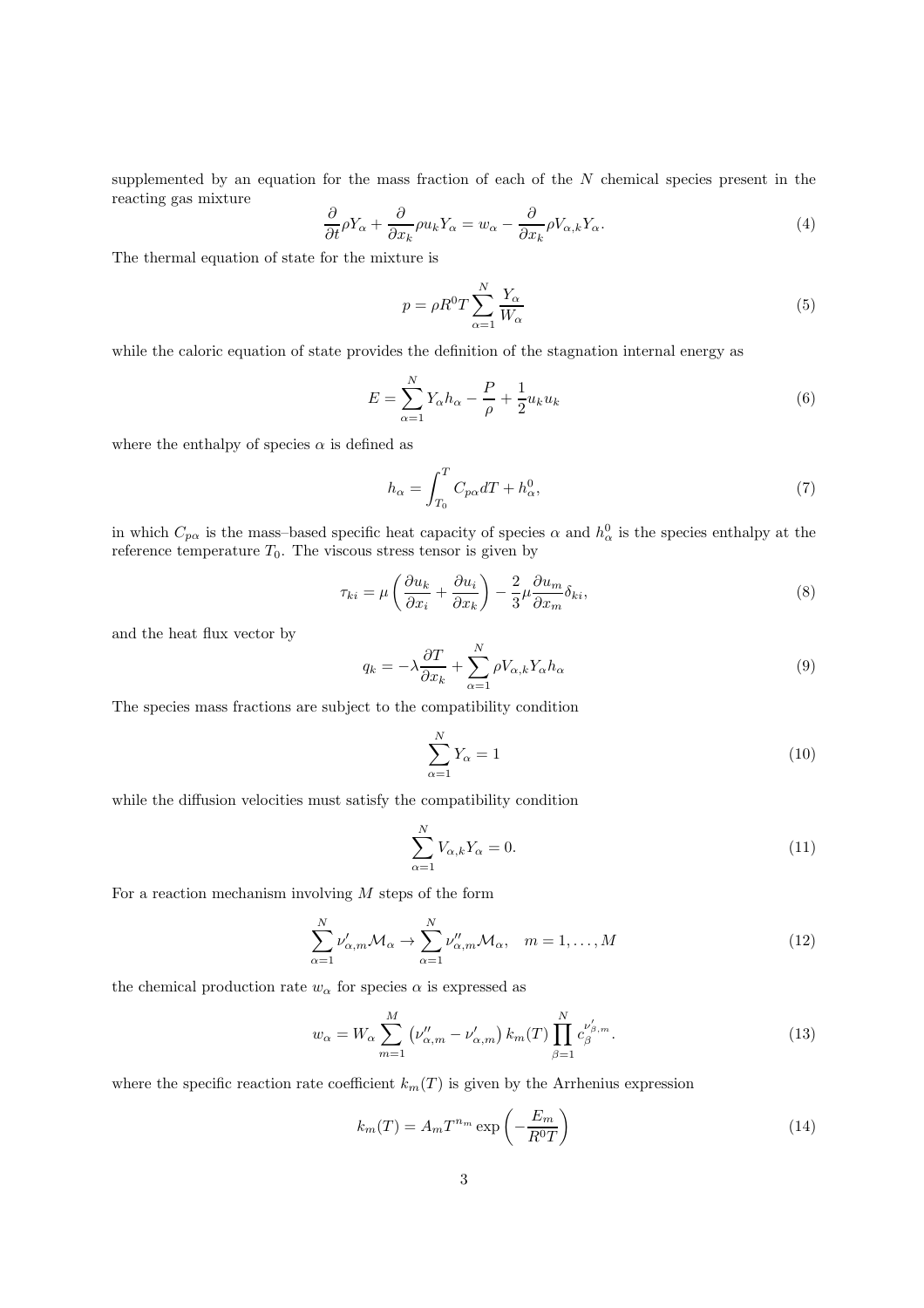and the concentration  $c_{\beta}$  of species  $\beta$  is related to mass fraction by

$$
c_{\beta} = \frac{\rho Y_{\beta}}{W_{\beta}}.\tag{15}
$$

For the reaction rates the compatibility condition is

$$
\sum_{\alpha=1}^{N} w_{\alpha} = 0. \tag{16}
$$

### 2.2 Thermodynamic Quantities

For a semi–perfect gas, the molar specific heat capacity at constant pressure  $\bar{C}_{p\alpha}$  is known to depend on temperature, and for present purposes the dependence is represented in an approximate manner using a polynomial of the form

$$
\frac{\bar{C}_{p\alpha}}{R^0} = \sum_{j=1}^{J} \bar{a}^{(l)}_{\alpha,j} T^{j-1}
$$
\n(17)

where the degree  $J - 1$  of the polynomial is typically taken to be 4 or 5. The polynomial coefficients  $a_{\alpha,j}^{(l)}$  may take different values for each species  $\alpha$  in different intervals l of temperature. For example, the popular CHEMKIN database [3] uses polynomials of degree 5 with two temperature intervals: for most species the intervals are  $0 < T < 1000$ K  $(l = 1)$  and  $1000$ K  $\leq T < 3000$ K  $(l = 2)$ . The molar enthalpy for each species is given by integrating over L successive temperature intervals  $l = 1, \ldots, L$  to yield the recursive formula

$$
\bar{h}_{\alpha} = R^{0} \int_{T_{L-1}}^{T} \sum_{j=1}^{J} \bar{a}_{\alpha,j}^{(L)} T^{j-1} dT + R^{0} \sum_{l=1}^{L-1} \left[ \int_{T_{l-1}}^{T_{l}} \sum_{j=1}^{J} \bar{a}_{\alpha,j}^{(l)} T^{j-1} dT \right] + \bar{h}_{\alpha}^{0}
$$
\n
$$
= R^{0} \sum_{j=1}^{J} \frac{\bar{a}_{\alpha,j}^{(L)}}{j} T^{j} - R^{0} \sum_{j=1}^{J} \frac{\bar{a}_{\alpha,j}^{(L)}}{j} T^{j}_{L-1} + \bar{h}_{\alpha}^{(L-1)}.
$$
\n(18)

where the reference temperature  $T_0$  has been taken at 0K, and  $h_\alpha^{(L-1)}$  denotes the enthalpy at the lower end of the current (Lth) temperature interval. The last two terms may be combined to form a single coefficient  $\bar{a}^{(L)}_{\alpha,J+1}$ , and the final form for the molar enthalpy becomes

$$
\bar{h}_{\alpha} = R^0 \left[ \sum_{j=1}^{J} \frac{\bar{a}_{\alpha,j}^{(L)}}{j} T^j + \bar{a}_{\alpha,J+1}^{(L)} \right]
$$
\n(19)

Similarly, the molar entropy for each species may be found using the definition

$$
\bar{s}_{\alpha} = R^0 \int_{T_0}^{T} \frac{\bar{C}_{p\alpha}}{T} dT + \bar{s}_{\alpha}^0,\tag{20}
$$

substituting for  $\bar{C}_{p\alpha}$  and integrating over successive temperature intervals to give

$$
\bar{s}_{\alpha} = R^{0} \left[ \bar{a}^{(L)}_{\alpha,1} \ln T + \sum_{j=2}^{J} \frac{\bar{a}^{(L)}_{\alpha,j}}{j-1} T^{j-1} \right] \n- R^{0} \left[ \bar{a}^{(L)}_{\alpha,1} \ln T_{L-1} + \sum_{j=2}^{J} \frac{\bar{a}^{(L)}_{\alpha,j}}{j-1} T^{j-1}_{L-1} \right] + \bar{s}^{(L-1)}_{\alpha}
$$
\n(21)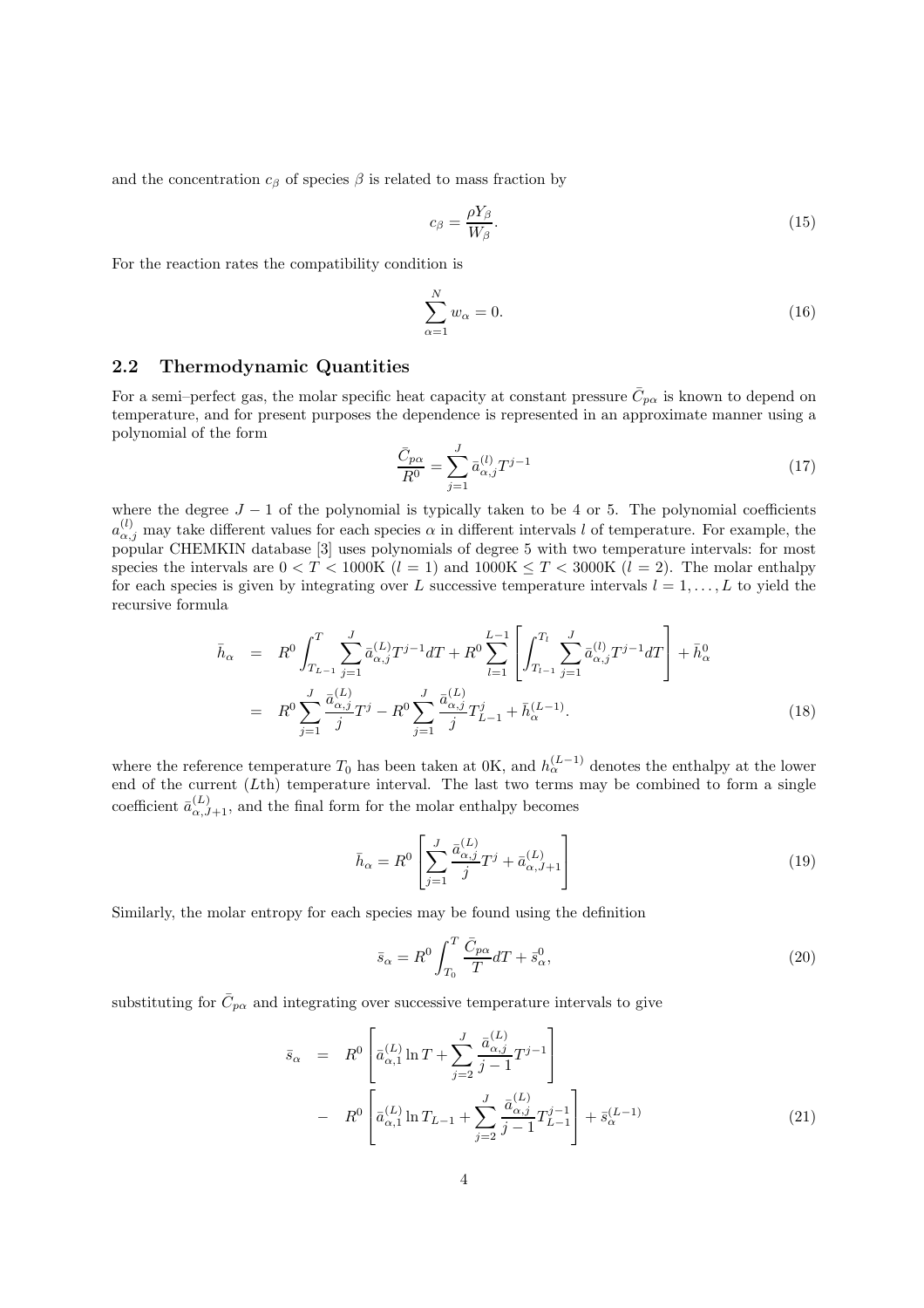where once again the formula may be applied recursively, and  $s_{\alpha}^{(L-1)}$  is the entropy at the lower end of the current temperature interval. Combining the last three terms to form a single coefficient  $\bar{a}^{(L)}_{\alpha,J+2}$ , the final form for the molar entropy is

$$
\bar{s}_{\alpha} = R^{0} \left[ \bar{a}_{\alpha,1}^{(L)} \ln T + \sum_{j=2}^{J} \frac{\bar{a}_{\alpha,j}^{(L)}}{j-1} T^{j-1} + \bar{a}_{\alpha,J+2}^{(L)} \right]
$$
(22)

The mass-based specific heat capacity  $C_{p\alpha}$  is given by

$$
C_{p\alpha} = \frac{R^0}{W_{\alpha}} \sum_{j=1}^{J} \bar{a}^{(l)}_{\alpha,j} T^{j-1} = \sum_{j=1}^{J} a^{(l)}_{\alpha,j} T^{j-1}
$$
\n(23)

where the mass-based polynomial coefficients are defined as

$$
a_{\alpha,j}^{(l)} = \frac{R^0}{W_\alpha} \bar{a}_{\alpha,j}^{(l)}.\tag{24}
$$

Then the mass-based specific enthalpy for each species is

$$
h_{\alpha} = \sum_{j=1}^{J} \frac{a_{\alpha,j}^{(L)}}{j} T^j + a_{\alpha,J+1}^{(L)}
$$
(25)

and the mass-based specific entropy for each species is

$$
s_{\alpha} = a_{\alpha,1}^{(L)} \ln T + \sum_{j=2}^{J} \frac{a_{\alpha,j}^{(L)}}{j-1} T^{j-1} + a_{\alpha,J+2}^{(L)}.
$$
 (26)

### 2.2.1 Temperature

The temperature may be obtained using the caloric equation of state (6) in the form

$$
E = \sum_{\alpha=1}^{N} Y_{\alpha} h_{\alpha} - R_m T + \frac{1}{2} u_k u_k
$$
\n
$$
(27)
$$

where the specific gas constant for the mixture is

$$
R_m = \sum_{\alpha=1}^{N} Y_{\alpha} R_{\alpha}.
$$
\n(28)

Substituting the polynomial form of the species enthalpy  $h_{\alpha}$  from (25) gives

$$
E = \sum_{\alpha=1}^{N} Y_{\alpha} \left[ \sum_{j=1}^{J} \frac{a_{\alpha,j}^{(l)}}{j} T^{j} + a_{\alpha,J+1}^{(l)} \right] - R_{m} T + \frac{1}{2} u_{k} u_{k}
$$
(29)

and gathering terms in successive powers of T produces the polynomial

$$
f(T) = \left[ \left( \frac{1}{2} u_k u_k - E \right) + \sum_{\alpha=1}^N Y_\alpha a_{\alpha,J+1}^{(l)} \right] + \left[ \sum_{\alpha=1}^N Y_\alpha \left( a_{\alpha,1}^{(l)} - R_\alpha \right) \right] T + \sum_{j=2}^J \left[ \sum_{\alpha=1}^N Y_\alpha \frac{a_{\alpha,j}^{(l)}}{j} \right] T^j \tag{30}
$$

which may be used to form the non-linear algebraic equation  $f(T) = 0$  whose solution determines the temperature.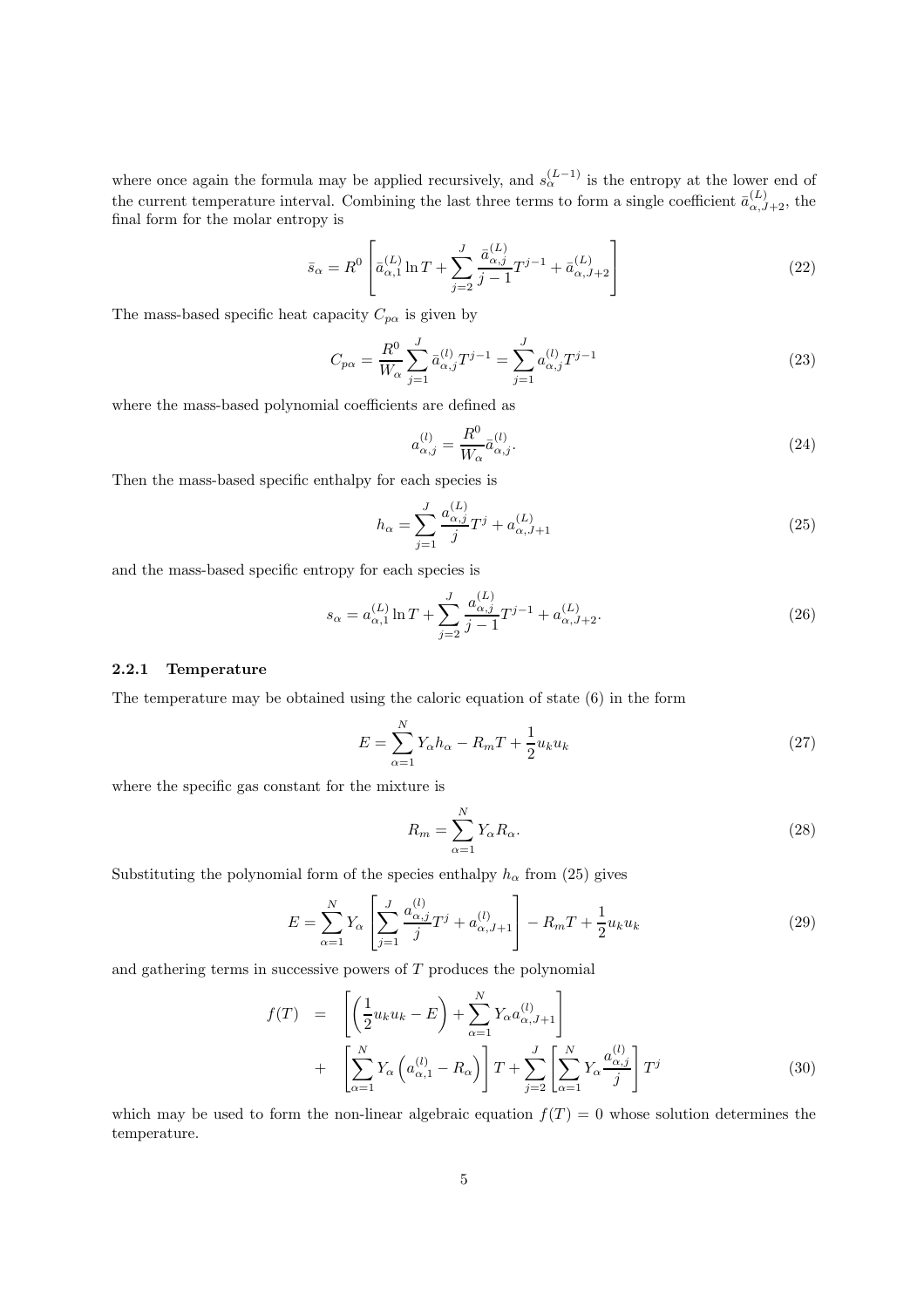### 2.3 Transport Coefficients

The molecular transport coefficients are represented using the relationship

$$
\frac{\lambda}{C_p} = A_\lambda \left(\frac{T}{T_0}\right)^r \tag{31}
$$

for the mixture thermal conductivity  $\lambda$ , where  $C_p$  is the mixture value of the specific heat capacity at constant pressure, and  $A_{\lambda}$ , r and  $T_0$  are constants. Then the mixture dynamic viscosity  $\mu$  is given by

$$
\mu = \frac{\lambda}{C_p} \text{Pr} \tag{32}
$$

where Pr is the mixture Prandtl number which is taken as a constant.

The diffusive mass flux for species  $\alpha$  may be represented using Fick's law as:

$$
\rho V_{\alpha,k} Y_{\alpha} = -\rho D_{\alpha} \frac{\partial Y_{\alpha}}{\partial x_k}.
$$
\n(33)

in which the diffusion coefficient  $D_{\alpha}$  for each species is given by

$$
D_{\alpha} = \frac{\lambda}{\rho C_p L e_{\alpha}}\tag{34}
$$

where  $Le_{\alpha}$  is the Lewis number. The standard approach assumes that  $Le_{\alpha}$  is constant for each species.

Applying this assumption in Fick's Law does not guarantee that the continuity equation will be recovered when all N of the species mass fraction equations are summed. Substituting  $(33)$  into  $(4)$  and summing over all species yields

$$
\frac{\partial}{\partial t}\rho + \frac{\partial}{\partial x_k}\rho u_k = \sum_{\alpha=1}^N \frac{\partial}{\partial x_k}\rho D_\alpha \frac{\partial Y_\alpha}{\partial x_k}.
$$
\n(35)

where the compatibility conditions (10) and (16) have been applied to the mass fractions and reaction rates respectively. Clearly, by comparison with the continuity equation (1) the quantity on the right-hand side is an error term. This term can be removed by making a slight modification to Fick's law [4]:

$$
\rho V_{\alpha,k} Y_{\alpha} = -\rho D_{\alpha} \frac{\partial Y_{\alpha}}{\partial x_k} + \rho V_k^{(c)} Y_{\alpha}
$$
\n(36)

where the correction velocity  $V_k^{(c)}$  $\kappa_k^{(c)}$  is given by

$$
\rho V_k^{(c)} = \sum_{\alpha=1}^N \rho D_\alpha \frac{\partial Y_\alpha}{\partial x_k}.
$$
\n(37)

Applying the compatibility condition (11), the modified form (36) ensures that the continuity equation (1) is recovered as required.

### 2.4 Reaction Rate

Evaluation of the chemical production rate  $w_{\alpha}$  for species mass fraction makes use of the general formulation expressed by  $(13)-(15)$ . There is a summation over all steps in the reaction mechanism

$$
w_{\alpha} = W_{\alpha} \sum_{m=1}^{M} \bar{w}_{\alpha,m} \tag{38}
$$

where  $\bar{w}_{\alpha,m}$  is the molar production rate of species  $\alpha$  in the step. Each step in the reaction mechanism may involve one of several possible special cases.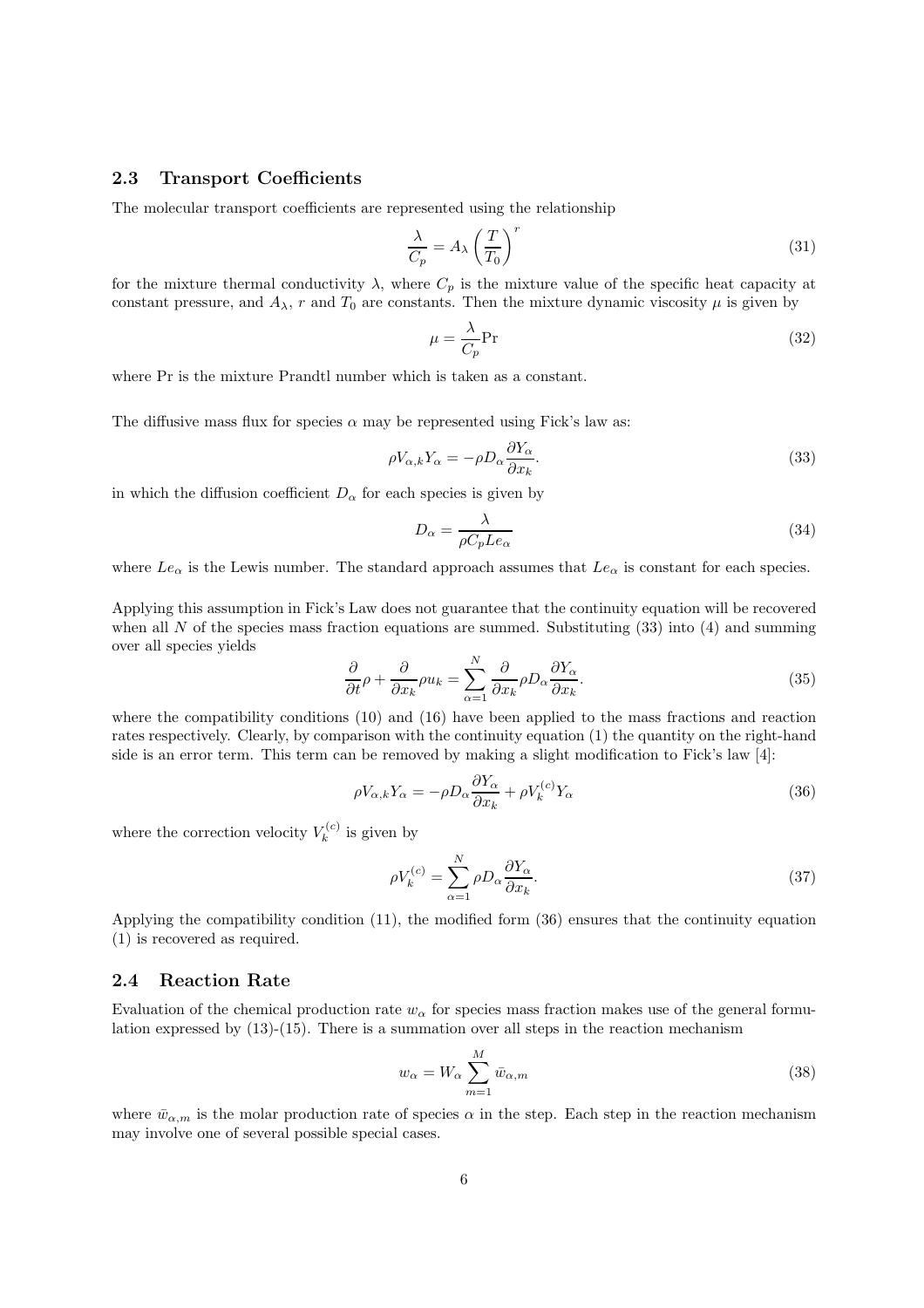### 2.4.1 Forward Reaction Rate

For a forward reaction step as expressed by

$$
\sum_{\alpha=1}^{N} \nu'_{\alpha,m} \mathcal{M}_{\alpha} \to \sum_{\alpha=1}^{N} \nu''_{\alpha,m} \mathcal{M}_{\alpha}
$$
\n(39)

the molar production rate  $\bar{w}_{\alpha,m}$  is given by

$$
\bar{w}_{\alpha,m} = (\nu''_{\alpha,m} - \nu'_{\alpha,m}) k_m(T) \prod_{\beta=1}^N c_{\beta}^{\nu'_{\beta,m}}.
$$
\n(40)

with  $k_m(T)$  given by (14) and  $c_\beta$  by (15). This is the simplest and most common type of reaction step.

### 2.4.2 Backward Reaction Rate: Gibbs Function

In cases where a reaction step  $m$  is specified using the equilibrium notation

$$
\sum_{\alpha=1}^{N} \nu'_{\alpha,m} \mathcal{M}_{\alpha} \rightleftharpoons \sum_{\alpha=1}^{N} \nu''_{\alpha,m} \mathcal{M}_{\alpha}
$$
\n(41)

the molar production rate for a single species is given by

$$
\bar{w}_{\alpha,m} = (\nu''_{\alpha,m} - \nu'_{\alpha,m}) \left[ k_{f,m}(T) \prod_{\beta=1}^N c_{\beta}^{\nu'_{\beta,m}} - k_{b,m}(T) \prod_{\beta=1}^N c_{\beta}^{\nu''_{\beta,m}} \right].
$$
\n(42)

Often, only the data for the forward rate coefficient  $k_{f,m}(T)$  are supplied, and it becomes necessary to evaluate the backward rate coefficient  $k_{b,m}(T)$  using the equilibrium constant for concentrations

$$
K_{c,m} = \prod_{\alpha=1}^{N} c_{\alpha}^{(\nu''_{\alpha,m} - \nu'_{\alpha,m})} = \frac{k_{b,m}}{k_{f,m}}
$$
(43)

The relation between  $K_{c,m}$  and the equilibrium constant for partial pressures  $K_{p,m}^0$  is given by

$$
K_{c,m} = K_{p,m}^0 \left(\frac{p_0}{R^0 T}\right)^{\Delta \nu_m} \tag{44}
$$

where  $p_0$  is a reference pressure used to make  $K_{p,m}^0$  dimensionless, and  $\Delta \nu_m = \sum_{\alpha=1}^N (\nu_{\alpha,m}^{\prime\prime} - \nu_{\alpha,m}^{\prime\prime})$  is the difference in the total number of moles between reactants and products. In turn,  $K_{p,m}^0$  is related to the change in the molar Gibbs function according to

$$
R^0 T \ln K_{p,m}^0 = \Delta \hat{G}_m = \sum_{\alpha=1}^N \bar{g}_{\alpha} (\nu_{\alpha,m}'' - \nu_{\alpha,m}') \tag{45}
$$

where  $\bar{g}_{\alpha} = \bar{h}_{\alpha} - T \bar{s}_{\alpha}$  is the molar Gibbs function for species  $\alpha$ . Using (19) and (22),  $\bar{g}_{\alpha}$  can be expressed conveniently as

$$
\frac{\bar{g}_{\alpha}}{R^{0}T} = \frac{\bar{a}_{\alpha,J+1}^{(L)}}{T} - \bar{a}_{\alpha,1}^{(L)} \ln T + (\bar{a}_{\alpha,1}^{(L)} - \bar{a}_{\alpha,J+2}^{(L)}) - \sum_{j=2}^{J} \frac{\bar{a}_{\alpha,j}^{(L)}}{j(j-1)} T^{j-1}
$$
(46)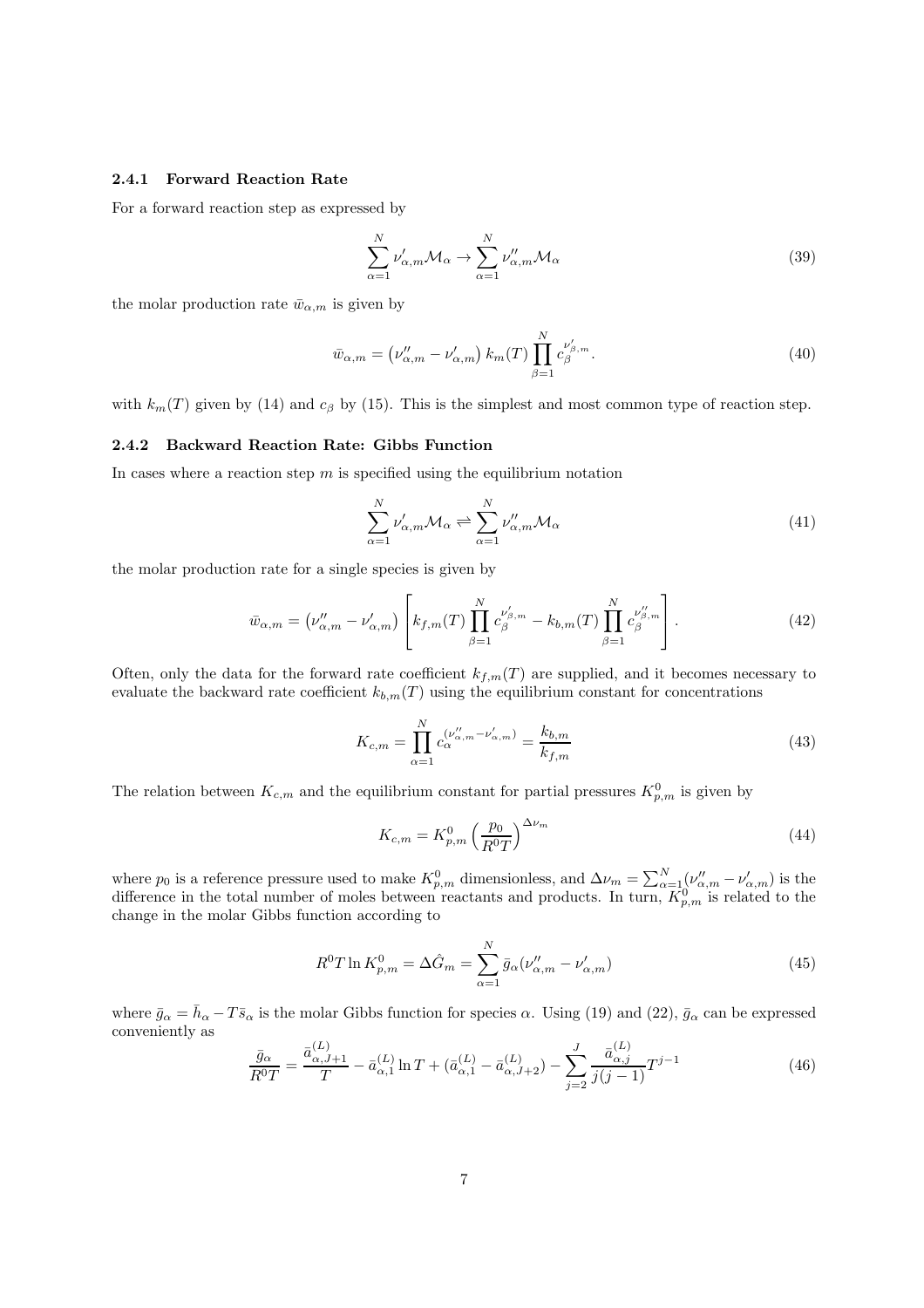Writing  $k_{f,m}$  and  $k_{b,m}$  in Arrhenius form according to (14), and using (43) together with (44) and (46) yields a set of expressions for the parameters of the backwards reaction rate coefficient

$$
\ln A_{b,m} = \ln A_{f,m} \n+ \sum_{\alpha=1}^{N} (\nu_{\alpha,m}'' - \nu_{\alpha,m}') \left[ \bar{a}_{\alpha,1}^{(L)} - \bar{a}_{\alpha,J+2}^{(L)} + \ln \left( \frac{P_0}{R^0} \right) \right] \n- \ln A_{b,m}^{\Sigma}(T)
$$
\n(47)

$$
n_{b,m} = n_{f,m} - \sum_{\alpha=1}^{N} (\nu_{\alpha,m}'' - \nu_{\alpha,m}') \left[ \bar{a}_{\alpha,1}^{L} + 1 \right]
$$
 (48)

$$
\frac{E_{b,m}}{R^0} = \frac{E_{f,m}}{R^0} + \sum_{\alpha=1}^{N} (\nu_{\alpha,m}'' - \nu_{\alpha,m}') \left[ \bar{a}_{\alpha,J+1}^L \right]
$$
(49)

Note that there is a non-Arrhenius contribution to (47) denoted by  $\ln A_{b,m}^{\Sigma}(T)$ . This term arises from the temperature dependence of  $C_{p\alpha}$ , and is given by

$$
\ln A_{b,m}^{\Sigma}(T) = \sum_{\alpha=1}^{N} (\nu_{\alpha,m}'' - \nu_{\alpha,m}') \sum_{j=2}^{J} \frac{\bar{a}_{\alpha,j}^{(L)} T^j}{j(j+1)}.
$$
\n(50)

Due to this term the backward rate coefficient  $k_{b,m}$  has a temperature dependence over and above that indicated by the Arrhenius form. This means that the contribution  $\ln A_{b,m}^{\Sigma}(T)$  cannot be computed in advance and hence  $k_{b,m}$  must be evaluated "on the fly" during a simulation. This may be done by combining (43)-(46) to yield

$$
\ln k_{b,m} = \ln k_{f,m} + \sum_{\alpha=1}^{N} (\nu_{\alpha,m}'' - \nu_{\alpha,m}') \left( \frac{\bar{g}_{\alpha}}{R^0 T} + \ln \frac{p_0}{R^0} - \ln T \right)
$$
(51)

### 2.4.3 Third Bodies

In cases where a reaction step  $m$  is of the form

$$
\sum_{\alpha=1}^{N} \nu'_{\alpha,m} \mathcal{M}_{\alpha} + M \to \sum_{\alpha=1}^{N} \nu''_{\alpha,m} \mathcal{M}_{\alpha} + M \tag{52}
$$

the molar production rate for a species  $\alpha$  is given by

$$
\bar{w}_{\alpha,m} = (\nu''_{\alpha,m} - \nu'_{\alpha,m}) k_m(T) c_M \prod_{\beta=1}^N c_{\beta}^{\nu'_{\beta,m}}.
$$
\n(53)

where the concentration  $c_M$  of the "third body" M is given by

$$
c_M = \sum_{\alpha=1}^{N} \eta_{\alpha,M} c_{\alpha} \tag{54}
$$

in which the coefficients  $\eta_{\alpha,M}$  are the third-body efficiencies for M.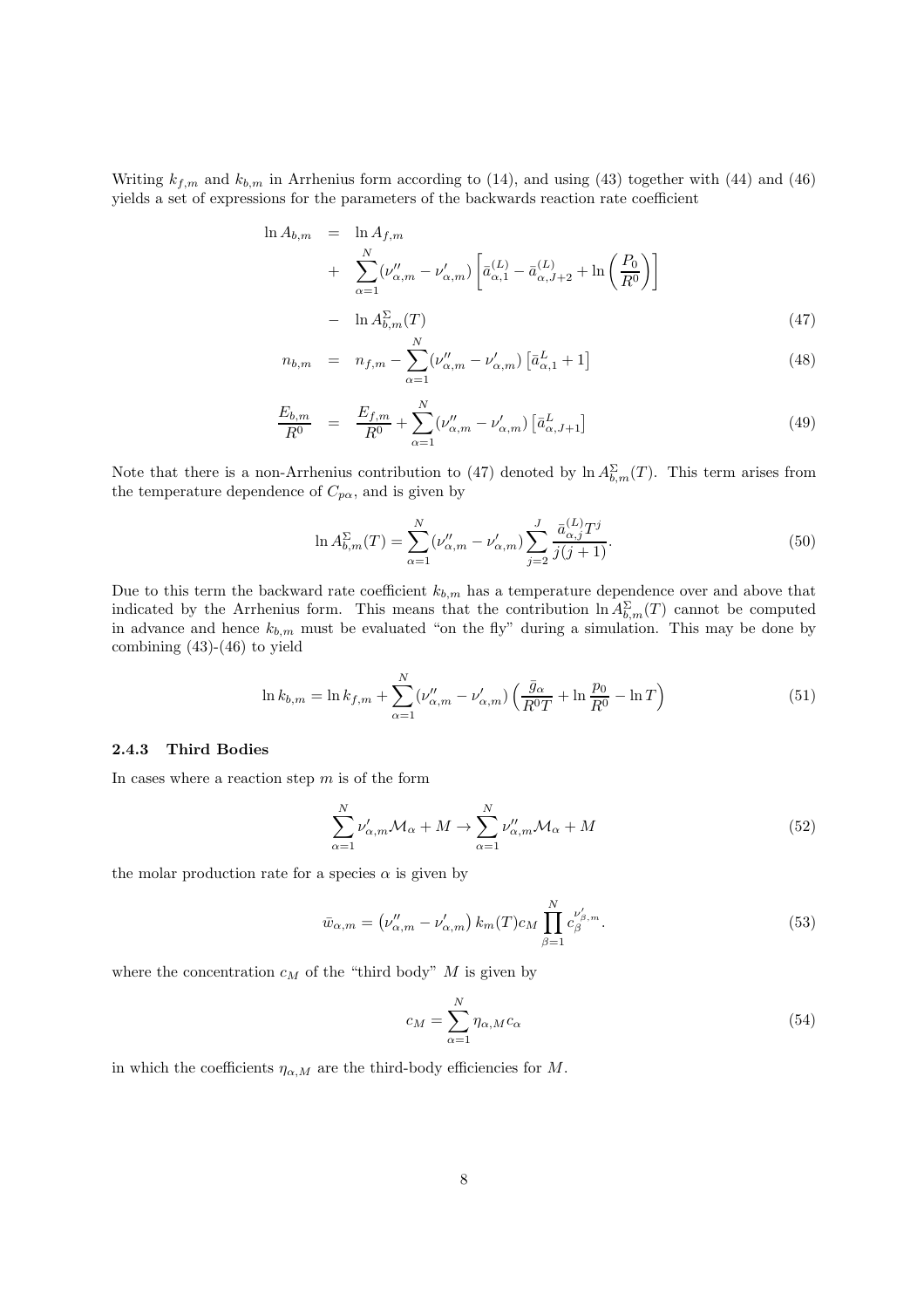### 2.4.4 Lindemann Forms

Some three–body reaction steps may have a specific reaction rate coefficient k which depends on pressure as well as temperature. The simplest representation is the Lindemann form [5]:

$$
k_{L,m} = k_{\infty,m} \left(\frac{P_r}{1+P_r}\right) F_m \tag{55}
$$

where  $k_{\infty,m}$  is the rate coefficient in the limit of high pressure and  $F_m$  is a constant normally taken equal to unity although other values may be specified instead. The quantity  $P_r$  is a "reduced pressure" defined as

$$
P_r = \frac{k_{0,m}}{k_{\infty,m}} c_M \tag{56}
$$

where  $k_{0,m}$  is the rate coefficient in the limit of low pressure and  $c_M$  is the third–body concentration as defined in (54). Both  $k_{\infty,m}$  and  $k_{0,m}$  have the standard Arrhenius form (14). A Lindemann reaction step requires the specification of seven values, i.e. the three parameters A, n and E for each of  $k_{\infty,m}$  and  $k_{0,m}$ , together with the value of  $F_m$ .

#### 2.4.5 Troe Forms

For some pressure–dependent three–body reaction steps the Lindemann form is found to be insufficient and the Troe form is preferred [6]. The Lindemann representation (55) is retained with the reduced pressure  $P_r$  defined as in (56), but now  $F_m$  is specified as a function

$$
\log F_m = \left[1 + \left(\frac{\log P_r + c}{n - d(\log P_r + c)}\right)^2\right]^{-1} \log F_{\text{cent}}\tag{57}
$$

The quantities  $c$  and  $n$  are defined as:

$$
c = c_1 - c_2 \log F_{\text{cent}}; \qquad n = n_1 - n_2 \log F_{\text{cent}} \tag{58}
$$

where the standard values are  $c_1 = -0.4$ ,  $c_2 = 0.67$ ,  $n_1 = -0.75$ ,  $n_2 = 1.27$  and  $d = 0.14$ . The function  $F_{\text{cent}}$  is given by

$$
F_{\text{cent}} = (1 - \alpha) \exp\left(-\frac{T}{T^{***}}\right) + \alpha \exp\left(\frac{T}{T^{*}}\right) + \exp\left(-\frac{T^{**}}{T}\right). \tag{59}
$$

A total of fifteen values must be specified for a Troe step, consisting of the three parameters  $A$ ,  $n$  and  $E$ for each of  $k_{\infty,m}$  and  $k_{0,m}$ , the quantities  $\alpha$ ,  $T^*$ ,  $T^{**}$  and  $T^{***}$ , and the constants  $c_1$ ,  $c_2$ ,  $n_1$ ,  $n_2$  and d.

### 2.4.6 SRI Forms

A third form for pressure–dependent three–body reactions is due to SRI International [7]. Again the Lindemann representation defined by (55) and (56) is retained, but now the function  $F_m$  is defined as

$$
F_m = d \left[ a \exp \left( -\frac{b}{T} \right) + \exp \left( -\frac{T}{c} \right) \right]^X T^e
$$
 (60)

where  $d$  and  $e$  are normally set to unity, and  $X$  is given by

$$
X = \frac{1}{1 + \log^2 P_r}.\tag{61}
$$

Each SRI step requires eleven values, which are the three parameters A, n and E for each of  $k_{\infty,m}$  and  $k_{0,m}$ , together with the five constants a, b, c, d and e.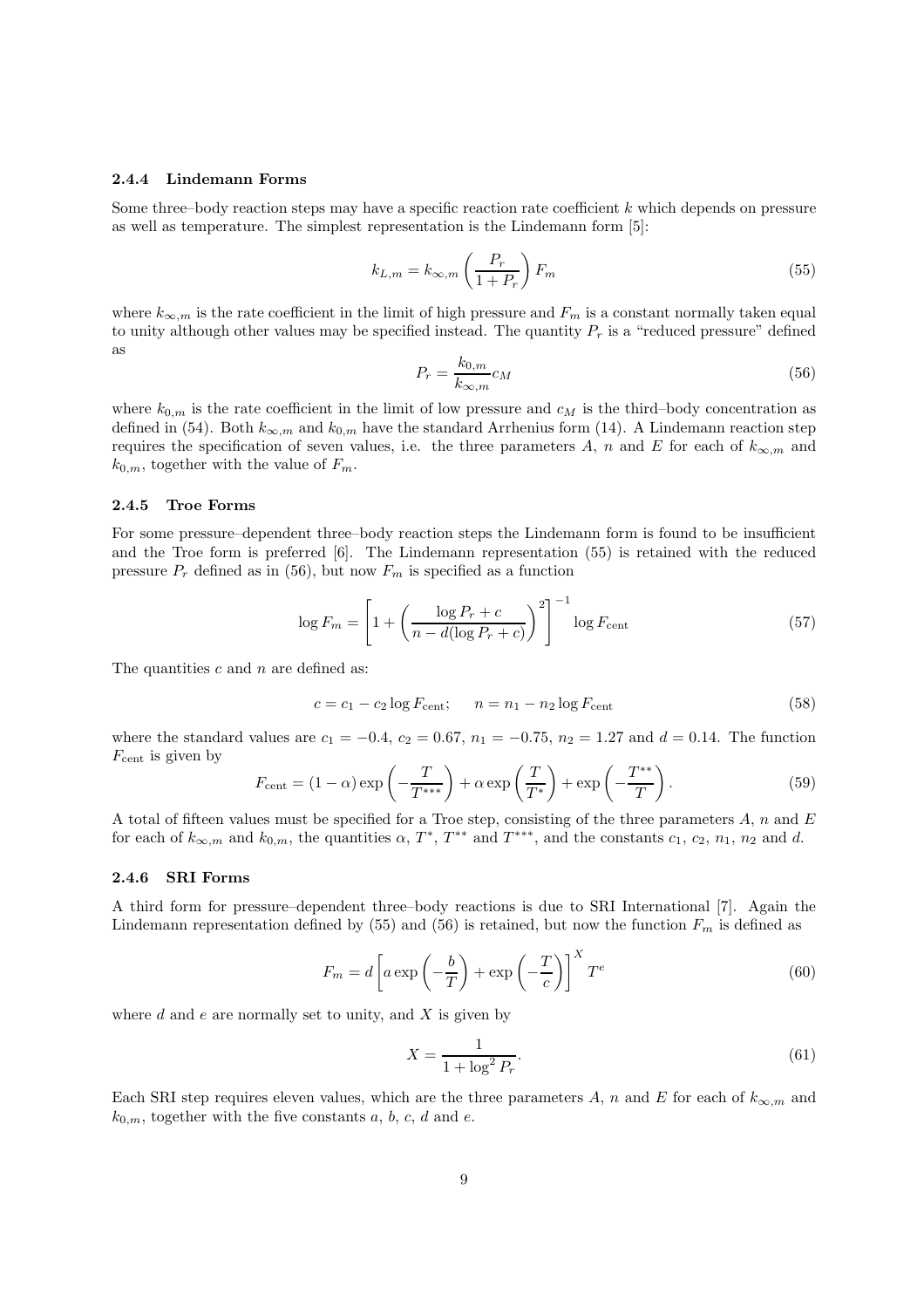## 2.5 Boundary Conditions

The boundary conditions are specified according to a linearised characteristic formulation [8] that is compatible with the finite–volume discretisation scheme. The boundaries of the computational domain correspond to cell faces in the finite–volume scheme. Hence the boundary conditions are manifested in cell face fluxes rather than acting directly on the solution values. The characteristic variables across a boundary with normal in the  $i$ -direction are defined as

$$
\begin{bmatrix} L_1 \\ L_2 \\ L_3 \\ L_4 \\ L_5 \\ L_5 + \alpha \end{bmatrix} = \begin{bmatrix} p - \rho_0 a_0 u_i \\ p - a_0^2 \rho \\ u_j 1 \\ u_j 2 \\ p + \rho_0 a_0 u_i \\ Y_\alpha \end{bmatrix}
$$
(62)

where  $j \neq i$  denotes the transverse directions (two components in 3D) and where  $\rho_0$  and  $a_0$  are locally constant base values of density and sound speed. Here, the ordering of the characteristic variables is compatible with the Navier–Stokes Characteristic Boundary Condition (NSCBC) formulation commonly used in DNS [9, 10].

Boundary conditions on the set of primitive variables  $\{\rho, u_i, u_{j1}, u_{j2}, P, Y_\alpha\}$  are derived by manipulation of the characteristic variables on the boundary. For example, the pressure is found by adding  $L_1$ and  $L_5$ , while the boundary–normal velocity is found by subtracting  $L_1$  from  $L_5$ .

It should be noted that it may be necessary also to impose boundary conditions on the viscous, thermal conduction and diffusive flux terms in order to meet the theoretical requirements for the Navier–Stokes equations [10]. This is done in an ad-hoc manner as indicated below.

#### 2.5.1 Outflow Boundary Conditions

#### Subsonic Non–reflecting Outflow

An acoustically non–reflecting outflow boundary condition may be imposed by allowing outgoing acoustic waves to leave the domain while setting the amplitude of incoming acoustic waves to zero. On a right–hand boundary the outgoing wave amplitude is  $L_5$  and the incoming wave amplitude is  $L_1$ . A non-reflecting outflow boundary condition is then given by

$$
L_1 = 0
$$
  
\n
$$
L_5 = p_x + \rho_0 a_0 u_{i,x}
$$
\n(63)

where the subscript  $x$  indicates that the value is extrapolated from the interior side of the boundary. Often in practice it is desirable to impose a partially–reflecting boundary condition in order to allow the pressure at the boundary to track some required value  $p_{\infty}$ . This is done using the prescription

$$
L_1 = C_{\alpha} (p - p_{\infty})
$$
  
\n
$$
L_5 = p_x + \rho_0 a_0 u_{i,x}
$$
\n(64)

where  $C_{\alpha}$  is a relaxation constant. On a left–hand boundary the prescription is

$$
L_1 = p_x - \rho_0 a_0 u_{i,x}
$$
  
\n
$$
L_5 = C_\alpha (p - p_\infty)
$$
\n(65)

All of the other characteristic variables are evaluated using extrapolated values. Then the primitive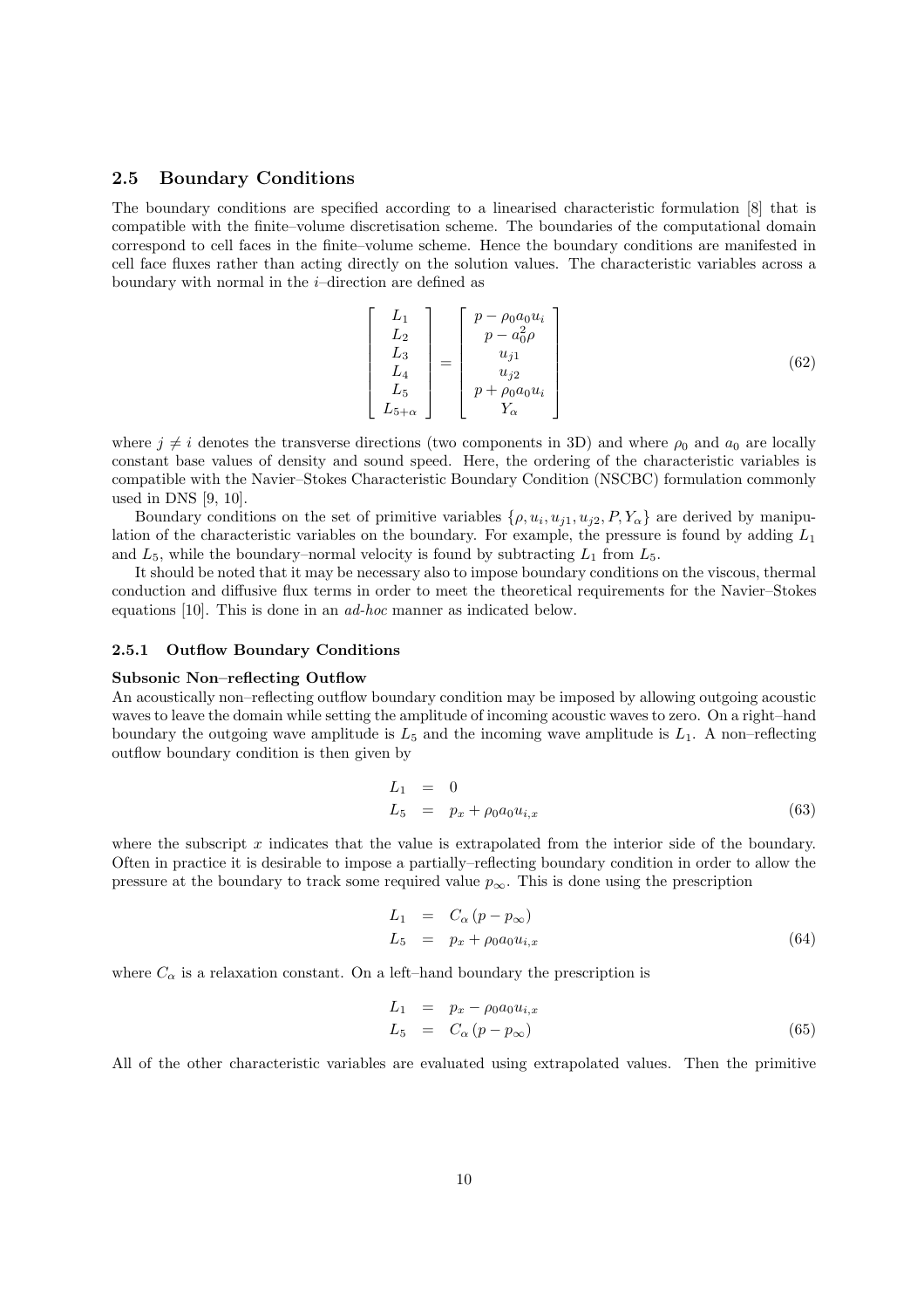variables on the boundary are given by

$$
\begin{bmatrix}\n\rho \\
u_i \\
u_j \\
u_{j2} \\
p \\
Y_\alpha\n\end{bmatrix} = \begin{bmatrix}\n\frac{1}{a_0^2} \left[ \frac{1}{2} (L_1 + L_5) - L_2 \right] \\
\frac{1}{2\rho_0 a_0} (L_5 - L_1) \\
L_3 \\
L_4 \\
L_5 \\
Y_\alpha = L_5 + \alpha\n\end{bmatrix}
$$
\n(66)

If required, the diffusive flux on the boundary may be modified by imposing conditions such as

$$
\tau_{in} = 0; \quad q_n = 0; \quad \rho V_{\alpha,n} Y_{\alpha} = 0 \tag{67}
$$

on the normal components of the viscous stress tensor, the heat flux vector and the diffusive flux vector.

#### Subsonic Reflecting Outflow

This boundary condition is imposed by setting  $p = p_{\infty}$  where  $p_{\infty}$  is the required value of pressure on the boundary. All other primitive variables retain their extrapolated values.

### 2.5.2 Inflow Boundary Conditions

#### Subsonic Non–reflecting Inflow

This boundary condition is not yet implemented.

#### Subsonic Reflecting Inflow With Specified Temperature

This condition is set by imposing the values of temperature, all three velocity components and all species mass fractions at the boundary. If required, any or all of these variables may be specified as functions of time, and hence this condition does allow in principle for a turbulent inflow condition. The value of the density is not imposed and instead is extrapolated from the interior side of the boundary.

### Subsonic Reflecting Inflow With Specified Density

This condition is set by imposing the values of density, all three velocity components and all species mass fractions at the boundary. All of these variables may be constant or they may be specified as functions of time. The pressure retains its extrapolated value.

### 2.5.3 Wall Boundary Conditions

A wall boundary is treated using an impermeability condition and a no–slip condition, with all velocity components set to zero on the wall.

### Isothermal Wall

For an isothermal wall there is an additional condition on the temperature:

$$
T = T_{\text{wall}} \tag{68}
$$

where  $T_{\text{wall}}$  is a prescribed constant value of the temperature at the wall.

#### Adiabatic Wall

For an adabatic wall the temperature is not prescribed and instead the wall-normal component of the heat flux vector is set to zero:

$$
q_n = 0.\t\t(69)
$$

### 2.6 Initial Conditions

Initial conditions are required for all of the conserved variables. Constant and spatially–uniform values are specified by default at start–up. This may not be sufficient and more realistic initial velocity and acalar fields may be provided using subroutines within the code.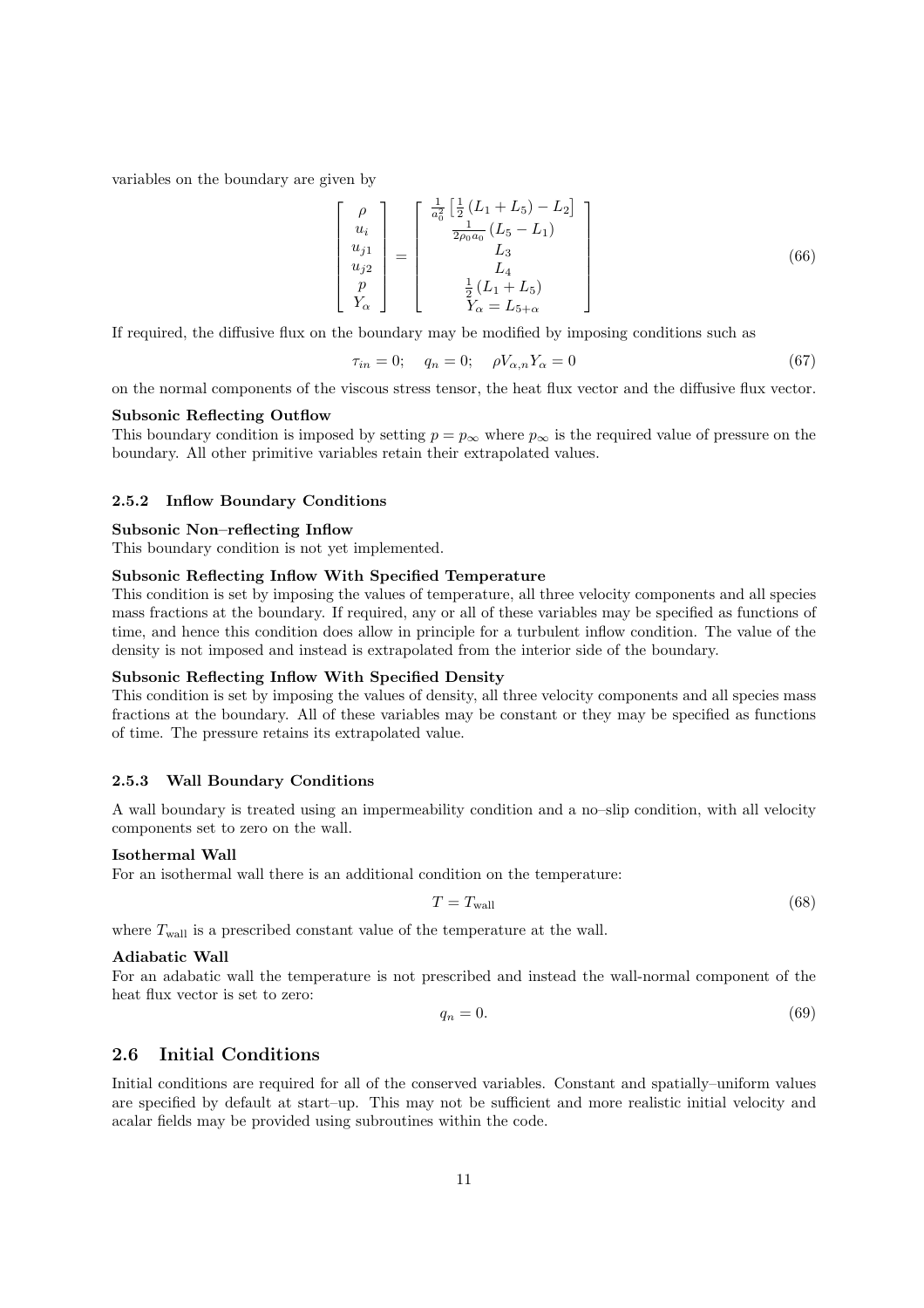### 2.6.1 Turbulence Initial Conditions

Initial conditions for turbulence are not yet implemented.

### 2.6.2 Thermochemical Initial Conditions

As well as the velocity field it is necessary also to specify the scalar field. This requires two thermodynamic variables (e.g., P and T), together with a set of composition variables (e.g.,  $Y_{\alpha}$ ), to be specified at every point in the domain. This is done most conveniently by means of a subroutine named FLAMIN which is called during start–up, and which provides the flexibility to specify any required problem configuration by coding it in FORTRAN.

A common example of an initial thermochemical field is a laminar premixed flame solution. A straightforward approach to the initialisation of a one–dimensional laminar premixed flame is to use an error– function profile for an arbitrary reaction progress variable c:

$$
c(x; t = 0) = \frac{1}{2} \left[ 1 + \text{erf}\left(\frac{x - x_0}{\delta}\right) \right]
$$
\n
$$
(70)
$$

where x is the coordinate normal to the flame,  $x_0$  is the location of the centre of the profile and  $\delta$  is the thickness. The mass fractions of the major species may be computed directly from the progress variable using:

$$
Y_{\alpha}(x;t=0) = Y_{\alpha,R} + c(x) \left( Y_{\alpha,P} - Y_{\alpha,R} \right) \tag{71}
$$

where the subscripts R and P denote the limiting values in the reactants and products respectively. The initial temperature may be specified using the same approach, and the initial density follows under the assumption of constant thermochemical pressure. The initial velocity may be computed by assuming constant mass flux through the flame. If required, initial profiles of minor species may be specified using a Gaussian function. The procedure as outlined is often sufficient to allow a laminar flame solution to develop fairly rapidly, even when employing a detailed chemical reaction mechanism. The resulting one–dimensional solution may be used subsequently to initialise a three–dimensional turbulent flame simulation.

# 3 Spatial Discretisation

### 3.1 General

Spatial discretisation is handled using a distributed octree approach [11] which is designed to scale to arbitrarily large meshes. The spatial mesh consists entirely of cubic cells. The mesh is adaptive and may be refined locally by splitting any cell of side  $2h$  into eight identical cubic sub–cells each of side h. Alternatively, the mesh may be derefined locally by grouping eight adjacent cells each of side h into a single cubic cell of side  $2h$ . Indexing of cells within the mesh is handled using Morton coding [12], which provides a unique mapping from three–dimensional physical space onto a one–dimensional computational space. Morton codes are stored globally in ascending order, and there is exactly one Morton code for every cell in the mesh. Thus the list of Morton codes is not necessarily contiguous. Searching for individual cells within the mesh is carried out using an octree data structure. The mesh is distributed in parallel across the available processors by assigning a unique range of Morton codes - and hence cells - to each processor. The corresponding global octree is also distributed across the processors. Parallel load–balancing is achieved by redistributing Morton codes (and the octree) between the processors as required.

### 3.2 A Cell

A cell is a cubic subdivison of physical space of side h and volume  $h^3$ , and also corresponds logically to a data structure which stores all of the associated physical and numerical properties. This includes the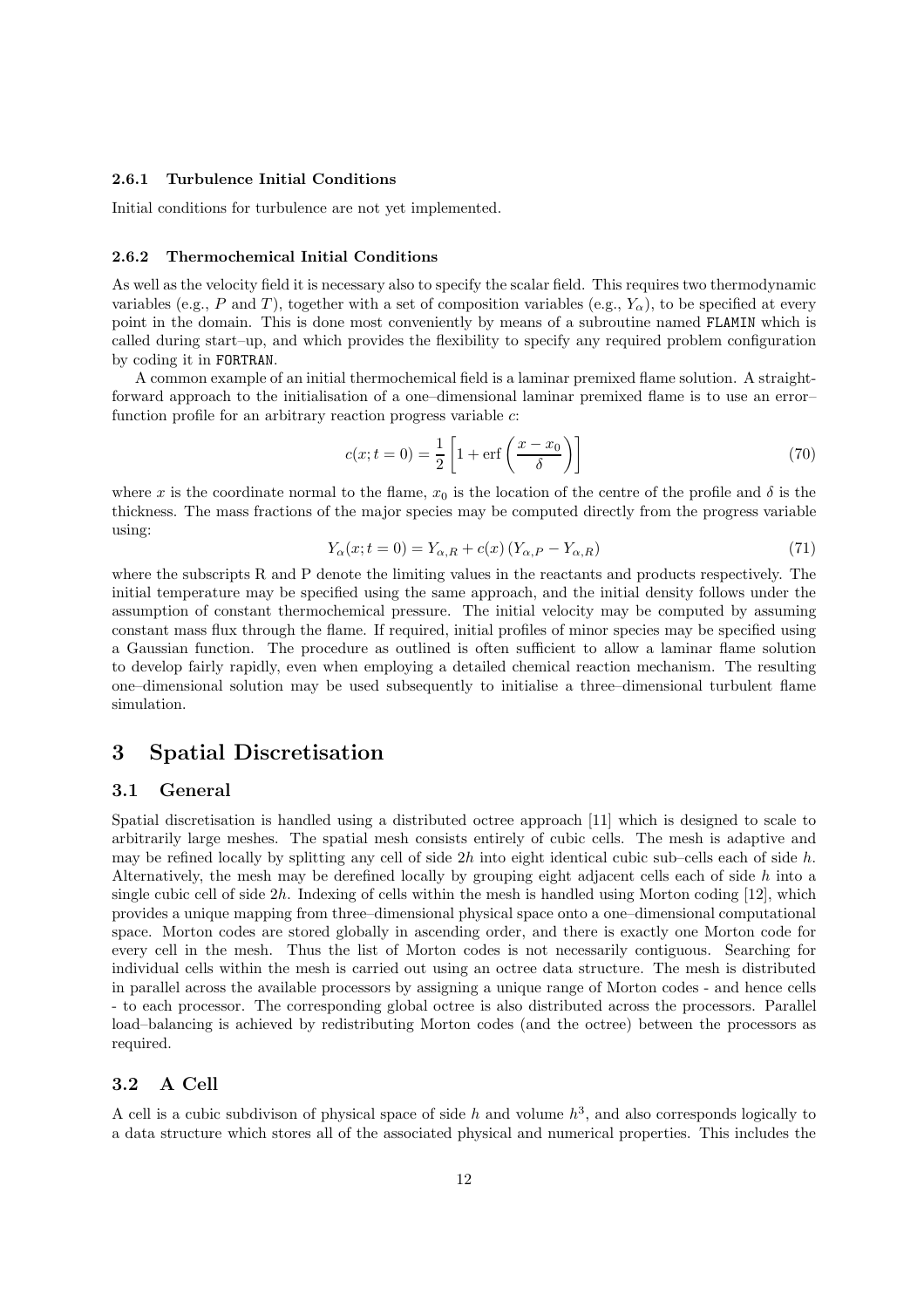set of conserved variables  $\{\rho, \rho u, \rho v, \rho w, \rho E, \rho Y_\alpha\}$  stored as cell–average values, and the set of cell indices describing the local stencil.

### 3.3 Morton coding

Each cell in the mesh is identified globally by a unique binary code according to the scheme due to Morton [12]. The Morton code is made up of a string of octal numbers together with a single integer which specifies the level of the cell within the mesh. An example is given in Fig.n, in which the Morton code shown contains 18 octal numbers and a 6-bit level code L. The value of L indicates how many octal numbers are required to identify the cell, counting from the left–hand end of the Morton code as shown.

|  |  |  |  |  |  |  |  |  |  |  |  |  |  |  |  |  | 010 001 001 011 010 000 010 001 001 011 010 000 001 001 011 010 000 000 000100 |
|--|--|--|--|--|--|--|--|--|--|--|--|--|--|--|--|--|--------------------------------------------------------------------------------|
|--|--|--|--|--|--|--|--|--|--|--|--|--|--|--|--|--|--------------------------------------------------------------------------------|

Table 1: Example of a Morton code

The Morton code has several useful properties. Firstly, it provides a convenient encoding of the integer coordinates of each cell in the  $x-y-z$  physical space. To obtain the cell coordinates from the Morton code, the first binary digit of each octal number from the left–hand end up to  $L$  is extracted in turn to form a bit string. This procedure is repeated with the second digit of each octal number, and again with the third digit. The three bit strings, each taken with the highest–valued bit on the left, form integers which correspond respectively to the  $x, y$  and  $z$  coordinates of the cell. The coordinates are expressed in units of the cell side h at the current level  $L$ , and specify the location of the bottom–left–lowest corner of the cell, relative to an origin at the bottom–left–lowest corner of the entire computational domain. The procedure can be reversed in a straightforward manner to construct the cell Morton code from the cell coordinates.

Secondly, the Morton codes form a sequence defining a path in physical space through all of the cells in the mesh, such that all cells are visited exactly once. The order in which the cells are visited is called Morton ordering or Z-ordering. In each group of eight cells, each cell is visited starting with the cell having the lowest  $x-y-z$  coordinates, moving first in the x-direction, then in the y-direction and then in the z-direction, returning to the lowest value of the previous coordinates each time the direction is changed. This procedure essentially defines a space–filling curve, and allows all cells to be indexed in one dimension irrespective of their size or location in physical space.

Finally, the octal numbers in the Morton code taken from the left–hand end up to the level  $L$  may be interpreted as a set of instructions giving the path through the octree from the root to the specified cell. This allows for rapid searching of the octree, for example to find the index of a cell whose integer coordinates are known. It means also that the octree and the list of Morton codes are effectively interchangeable, and one may be generated from the other.

In the HAMISH code, the Morton codes are made up as shown in Table 1, with each Morton code containing 18 octal numbers together with a level code of six binary digits. Each Morton code is stored in an ordered pair of 32–bit signed integers, with 10 octal numbers stored in the lower integer and the remaining 8 octal numbers plus the level code stored in the upper integer.

### 3.4 The Octree

The octree data structure provides a natural means of managing the three–dimensional spatial mesh. The root of the tree corresponds to an all-encompassing Big Cube which is assigned the level 0. In practice the Big Cube is taken to be just large enough to span the largest dimension of the computational domain. Then level 1 corresponds to the eight smaller cubes which are obtained by equal subdivision of the Big Cube. Further levels follow in the obvious manner, with each new subdivision creating exactly eight new cubes and exactly eight new branches of the tree. In two spatial dimensions a quadtree structure is sufficient to manage the four branches that arise with each subdivision, and in one dimension a binary tree can be used. Every branch of the tree starts either at the root or at a branchpoint, and it may end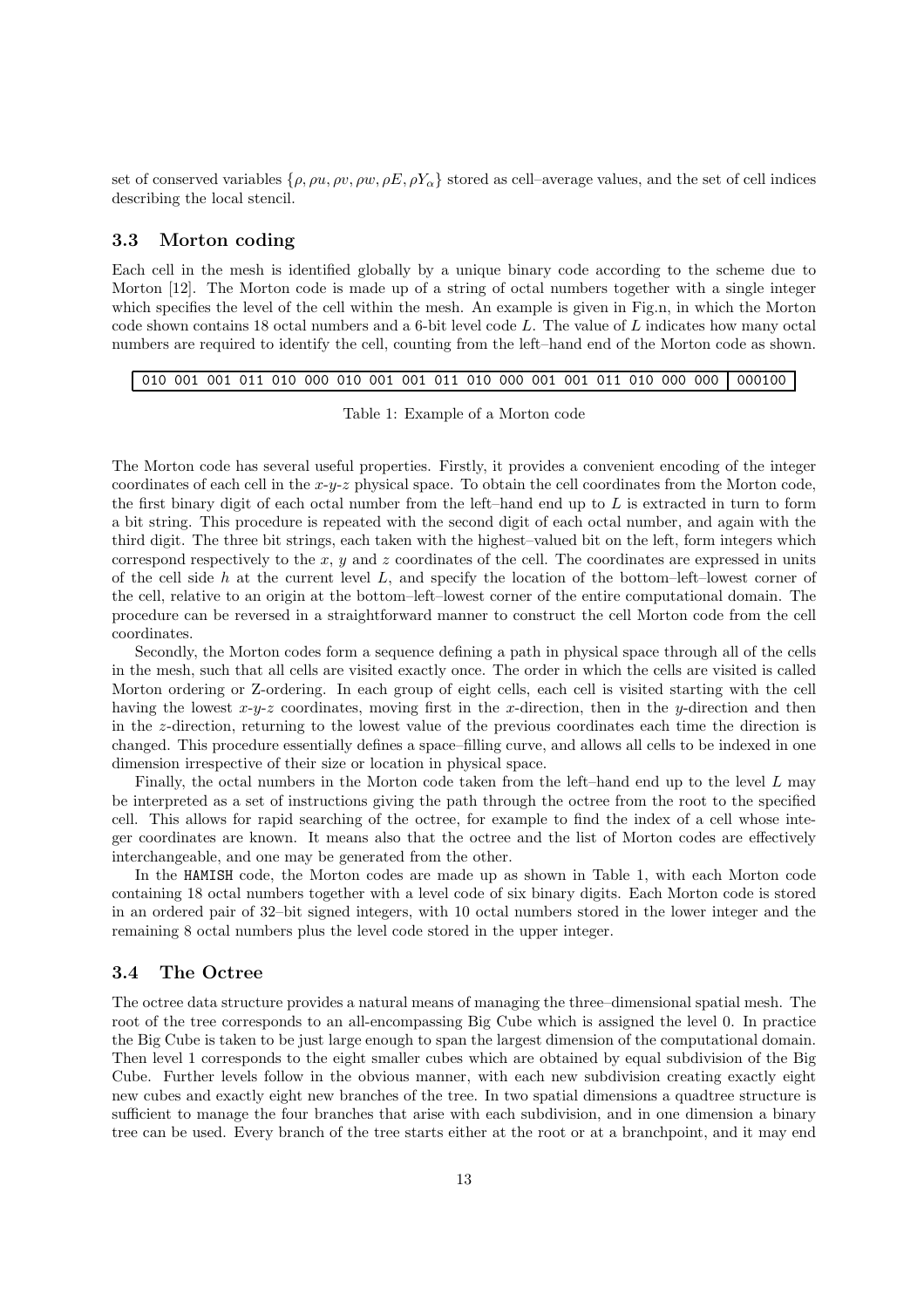either at another branchpoint or at a leaf. A branch ending in a leaf is called a twig, and each leaf is associated uniquely with a single cell of the spatial mesh.

The octree is distributed in parallel over all the processors. Every processor has its own copy of the root, together with just enough of the global octree to connect it with its own portion of the mesh. Branches which lead to parts of the octree which are located on a different processor are flagged as remote and are not handled locally.

The octree is stored as a set of branchpoints, each of which contains the address of its parent together with eight branch descriptors, Each branch descriptor contains an attribute and an address. The branch attributes are:

- "U" for Unset. The branch has been created but does not yet point to anything. The address is null.
- "N" for a Normal branchpoint. The address is the index of the next branchpoint in the octree.
- "O" for a branch that leads Out of the computational domain. The address is null.
- "P" for a branch that leads to a remote Parallel processor. The address is null.
- "T" for a Twig. The address is the index of a cell.

The logical structure of a branchpoint in the octree is shown in Table 2.

| Ν |   | Ν       |   | N | N | Ν | Ν |
|---|---|---------|---|---|---|---|---|
|   | ۷ | בי<br>ت | 4 | 5 | 6 |   | 8 |

Table 2: Structure of a branchpoint in the octree

The octree is implemented in the HAMISH code as a set of three arrays whose common index is a unique identifier for a branchpoint. There is a one–dimensional integer array containing the parent index, a two– dimensional integer array containing the indices of the eight children, and a two–dimensional character array containing the attributes of the eight children.

### 3.5 Partition Interval Table

The only global information held by every processor is the Partition Interval Table (PIT), which contains the highest Morton code stored on each processor. The PIT acts as a global address space for parallel data transfers, and is updated dynamically during parallel load–balancing operations.

### 3.6 Adaptive Mesh Refinement

Each cell in the mesh may be refined according to any suitable set of criteria which may be based (for example) on some measure of the local length scale of the solution. Refinement is effected by subdividing each cubic cell into eight new cubic cells each with side  $h$  half that of the parent cell. The opposite operation of derefinement is effected when all eight children of a single parent cell are found to satisfy a suitable set of derefinement criteria. The eight child cells are eliminated and replaced by a single cell of twice the original side length h.

Evaluation of the refinement and derefinement criteria produces a list of cells which are candidates for refinement and a separate list of cells which are candidates for derefinement. On entry to the adaptive mesh refinement procedure, the only physical data stored in each cell is the vector of conserved variables.

Derefinement is handled first in order to reduce peaks in memory usage. Cells marked for derefinement are checked to ensure that they form groups of eight (octets) that are all children of a single parent cell. Cells not meeting this requirement are removed from the derefinement list. For the remaining cells in the list, derefinement is enacted by first reducing the level of the lowest Morton code in the octant by one.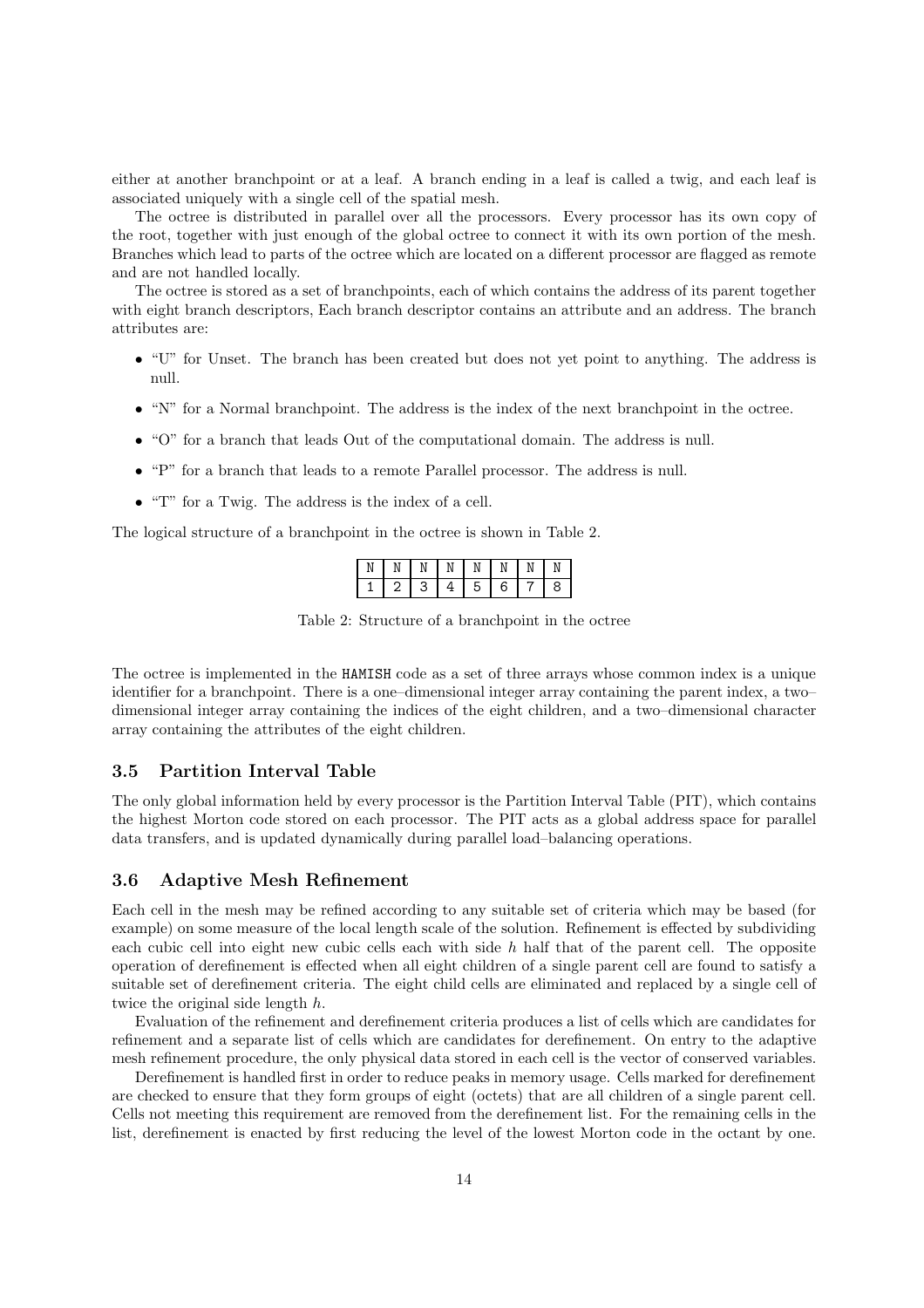The corresponding cell is marked as a derefined parent cell while the others in the octant are marked as derefined child cells. When all cells in the list have been marked, garbage collection is carried out removing the redundant child–cell Morton codes and closing up the Morton code list. At this stage, no cell data is moved.

For each cell in the refinement list, refinement is enacted by first increasing the level of the cell Morton code to create the lowest member of a new octet. Seven new Morton codes are created for the remaining members of the octet and these are appended initially to the end of the Morton code list. When all cells in the refinement list have been refined, the expanded Morton code list is sorted into ascending order. This automatically gathers together the eight members of each new octet and moves them to the right place in the Morton code list. Again, at this stage no cell data is moved.

### 3.7 Tree balancing

Refinement and derefinement both give rise to new transitions in cell size between adjacent cells. In order to minimise the number of special cases required by the spatial discretisation scheme, no transition of more than one level of refinement is allowed. Hence  $h-2h$  size transitions are permitted, but not transitions of  $h-4h$  or greater. This is achieved by "balancing the tree" after each refinement or derefinement operation. Tree balancing involves searching for the six geometrical face–neighbours of each cell in the mesh. This is done by extracting the integer coordinates from the cell Morton code. For each face the relevant  $x$ , y or z integer coordinate is incremented or decremented by one to find the integer coordinates of the neighbouring cell. Assuming that the cell level does not change, a guessed Morton code is constructed for the neighbouring cell, and the octree is searched for that Morton code. The search returns the actual neighbour–cell Morton code. Remote cells are dealt with by an exchange of Morton codes between processors. The level of the actual neighbour–cell Morton code is checked against that of the original cell. If the neighbouring cell is found to be more then one level less refined then it is marked for refinement. When the neighbour search is complete for alls cells in the mesh, refinement actions as described above are carried out on all cells marked for refinement. The entire process is repeated in an iterative manner until there are no cells left to refine. Then the mesh is guaranteed to contain no transitions greater than  $h-2h$  and the tree is balanced.

### 3.8 Load balancing

Refinement and derefinement may well change the number of cells allocated to each processor, resulting in an imbalance of computational work between processors. This is addressed using a dynamic load– balancing procedure which reallocates cells between adjacent processors until an equitable distribution is restored. The cells are arranged in ascending Morton code order and so too are the processors. Hence the load–balancing problem is one–dimensional, and can be solved using a diffusion analogy. Given a number of cells  $N_p$  in each processor p, a discrete diffusion equation may be written as

$$
N_p^{m+1} = N_p^m + \alpha_N \left[ \left( N_{p+1}^m - N_p^m \right) - \left( N_p^m - N_{p-1}^m \right) \right] \tag{72}
$$

where the parameter  $\alpha_N$  acts as a diffusivity and m is an iteration index. The stability limit for the iteration is given by  $\alpha_N = 1/2$ . The form of the equation indicates that the diffusion of cells is driven by the difference in the number of cells between adjacent processors, and the stability limit indicates that the maximum number of cells transferred in any one iteration is equal to half of the difference. The data transferred between adjacent processors at each iteration consists of the Morton code and the set of conserved variables for each cell tranferred. The iteration proceeds until a suitable global load–balancing criterion has been met.

## 4 Stencil generation

The spatial discretisation scheme requires a stencil which consists of the local or central cell together with a set of other cells which are in close proximity in physical space. The size of the stencil is given by the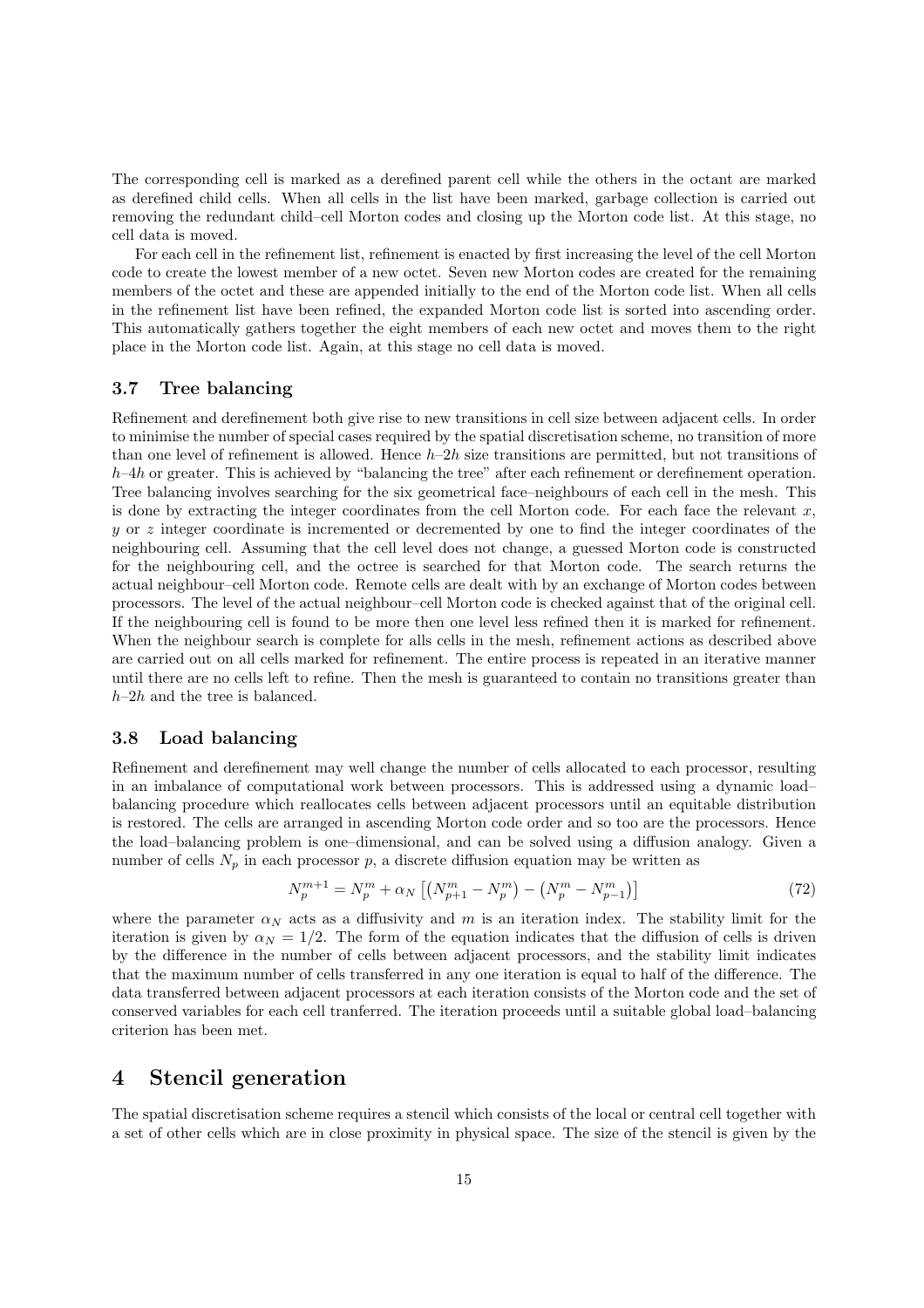required order of accuracy of the discretisation scheme (see below). It is necessary to construct a stencil around each cell initially, and again whenever a refinement or derefinement operation has taken place.

During stencil construction, each cell in the mesh takes its turn to be the central cell, and its stencil is built up recursively by accumulating layers of cells that are face–neighbours of the cells in the previous layer. For the first layer, the previous (zeroth) layer contains only the central cell itself.

For every central cell there is a stencil list whose purpose is to store the cell index numbers of all the cells in the stencil. For the purposes of stencil generation, there is also a local remote–cell list for each central cell.

For every cell in the previous layer, all six faces are visited in turn. For each face, the neighbouring cell Morton code is constructed and a search of the octree is carried out to find the corresponding cell. There are five possible valid outcomes from the search:

- 1. Clean face: The neighbouring cell is inside the computational domain, is located on the same processor, and has the same size  $h$  as the previous–layer cell. The neighbouring cell index is added to the stencil list for the central cell.
- 2.  $h-2h$  transition: The neighbouring cell is inside the computational domain, is located on the same processor, and has twice the size of the previous–layer cell. The neighbouring cell index is added to the stencil list for thes central cell.
- 3.  $2h-h$  transition: The neighbouring cell is inside the computational domain, is located on the same processor, and has half the size of the previous–layer cell. Of the eight sub–cells in the subdivided neighbour, four are direct face–neighbours of the previous–layer cell. All four Morton codes are constructed in turn, and the cell index for each is added to the stencil list for the central cell.
- 4. Remote cell: The neighbouring cell is inside the computational domain, but is allocated to a different processor. Further information is required to determine the location and size of the neighbouring cell. The neighbouring cell Morton code is added to the local remote–cell list together with the index of the central cell and a face code indicating which is the neighbouring face of the previous–layer cell. Nothing is added to the stencil list at this point.
- 5. Boundary face: The neighbouring cell is outside the computational domain, The neighbouring cell index is not added to the stencil list. If the neighbouring cell is in the first layer, a new boundary– condition cell index is generated.

When this procedure has been carried out for every cell in the previous layer, the relevant layer of the stencil is complete except for any remote cells. Each stencil list is then sorted in order of cell index number and any duplicate cells are removed.

The remote cells are handled by building a halo around the block of cells allocated to the local processor. The halo contains a copy of every remote cell identified by the stencil construction procedure on the local processor. Construction of each layer of the halo begins with the local remote–cell list for each central cell.

The local remote–cell list is first sorted into Morton code order. Any duplicate entries which have the same Morton code, central cell index AND face code are removed. The local remote–cell list is then added to a single remote–cell list for the entire layer. This list, in turn, is sorted into Morton code order and any duplicate entries (again for all three data items) are removed, producing the remote–cell requirement list for the layer.

The Morton codes alone are then extracted from the remote–cell requirement list and any duplicates are removed. This provides a Morton–code requirement list for the local processor. This list is exchanged between all processors, and an octree search is carried out on the local processor to find the cells that have been requested by all the other processors. A status code is returned to indicate the type of the requested cell, which can correspond to a clean face, or to either an  $h-2h$  transition or a  $2h-h$  transition. Remote cells and boundary faces are not valid outcomes at this stage. Using the returned status codes, the Morton–code requirement list is updated to form the layer–halo Morton code list, with a truncated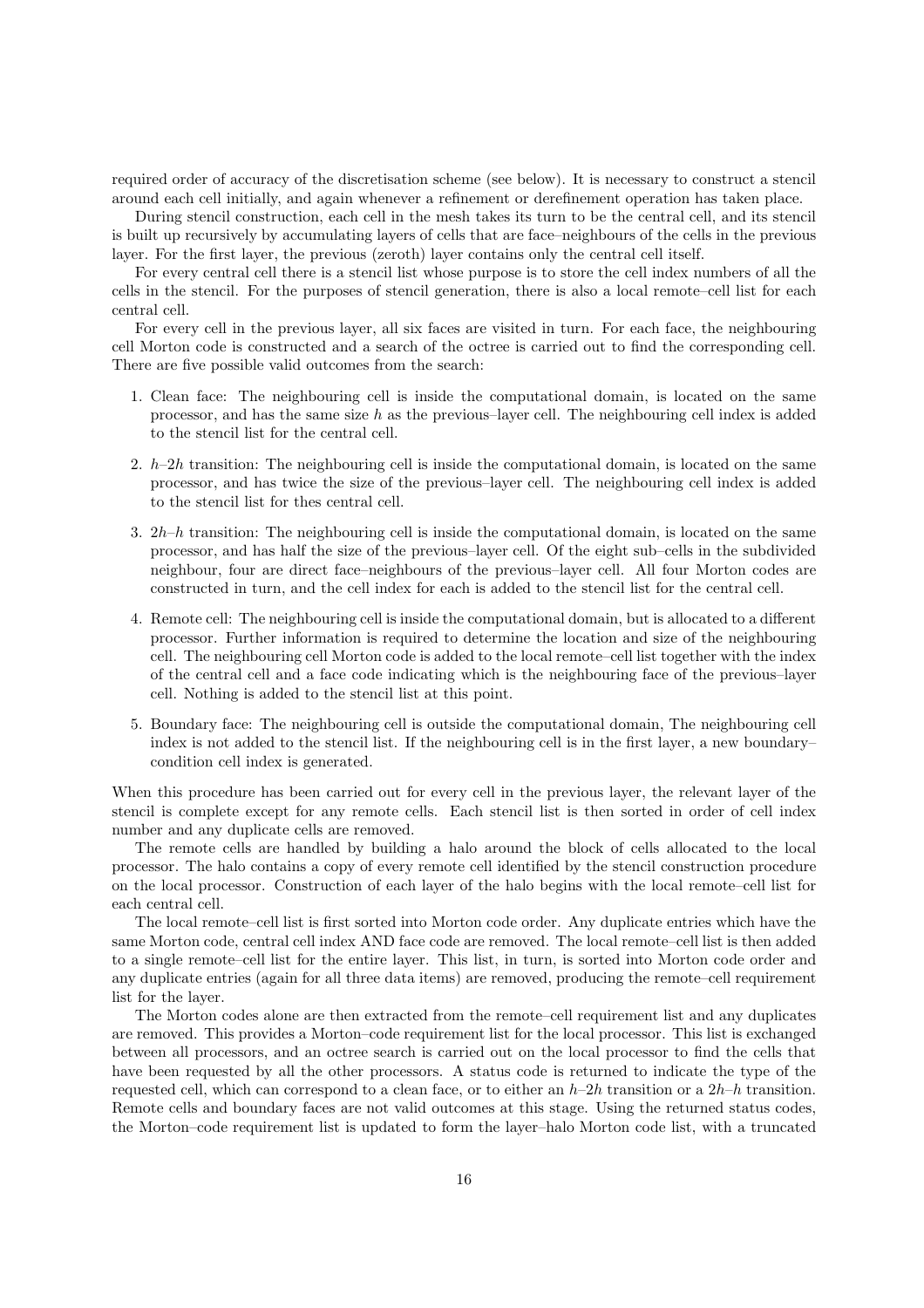Morton code for each remote cell corresponding to a  $h-2h$  transition, and eight extended Morton codes corresponding to the sub–cells implied by each  $2h-h$  transition.

The layer–halo Morton code list is then used to build a new and purely local octree called the layer–halo octree. The layer–halo octree used to search the layer–halo Morton code list in turn for each member of the Morton–code requirement list, to identify and flag any potential layer–halo cells that are not actually members of at least one stencil. This step is needed since not every sub–cell included in the case of a  $2h-h$  transition is necessarily a face–neighbour of a previous–layer cell.

The layer–halo octree is then searched again, using the list of Morton codes corresponding to cells that are already in the existing halo. Any existing–halo cell Morton code found in the layer–halo Morton code list is flagged to prevent duplication. Every member of the layer–halo Morton code list which has not been flagged is then used to assign a new cell within the halo.

Stencil construction is completed by searching the layer–halo octree once again, this time using the original remote–cell requirement list. The halo cell associated with each remote cell is identified and added to the stencil of the central cell that required it. Cell size transitions are identified. No special action is needed in the case of  $h-2h$  transitions, but in the case of  $2h-h$  transitions all face–neighbour sub–cells are added to the stencil.

For each central cell, the newly–completed layer of the stencil is now defined as the previous layer, and is used as the basis for building the next layer. For every cell in the new previous layer, all six faces are visited in turn, and the whole procedure is repeated, including the treatment of remote cells.

As each stencil becomes filled with the required total number of cells it is removed from the recursive loop over layers, until all the stencils have been completed.

### 4.1 Mesh connectivity

The solution algorithm requires the calculation of fluxes through the faces between neighbouring cells. This means that every cell must have a connection to its face–neighbours. During the stencil generation procedure a face–neighbour list is produced for every central cell. This contains six entries indexed by the direction of the outward–pointing normal vector for each face: West, East, South, North, Down, Up. Each entry in the face–neighbour list is a cell index number, and the face–neighbour list is similar to the first layer of the stencil. In the case of a  $2h-h$  transition, the cell index number of the face–neighbour cell with the lowest Morton code is stored. The other three cell index numbers are found using their own face–neighbour lists in conjunction with a connectivity table.

# 5 Fluxes and Source Terms

### 5.1 Fourth–order reconstruction

The solution within each cubic cell is reconstructed in three dimensions using a polynomial of degree  $p$ in the form [13]

$$
u(x, y, z) = \bar{u}_0 + \sum_{k=1}^{K} a_k^{(u)} \phi_k(x, y, z)
$$
\n(73)

where u is a solution variable,  $\bar{u}_0$  is the cell–averaged value of that variable in the central cell,  $a_k^{(u)}$  $\binom{u}{k}$  is the k-th coefficient of the polynomial for the solution variable u and the basis function  $\phi$  is given by

$$
\phi_k = \psi_k - \int_{-1/2}^{1/2} \int_{-1/2}^{1/2} \int_{-1/2}^{1/2} \psi_k dx dy dz \tag{74}
$$

where  $\psi_k$  is the k–th monomial. Note that scaled local coordinates are used, treating the central cell as a unit cube of side  $h_0$ . The number of monomials K is given by

$$
K = p \text{ (1D)}; \quad K = \frac{1}{2}(p+1)(p+2) - 1 \text{ (2D)}; \quad K = \frac{1}{6}(p+1)(p+2)(p+3) - 1 \text{ (3D)} \tag{75}
$$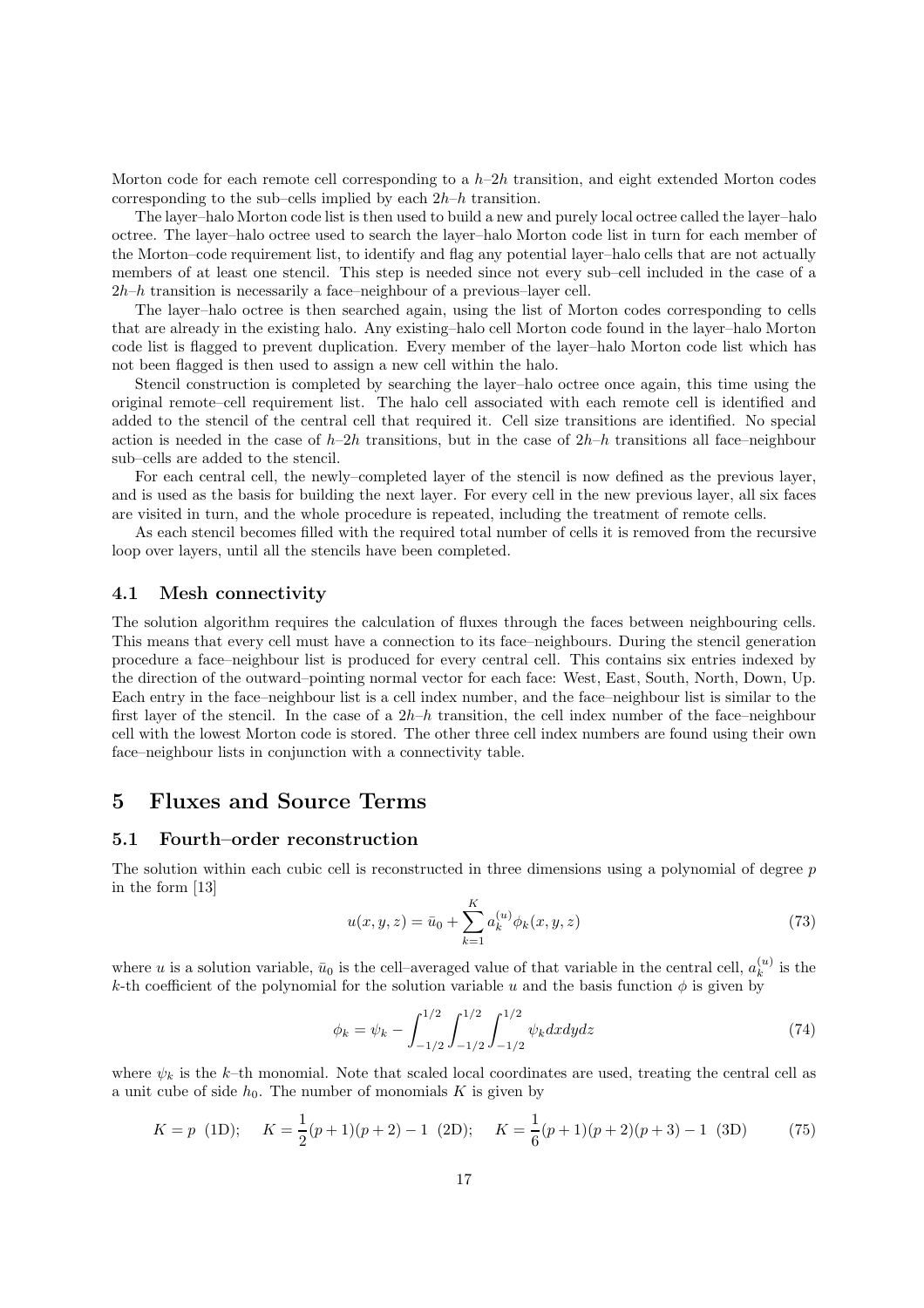For a three–dimensional polynomial of degree  $p = 3$ , i.e. a fourth order accurate reconstruction, the number of monomials  $K = 19$ . The monomials for such a fourth order reconstruction are listed in Table 3. The ordering of the monomials is arbitrary, and has been chosen here to be essentially lexicographical, but modified to facilitiate reconstruction in one dimension (in x) or in two dimensions (in x and y) as well as in three dimensions.

| <b>.</b>    |             |             |          | $\sim$ $\sim$ |                 |            |                                                          |        | TÛ                       | <u>.</u>                | $\sim$<br>--    | റ<br>ŦΩ                         | <u>_</u><br>. .         | . .<br>$\cdot$<br>ᆂ          | . r<br>ΙU                                                 | --<br><b>.</b> | $\sim$<br>×<br>-10                          | $\overline{1}$ $\overline{6}$<br><b>LU</b> |
|-------------|-------------|-------------|----------|---------------|-----------------|------------|----------------------------------------------------------|--------|--------------------------|-------------------------|-----------------|---------------------------------|-------------------------|------------------------------|-----------------------------------------------------------|----------------|---------------------------------------------|--------------------------------------------|
| $\sim$<br>w | $\sim$<br>w | $\sim$<br>w | $\theta$ | ux<br>.,      | $\sim$ . $\sim$ | 0.02<br>.u | ' ഹ<br>$\theta$ $\theta$<br>$\boldsymbol{\omega}$<br>. . | $\sim$ | $\overline{\phantom{a}}$ | $\sim$ $\sim$<br>$\sim$ | $\overline{z}u$ | $\sim$ $\sim$<br>$\overline{u}$ | $\sim \infty$<br>$\sim$ | $\sim \infty$<br>$\sim$ it y | $\overline{\phantom{a}}$<br>w<br>$\overline{\phantom{a}}$ | $zu^{\omega}$  | ہ سے یہ<br>$\tilde{\phantom{a}}$<br>$\cdot$ | $\sim$<br>$\overline{\phantom{a}}$         |

Table 3: Monomials  $\psi_k$  for a fourth order reconstruction  $(p = 3)$ 

The basis functions  $\phi_k$  are equal to the monomials  $\psi_k$  for all k except for three special cases:

$$
\phi_2 = x^2 - \frac{1}{12} \qquad \phi_6 = y^2 - \frac{1}{12} \qquad \phi_{13} = z^2 - \frac{1}{12} \tag{76}
$$

The coefficients  $a_k^{(u)}$  $\binom{u}{k}$  are obtained using the cell–averaged values  $u_j$  in the central cell  $(j = 0)$  and in J other cells which are nearby in physical space forming a stencil as discussed above. It is a necessary condition to have  $J \geq K$ , and stencil must have enough cells in each direction to support the required order of accuracy in all of them. A stencil which meets this criterion and has  $J = K$  is said to be a *poised* stencil. In practice it is desirable to take  $K \leq J \leq 2K$  and for the stencil to be as isotropic as possible in order to collect data equally from all directions around the central cell [14]. Inevitably, compromises must be made in constructing a stencil close to a boundary, and especially close to the edges and corners of the domain. Integration of the polynomial over cell  $j$  of the stencil yields

$$
\bar{u}_j = \bar{u}_0 + \sum_{k=1}^{K} a_k^{(u)} A_{jk} \tag{77}
$$

The elements of the non–square matrix  $A_{ik}$  are given by integrals of the basis functions as

$$
A_{jk} = \frac{1}{\hat{h}_j} \int_{-\hat{h}_j/2}^{\hat{h}_j/2} \int_{-\hat{h}_j/2}^{\hat{h}_j/2} \int_{-\hat{h}_j/2}^{\hat{h}_j/2} \phi_k(x - \hat{x}_j, y - \hat{y}_j, z - \hat{z}_j) dx dy dz
$$
 (78)

where  $\hat{h}_j = h_j/h_0$  is the size of the j-th cell and  $(\hat{x}_j, \hat{y}_j, \hat{z}_j)$  is the location of its centre, both expressed in the scaled coordinate system of the central cell. Note that the evaluation of  $A_{ik}$  is based purely on geometrical information about the local mesh and requires no information from the solution. The coefficients  $a_k^{(u)}$  $k^{(u)}$  are found by solving the matrix equation

$$
A_{jk}a_k^{(u)} = b_j^{(u)}
$$
\n(79)

where  $b_j^{(u)} = \bar{u}_j - \bar{u}_0$ . The solution procedure makes use of Singular Value Decomposition (SVD) to obtain the Moore–Penrose pseudo–inverse  $A_{jk}^+$ . Since  $A_{jk}$  contains only geometrical information, the pseudo–inverse needs to be computed only once and is common to all solution variables. Finally, the coefficients for each solution variable are obtained using matrix-vector multiplication as  $a_k^{(u)} = A_{jk}^{\dagger} b_j^{(u)}$ .

### 5.2 Flux Evaluation

The governing equations are integrated over each cell to produce the general form

$$
\frac{\partial \overline{\mathbf{U}}}{\partial t} = \overline{\mathbf{S}}(\mathbf{U}, t) + \frac{1}{h} \sum_{k=1}^{6} \overline{\mathbf{F}}_k(\mathbf{U})
$$
\n(80)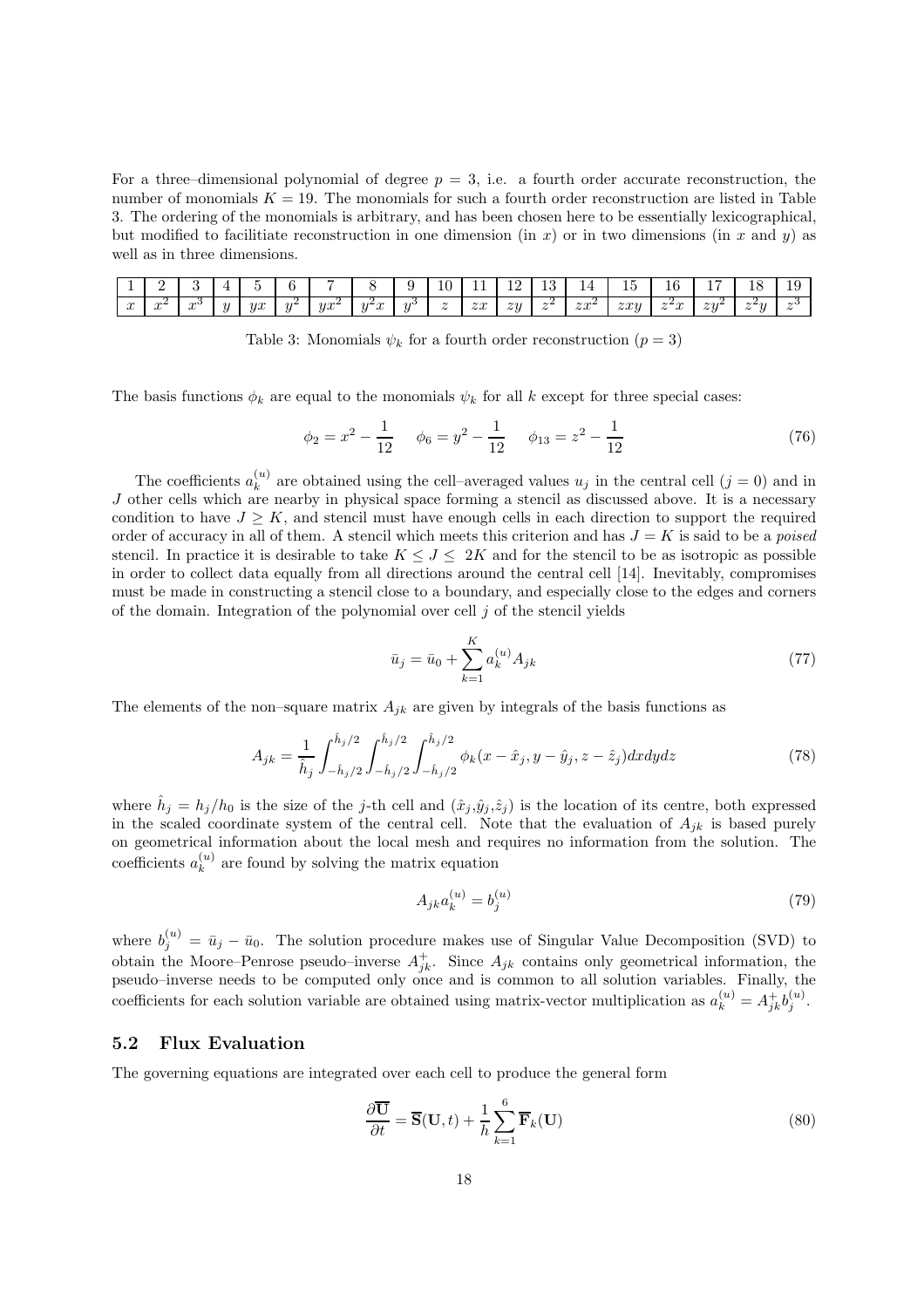where  $\overline{\mathbf{U}} = \{\overline{\rho}, \overline{\rho} \overline{u}_i, \overline{\rho} \overline{E}, \overline{\rho} \overline{Y}_{\alpha}\}\$  is the vector of cell-averaged conserved variables,  $\overline{\mathbf{S}} = \{0, 0, 0, \overline{w}_{\alpha}\}\$ is the vector of cell–averaged source terms and  $\overline{\mathbf{F}}_k$  is the vector of the face–averaged fluxes on face k of the cell. The cell–averaged reaction rates are given by the integral

> $\overline{w}_{\alpha}=\int^{1/2}% \overline{w}_{\alpha}^{1}(\overline{w}_{\alpha}^{1})\varphi(\overline{w}_{\alpha}^{1})\varphi(\overline{w}_{\alpha}^{1})$  $-1/2$  $\int^{1/2}$  $-1/2$  $\int^{1/2}$  $\int_{-1/2} w_{\alpha} (Y_{\alpha}, T) dx dy dz$  (81)

expressed in local scaled coordinates, in which the cell volume is unity. The integration is done numerically using Gaussian quadrature according to

$$
\overline{w}_{\alpha} = \sum_{p=1}^{n_v} W_p^v w_{\alpha} \left( Y_{\alpha}(\underline{x}_p), T(\underline{x}_p) \right)
$$
\n(82)

For fourth order there are  $n_v = 8$  Gauss points located at  $\underline{x}_p = (\pm 1/2\sqrt{3}, \pm 1/2\sqrt{3}, \pm 1/2\sqrt{3})$  with weights  $W_p^v = 1/8$  for all p.

The fluxes  $\overline{\mathbf{F}}_k$  are split into convective and diffusive contributions according to  $\overline{\mathbf{F}}_k = \overline{\mathbf{D}}_k - \overline{\mathbf{C}}_k$  with face averages defined by

$$
\overline{\mathbf{C}}_k = \int_{-1/2}^{1/2} \int_{-1/2}^{1/2} \mathbf{C}_k dA_k; \qquad \overline{\mathbf{D}}_k = \int_{-1/2}^{1/2} \int_{-1/2}^{1/2} \mathbf{D}_k dA_k \tag{83}
$$

where  $dA_k$  is the element of area on the cell face k. The convective and diffusive contribution are given by

$$
\mathbf{C}_{k} = \begin{bmatrix} \rho u_{k} \\ \rho u_{k} u_{i} - p \delta_{ki} \\ \rho u_{k} E + p u_{k} \\ \rho u_{k} Y_{\alpha} \end{bmatrix} \qquad \mathbf{D}_{k} = \begin{bmatrix} 0 \\ \frac{\partial}{\partial x_{k}} \tau_{ki} \\ -\frac{\partial}{\partial x_{k}} q_{k} + \frac{\partial}{\partial x_{k}} \tau_{km} u_{m} \\ -\frac{\partial}{\partial x_{k}} \rho V_{\alpha,k} Y_{\alpha} \end{bmatrix}
$$
(84)

Again the integration is done numerically using Gaussian quadrature:

$$
\overline{\mathbf{C}}_{k} = \sum_{p=1}^{n_f} W_p^f \mathbf{C}_{k} \left( \underline{x}_p \right) \tag{85}
$$

where for fourth order there are  $n_f = 4$  Gauss points all with weights  $W_p^f = 1/4$ . For the cell face normal to the positive x–direction the Gauss points are located at  $\underline{x}_p = (1/2, \pm 1/2\sqrt{3}, \pm 1/2\sqrt{3})$  in scaled local coordinates, with the locations for other faces following by simple transformation.

The Gaussian integration procedure requires values of the relevant physical quantities at each Gauss point. For the conserved quantities these point values are obtained directly by evaluating the reconstructed polynomials. Primitive variables are evaluated locally from the conserved quantities at each Gauss point in order to preserve the full order of accuracy of the spatial reconstruction scheme. Point values of the derivatives as required by the diffusive fluxes are obtained by differentiating the reconstructed polynomials for the conserved quantities, and extracting the derivatives of primitive quantites at each point using algebraic expressions:

$$
\frac{\partial}{\partial x_j} u_i = \frac{1}{\rho} \left[ \frac{\partial}{\partial x_j} \rho u_i - u_i \frac{\partial}{\partial x_j} \rho \right]
$$
\n(86)

$$
\frac{\partial}{\partial x_j} Y_\alpha = \frac{1}{\rho} \left[ \frac{\partial}{\partial x_j} \rho Y_\alpha - Y_\alpha \frac{\partial}{\partial x_j} \rho \right] \tag{87}
$$

$$
\frac{\partial}{\partial x_j}T = \frac{1}{\rho C_v} \left[ \frac{\partial}{\partial x_j} \rho E - \sum_{\alpha=1}^N \left( h_\alpha - \frac{R^0}{W_\alpha} T \right) \frac{\partial}{\partial x_j} \rho Y_\alpha - u_k \frac{\partial}{\partial x_j} \rho u_k + \frac{1}{2} u_k u_k \frac{\partial}{\partial x_j} \rho \right] \tag{88}
$$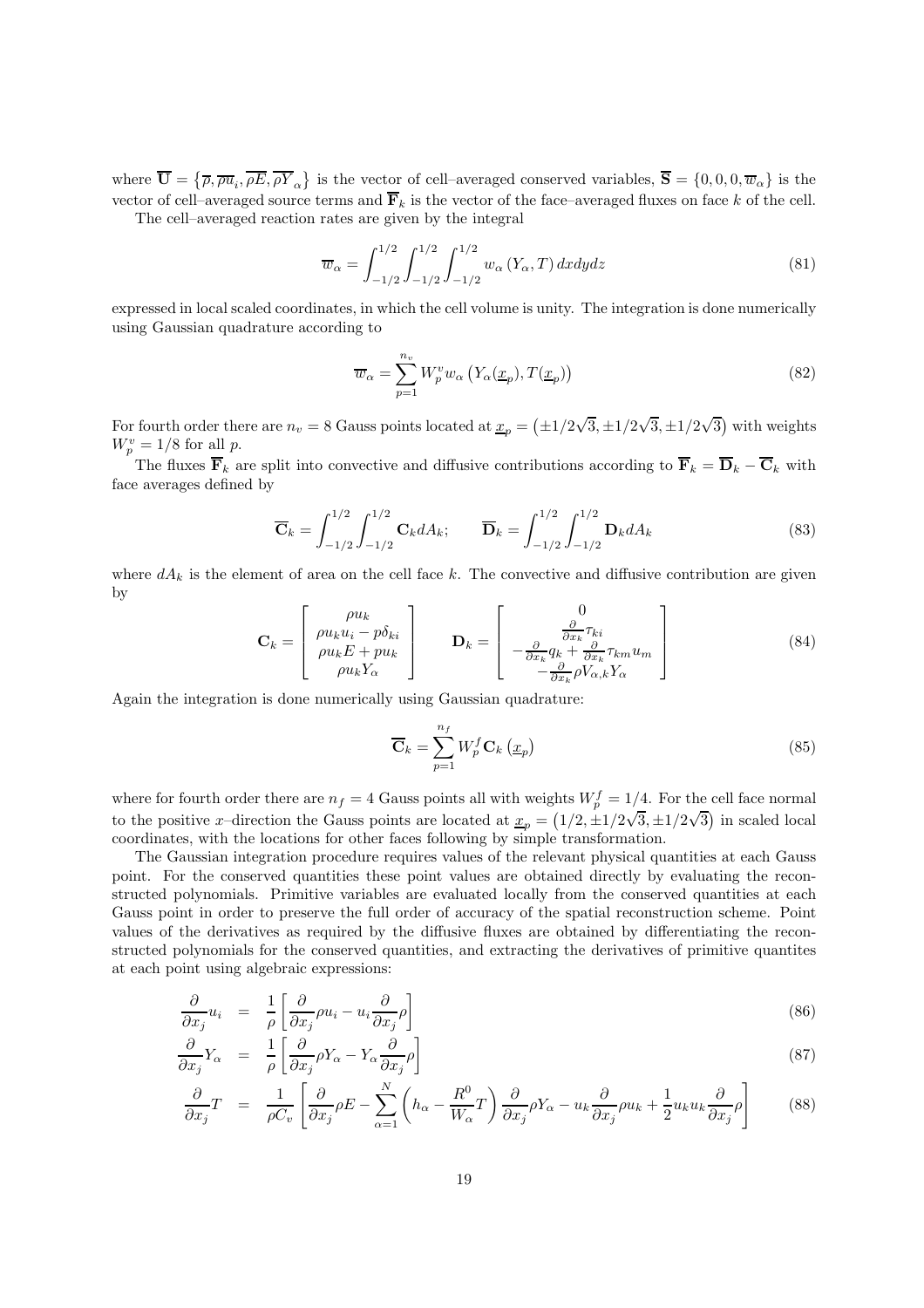The fluxes for each cell face are computed from reconstructed values obtained in the cells on both sides of the face. These left (L) and right (R) values for each Gauss point are not equal to each other in general and must be reconciled. For the diffusive fluxes, the L and R values of the flux are computed separately at each Gauss point and are simply averaged. For the convective fluxes, the implied discontinuity between the L and R thermochemical states across the cell face is treated using a Riemann solver at each Gauss point location.

### 5.3 Riemann solver

The gasdynamic discontinuity between the L and R states defines a Riemann problem which must be solved at each Gauss point before the quadrature for the flux is done. The initial discontinuity in the pressure and normal velocity component at  $x = 0$  and  $t = 0$  gives rise to three waves, called LR for left–running, RR for right–running and C for contact surface. The LR and RR waves can be either expansion or compression waves, and indeed the initial discontinuity may be strong enough for these to be expansion fans and shock waves respectively. These waves move at the local sound speed or shock speed as appropriate. The space between the LR and RR waves is called the starred region. The contact surface C lies between the LR and RR waves, and marks the interface between the L and R gasdynamic states which may have different transverse velocity components and different chemical compositions as well as different densities and temperatures. The contact surface moves at the same speed as the local gas, and there is negligible diffusion across it on the timescale of the Riemann problem.

The initial conditions are set by evaluating the polynomial on the L and R sides to obtain the conserved variables and from these also to obtain the relevant primitive variables. The solution of the Riemann problem will provide the values of the physical variables in the starred region, and hence the corersponding values on the cell face  $(x = 0)$  at times  $t > 0$ . Using these values it is possible to construct the vector  $C_k$  which forms the integrand for the flux integral.

There are many ways to solve such a Riemann problem and there is a rich literature on the topic, e.g. [15]. For present purposes the Mach number is expected to be low, the inter–cell discontinuities are expected to be fairly small in magnitude and hence it is sufficient to solve a linearised Riemann problem. In this case the LR and RR waves are assumed to be isentropic compression or expansion (acoustic) waves moving at the local speeds of sound  $a_L$  and  $a_R$ .

The linearised Riemann problem is defined in terms of the set of primitive variables  $\{\rho, u_1, u_2, u_3, p, Y_\alpha\}$ evaluated on the L and R sides of a Gauss point on a cell face whose normal is in the i–direction. Since the LR and RR waves are both isentropic, it follows from characteristic relations across these waves that

$$
p_L + (\rho a)_L u_{i,L} = p_* + (\rho a)_L u_{i,*}; \qquad p_R - (\rho a)_R u_{i,R} = p_* - (\rho a)_R u_{i,*}
$$
 (89)

Hence the pressure and normal velocity in the starred region are given by

$$
p_* = \frac{(\rho a)_R p_L + (\rho a)_L p_R + (\rho a)_L (\rho a)_R (u_L - u_R)}{(\rho a)_L + (\rho a)_R}
$$
(90)

$$
u_{i,*} = \frac{(\rho a)_L u_L + (\rho a)_R u_R + (p_L - p_R)}{(\rho a)_L + (\rho a)_R} \tag{91}
$$

Note that both  $p_*$  and  $iu_{i,*}$  are both uniform throughout the starred region, even across the contact surface. For the density, the relevant characteristic relations across the LR and RR waves are

$$
p_L - \rho_L a_L^2 = p_* - \rho_{*L} a_L^2; \qquad p_R - \rho_R a_R^2 = p_* - \rho_{*R} a_R^2 \tag{92}
$$

from which the two different values of the density in the starred region on either side of the contact surface follow as

$$
\rho_{*L} = \rho_L + \frac{p_* - p_L}{a_L^2}; \qquad \rho_{*R} = \rho_R + \frac{p_* - p_R}{a_R^2} \tag{93}
$$

Note that the species mass fractions also have different values on either side of the contact surface. Assuming chemically–frozen flow within the starred region, the mass fractions are given by  $Y_{\alpha * L} = Y_{\alpha L}$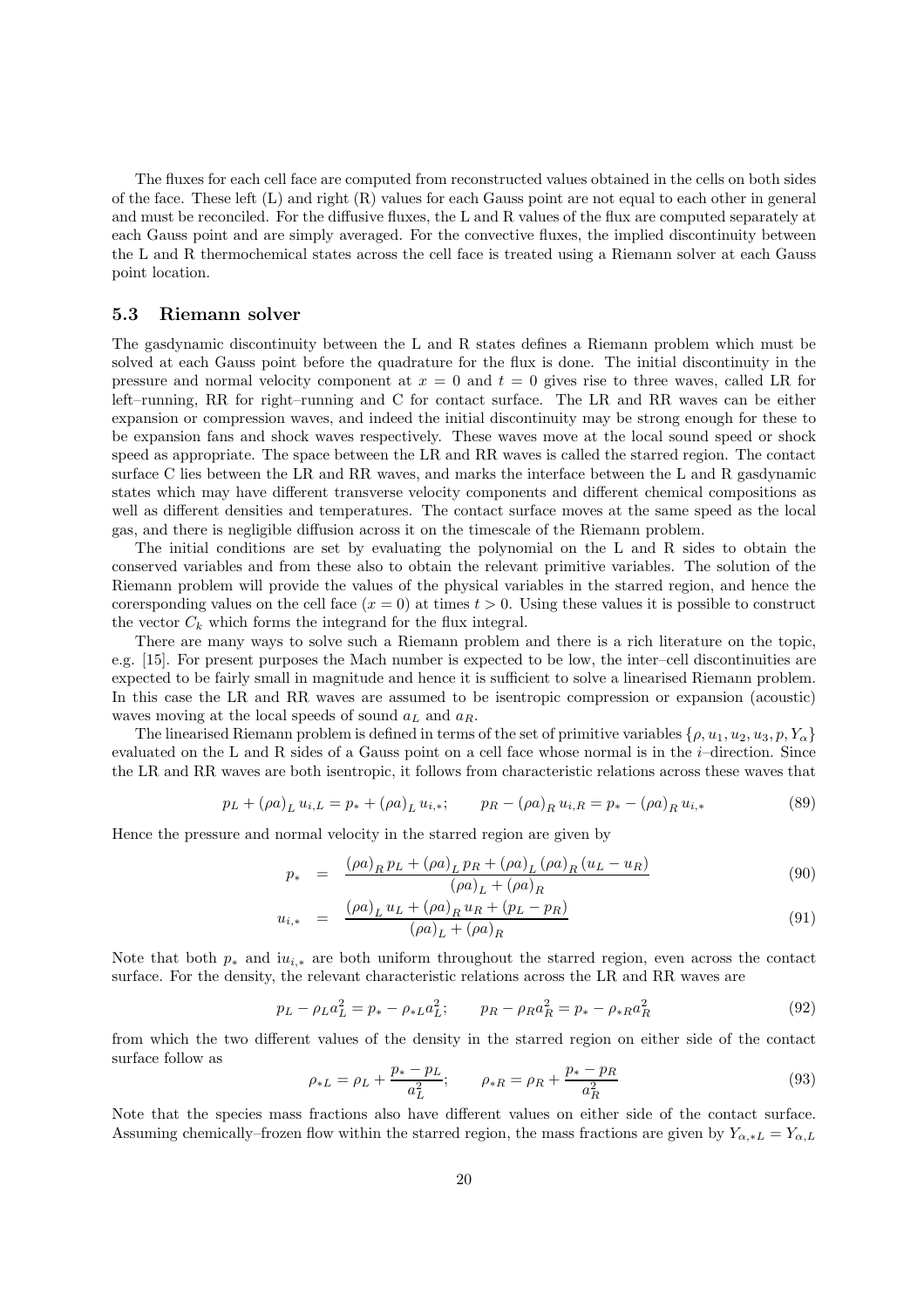and  $Y_{\alpha,*R} = Y_{\alpha,R}$ . Assuming also that there is no shear across the contact surface, the two transverse velocity components are given by  $u_{j,*L} = u_{j,L}$  and  $u_{j,R*} = u_{j,R}$  for directions  $j \neq i$ . Since the contact surface is moving with velocity  $u_{i,*}$ , the values of the mass fractions and transverse velocity components on the cell face are given by a simple upwinding procedure (see Fig n). Then the cell face values of all the primitive variables are given by

$$
\begin{bmatrix}\n\rho_f \\
u_{i,f} \\
u_{j,f} \\
P_f \\
Y_{\alpha,f}\n\end{bmatrix} = \begin{bmatrix}\n\rho_{*L} \\
u_{i,*} \\
u_{j,*L} \\
P_* \\
Y_{\alpha,*L}\n\end{bmatrix} \text{ for } u_{i,*} \ge 0; \quad\n\begin{bmatrix}\n\rho_f \\
u_{i,f} \\
u_{j,f} \\
P_f \\
P_f \\
Y_{\alpha,f}\n\end{bmatrix} = \begin{bmatrix}\n\rho_{*R} \\
u_{i,*} \\
u_{j,*R} \\
P_* \\
Y_{\alpha,*R}\n\end{bmatrix} \text{ for } u_{i,*} < 0
$$
\n(94)

# 6 Time Stepping

Time advancement of the solution is carried out using an explicit Total Variation Bounded (TVB) Runge– Kutta method [16] with adaptive time step control [17]. The governing equations  $(1)-(4)$  are written as

$$
\frac{\partial \mathbf{U}}{\partial t} = \mathbf{R}(\mathbf{U}, t) \tag{95}
$$

where **U** is the vector of conserved variables given by  $\mathbf{U} = {\rho, \rho u, \rho v, \rho w, \rho E, \rho Y_{\alpha}}^T$  and **R** is the righthand side vector containing all other terms in the equations. Clearly **R** depends on **U** and may also depend explicitly on time, for example through source terms or boundary conditions. The third–order three–stage explicit TVB Runge–Kutta scheme may be stated as:

$$
\mathbf{U}^{(1)} = \mathbf{U}^{(n)} + \delta t \mathbf{R}(\mathbf{U}^{(n)}, t^{(n)})
$$
  
\n
$$
\mathbf{U}^{(2)} = \frac{3}{4} \mathbf{U}^{(n)} + \frac{1}{4} \mathbf{U}^{(1)} + \frac{1}{4} \delta t \mathbf{R}(\mathbf{U}^{(1)}, t^{(1)})
$$
  
\n
$$
\mathbf{U}^{(3)} = \frac{1}{3} \mathbf{U}^{(n)} + \frac{2}{3} \mathbf{U}^{(2)} + \frac{2}{3} \delta t \mathbf{R}(\mathbf{U}^{(2)}, t^{(2)})
$$
\n(96)

The scheme is equivalent to:

$$
\mathbf{U}^{(n+1)} = \mathbf{U}^{(n)} + \delta t \sum_{j=1}^{s} b_j \mathbf{R}(\mathbf{U}^{(j)}, t^{(j)})
$$
  
\n
$$
t^{(i)} = t^{(n)} + c_i \delta t
$$
  
\n
$$
\hat{\mathbf{U}}^{(n+1)} = \mathbf{U}^{(n)} + \delta t \sum_{j=1}^{s} \hat{b}_j \mathbf{R}(\mathbf{U}^{(j)}, t^{(j)})
$$
\n(97)

where  $s = 3$  and the last line denotes the lower–order embedded scheme used to provide error estimates for the adaptive time–step controller. The numerical values of the coefficients are given in Table 5. The time step is set adaptively using a PID–based controller [17]. The new time step  $\delta t^{(n+1)}$  is given by

$$
\delta t^{(n+1)} = \kappa \delta t^{(n)} \left( \frac{\varepsilon}{||E^{(n+1)}||_{\infty}} \right)^{\alpha} \left( \frac{||E^{(n)}||_{\infty}}{\varepsilon} \right)^{\beta} \left( \frac{\varepsilon}{||E^{(n-1)}||_{\infty}} \right)^{\gamma}
$$
(98)

where E is an error estimate obtained by finding the maximum of the normalised elements of  $\hat{\mathbf{U}}$ ,  $\varepsilon$  is a pre–set error tolerance,  $\kappa$  is a safety factor and  $\alpha$ ,  $\beta$  and  $\gamma$  are the parameters of the controller. The controller requires some tuning for optimal performance, but acceptable results have been obtained with  $\varepsilon = 1.0 \times 10^{-3}$ ,  $\kappa = 0.5$ ,  $\alpha = 0.6/p$ ,  $\beta = 0.2/p$  and  $\gamma = 0$  where  $p = 3$  is the order of the scheme.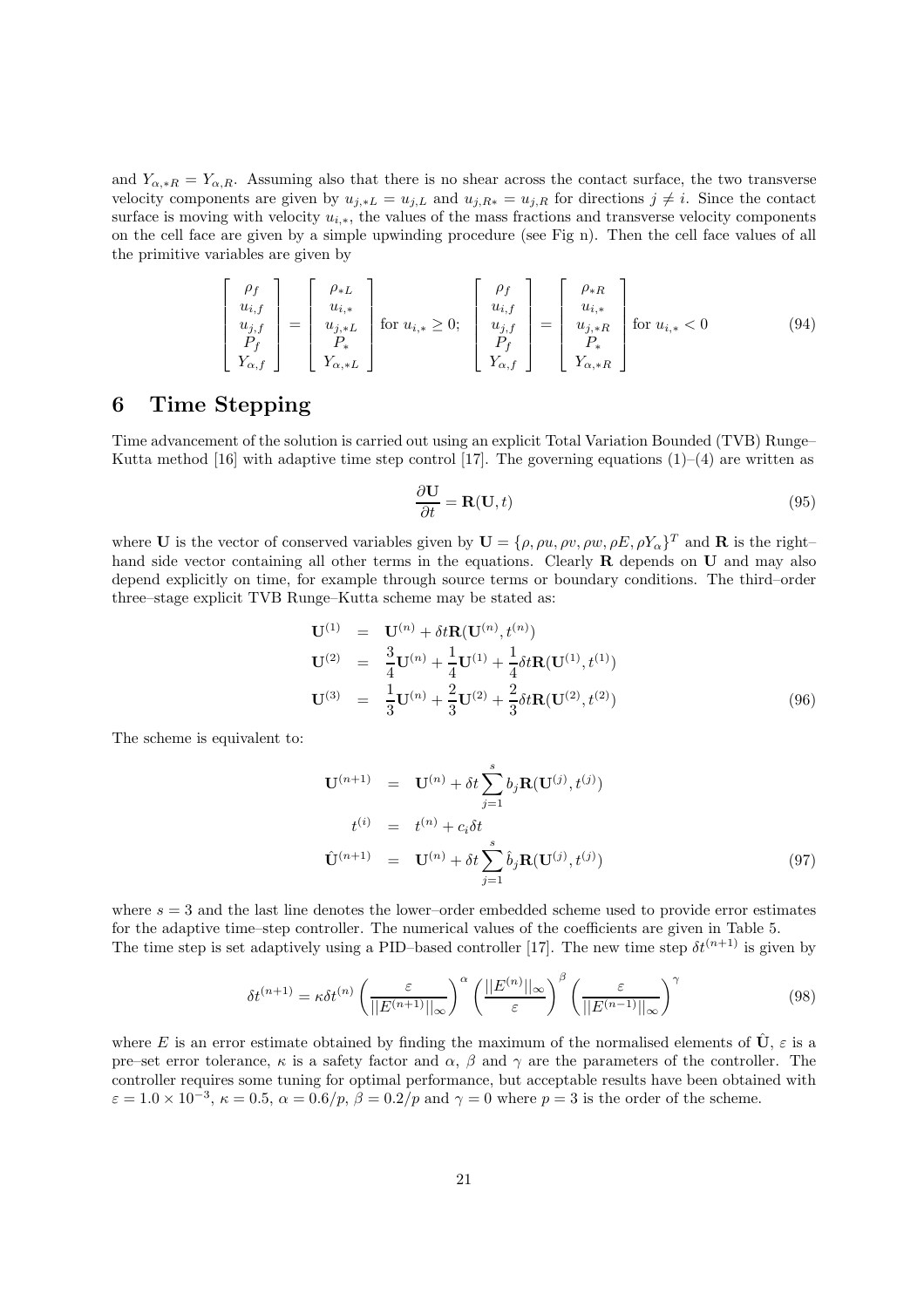| $c_1$ | $\overline{0}$ | $b_1$          | $\frac{1}{6}$ | $\hat{b}_1$ | $\frac{3}{4}$  |
|-------|----------------|----------------|---------------|-------------|----------------|
| $c_2$ | $\mathbf{1}$   | b <sub>2</sub> | $\frac{1}{6}$ | $\hat{b}_2$ | $\frac{3}{16}$ |
| $c_3$ | $\frac{1}{2}$  | $b_3$          | $\frac{2}{3}$ | $\hat{b}_3$ | $\frac{3}{4}$  |

Table 4: Coefficients for the explicit TVB Runge–Kutta method.

# 7 Running the Code

Setting up a DNS run using HAMISH requires several steps. First the size of the computational domain and the size parameters for the thermochemical problem must be set by editing the COMMON blocks. Then the control parameters for the run must be set using the control data file, and the relevant chemical data must be provided using the chemical data file.

## 7.1 Common Data

The common data for HAMISH is contained in the COMMON block file com hamish.h. This file must be edited in order to set the global and local sizes of the computational domain, the number of processors and the size of the parallel transfer array.

The section HSIZES is the first section of the file com hamish.h and an example is shown below:

| C             | $HSIZES------$                                                                                   |
|---------------|--------------------------------------------------------------------------------------------------|
| C             | MAX NUMBER OF PROCESSORS<br>INTEGER NPROMX<br>$PARAMENTER(NPROMX = 16)$                          |
| C             | MAX SIZE OF LOCAL ARRAYS<br>INTEGER NSIZMX<br>PARAMETER(NSIZMX = 100000)                         |
| $\mathcal{C}$ | MAX SIZE OF BC DATA LISTS<br>INTEGER NBCMAX<br>$PARAMETER(NBCMAX = 10000)$                       |
| $\mathcal{C}$ | MAX SIZE OF REFINEMENT/DEREFINEMENT CELL LISTS<br>INTEGER NRDMAX<br>$PARAMETER(NRDMAX = 100000)$ |
| $\mathcal{C}$ | MAX SIZE OF REMOTE CELL LISTS<br>INTEGER NREMAX<br>PARAMETER (NREMAX = 100000)                   |
| cc<br>C<br>C  | MAX NUMBER OF STENCILS<br>INTEGER NSECMX<br>PARAMETER (NSECMX = $6$ )                            |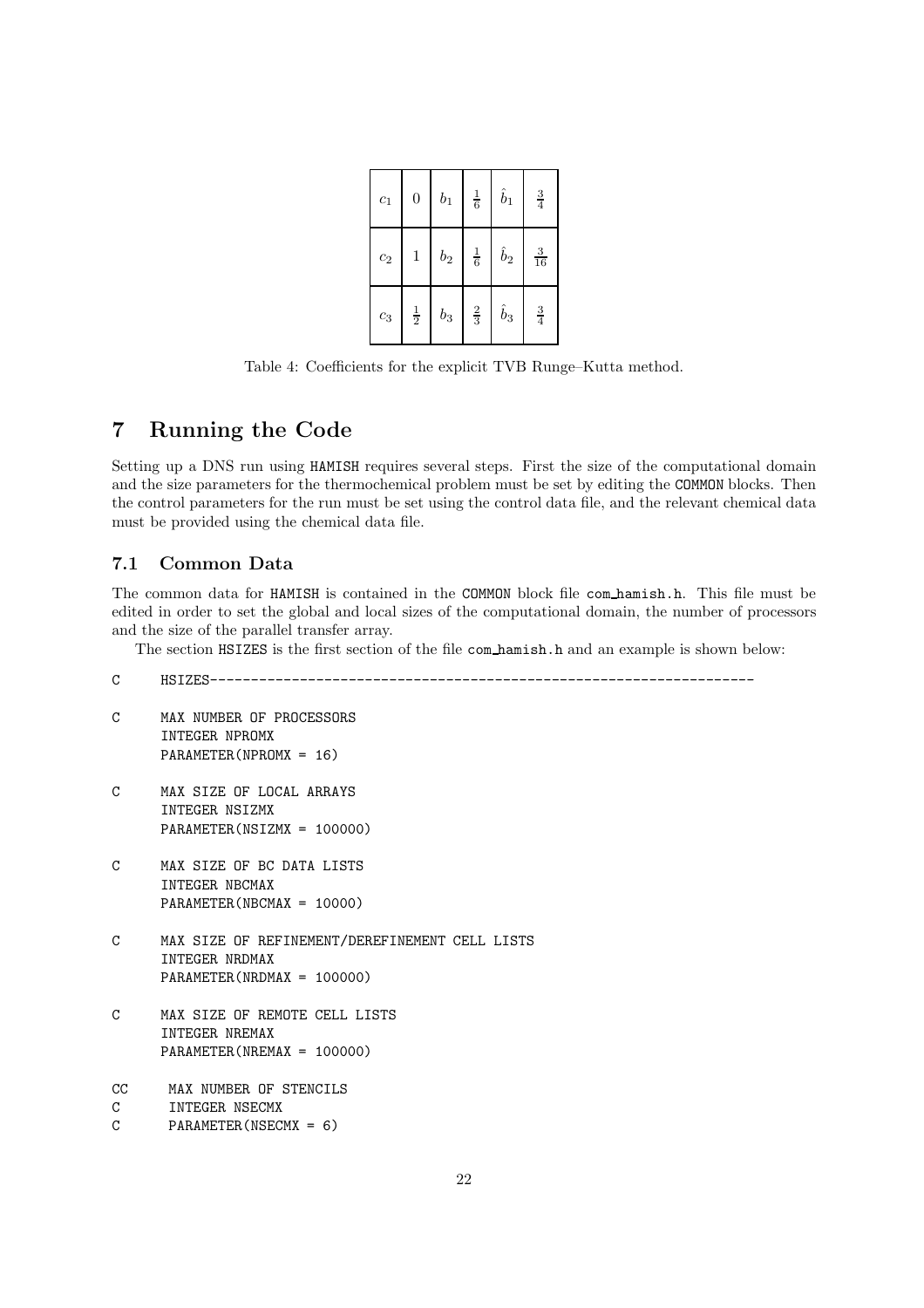C CC MAX SIZE OF STENCILS C INTEGER NTSTMX, NLAYMX, NCSTMX, NSSTMX C PARAMETER(NTSTMX = 300, NLAYMX = 150, NCSTMX = 38, NSSTMX = 38) C MAX SIZE OF STENCILS INTEGER NTSTMX, NLAYMX, NCSTMX PARAMETER(NTSTMX = 300, NLAYMX = 150, NCSTMX = 100) C MAX NUMBER OF COEFFICIENTS FOR POLYNOMIAL RECONSTRUCTION INTEGER NPCFMX PARAMETER(NPCFMX = 19) CC MAX NUMBER OF ELEMENTS IN THE OSCILLATION INDICATOR MATRIX C INTEGER NBISMX C PARAMETER(NBISMX = 37) C MAX SIZE OF PARALLEL TRANSFER ARRAY INTEGER NPARMX PARAMETER(NPARMX = 100000) C MAX SIZE OF PARALLEL TRANSFER HALO INTEGER NHALMX  $PARAMETER(NHAI.MX = 2)$ C MAX SIZE OF OCTREE ARRAY C NOTE: MIN VALUE = NSIZMX/8 INTEGER NOCTMX PARAMETER(NOCTMX = 25000) C MAX NUMBER OF LEVELS IN OCTREE INTEGER NLEVMX PARAMETER(NLEVMX = 18) C MAX SIZE OF CELL INDEX CODES INTEGER NINDMX, NIOCMX, NIBTMX PARAMETER(NINDMX =  $2$ , NIOCMX =  $20$ , NIBTMX =  $64$ ) C MAX SIZE OF PARTITION INTERVAL TABLE C MIN VALUE: NTLSIZ = NINDMX\*(NPROMX+1) INTEGER NTLSIZ PARAMETER(NTLSIZ = 34) C MAX NUMBER OF DIMENSIONS, OCTANTS, VELOCITY COMPONENTS, FACES INTEGER NDIMAX, NOCSMX, NCMPMX, NFACMX PARAMETER(NDIMAX = 3, NOCSMX = 8, NCMPMX = 3, NFACMX = 6) C MAX NO OF SPECIES INTEGER NSPCMX PARAMETER(NSPCMX = 18)

C MAX NO OF PHYSICAL QUANTITIES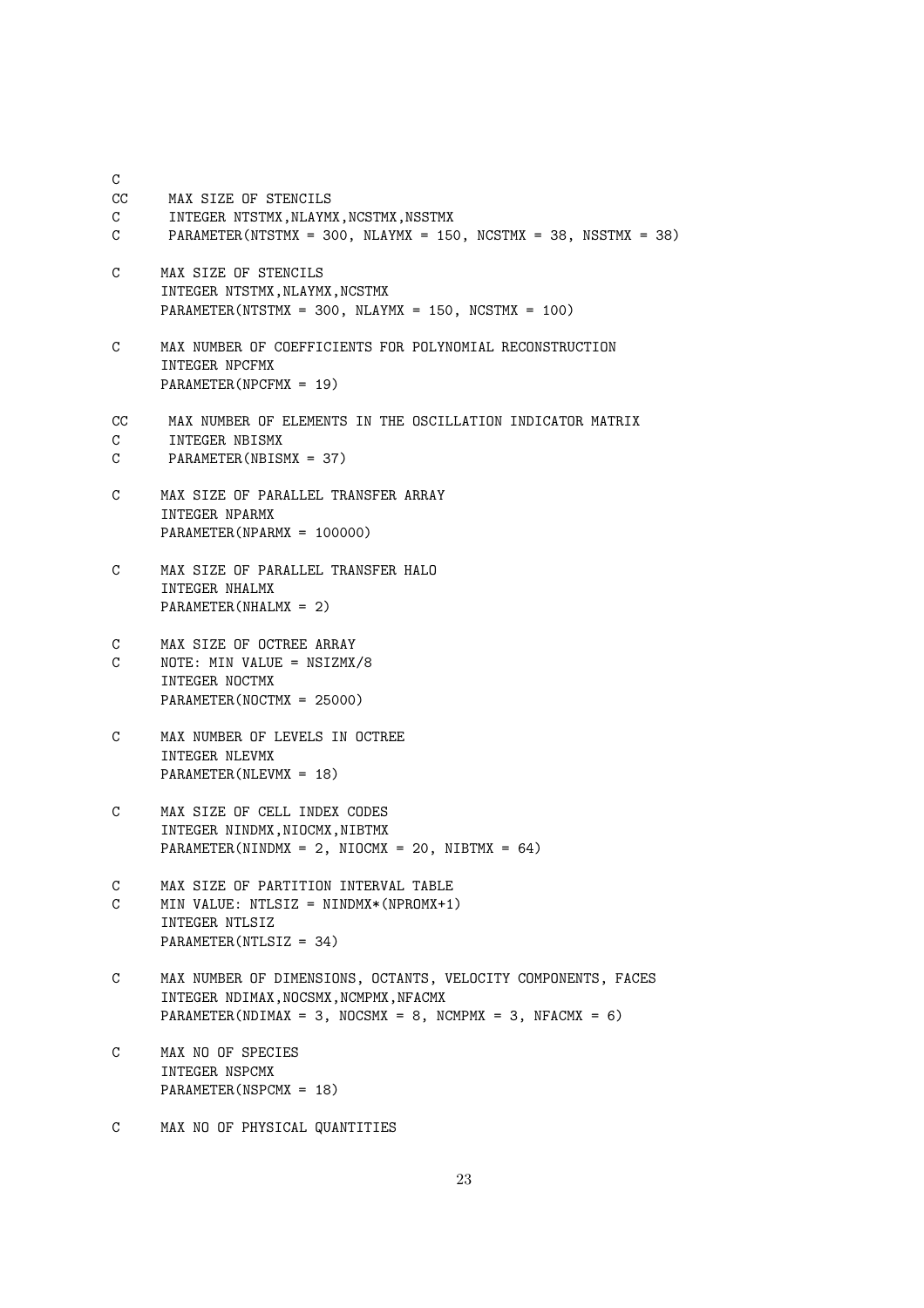INTEGER NQNTMX PARAMETER(NQNTMX =  $2 + NCMPMX + NSPCMX$ ) C MAX NO OF GAUSS POINTS INTEGER NG3DMX, NG2DMX, NGPFMX PARAMETER(NG3DMX = 8, NG2DMX = 4, NGPFMX = 16) C MAX SIZE OF CELL FACE HASH TABLE INTEGER NFCEMX PARAMETER(NFCEMX = 100000)

C HSIZES-------------------------------------------------------------------

The parameter NPROMX must be set to the maximum number of processors that can be used for the run. The actual number of processors in use is specified in the command line when the codes is started.

The parameter NSIZMX must be set to define the maximum number of cells per processor. This implies that the global maximum number of cells is given by  $NPROMX \times NSIZMX$ . Since the mesh is adaptive, the actual number of cells in the mesh at any time is likely to be somewhat less than the maximum.

The parameter NBCMAX must be set to define the local maximum number of boundary cells, and should correspond to the number of cells expected to occur on the outer boundary surface of the mesh.

The parameter NRDMAX must be set to define the local maximum number of cells that can be refined or derefined at any one time, which can be as large as NSIZMX but is likely to be significantly less.

The parameter NREMAX must be set to define the local maximum number of remote cells in the "halo" around the local domain that is required for the transfer of data between processors during parallel running.

The parameter NPARMX controls the size of the parallel transfer array, and must be set large enough to accommodate NREMAX remote cells.

The parameter NOCTMX controls the size of the octree array, and must be set to at least NSIZMX/8.

The parameter NSPCMX controls the number of species in the mixture.

The parameter NFCEMX controls the size of the cell face hash table, used for the evaluation of cell face fluxes.

The section CHEMIC of the file com hamish.h contains the thermochemical data and is shown below:

C CHEMIC-------------------------------------------------------------------

- C PARAMETERS
- C ==========
- C MAX NO OF SPECIES, NO OF STEPS INTEGER NSTPMX PARAMETER(NSTPMX=1)
- C THERMODYNAMIC DATA
- C MAX NO OF TEMPERATURE INTERVALS, THERMO POLYNOMIAL COEFFICIENTS INTEGER NTINMX, NCOFMX
- PARAMETER(NTINMX=2, NCOFMX=11) C MAX NO OF TEMPERATURE COEFFICIENTS, DITTO MINUS ONE INTEGER NCTMAX, NCTMM1 PARAMETER(NCTMAX=5, NCTMM1=NCTMAX-1)
- C CHEMICAL RATE DATA
- C MAX NO OF THIRD BODIES INTEGER NBDYMX PARAMETER(NBDYMX=10)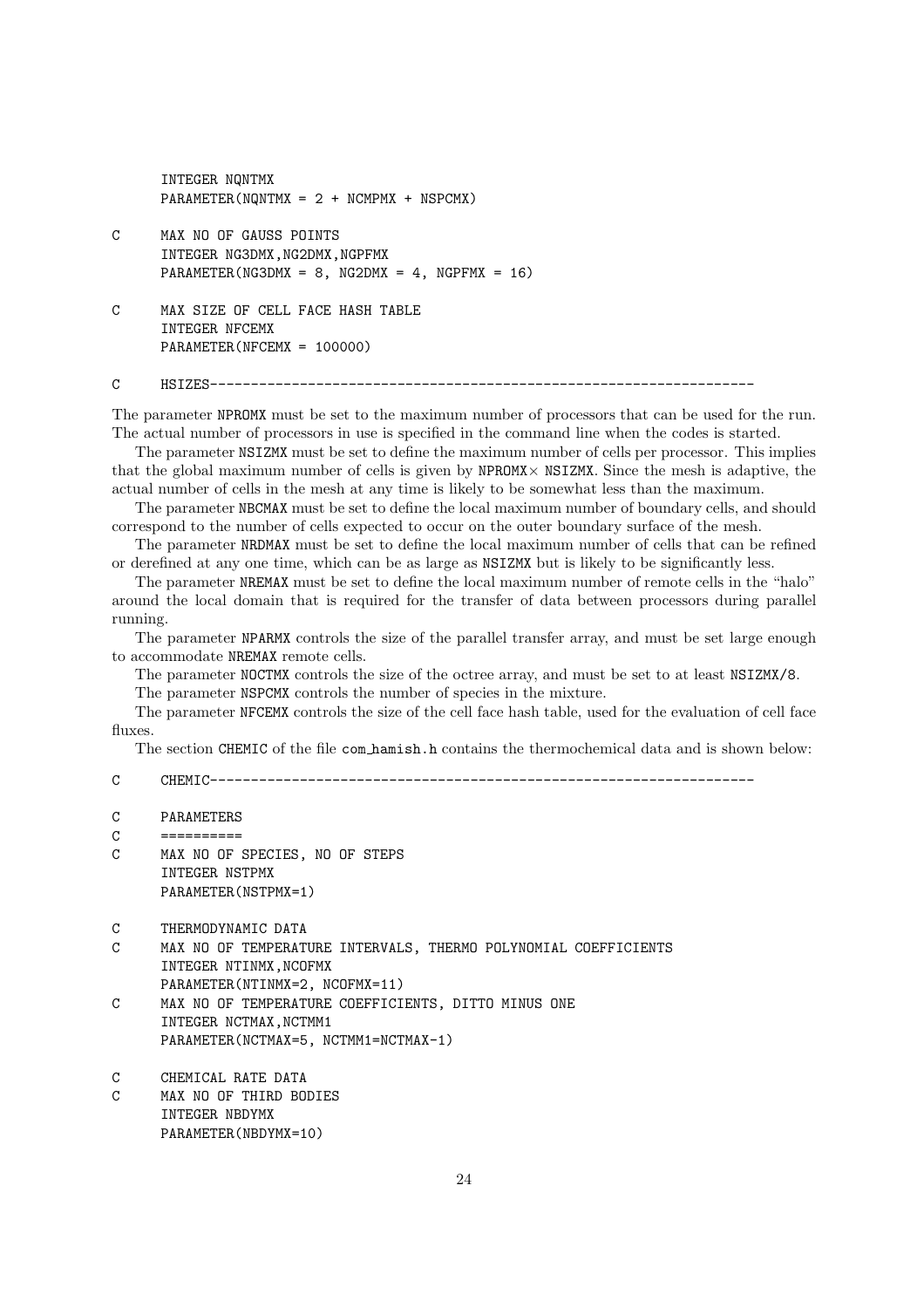```
C MAX SIZE OF STEP SPECIES-LIST, STEP REACTANT-LIST
     INTEGER NSSMAX, NRSMAX
     PARAMETER(NSSMAX=10, NRSMAX=10)
C MAX NO OF LINDEMANN STEPS
     INTEGER NLLMAX
     PARAMETER(NLLMAX=10)
C TRANSPORT COEFFICIENTS
     DOUBLE PRECISION ALAMDC,RLAMDA,TLAMDA
     PARAMETER(ALAMDC=2.58D-5, RLAMDA=7.0D-1, TLAMDA=2.98D2)
     DOUBLE PRECISION PRANTL
     PARAMETER(PRANTL=7.0D-1)
```

```
C UNIVERSAL GAS CONSTANT
     DOUBLE PRECISION RGUNIV
     PARAMETER(RGUNIV=8.3142D3)
```
. . .

The parameter NSTPMX sets the maximum number of steps in the reaction mechanism. The minimum value 1, and it is expected that both NSPCMX and NSTPMX will be set equal to the corresponding values in the chemical data file (see below). This is checked automatically during startup. A legitimate exception occurs for non-reacting flow, when NSTPMX=1 and the number of reaction steps is actually equal to zero.

The parameters NTINMX, NCOFMX and NCTMAX control the maximum sizes required to store the thermodynamic data for each species expressed in polynomial form (17). The parameter NTINMX sets the maximum number of temperature intervals required for any species while NCOFMX sets the maximum number of coefficients required in each interval. The parameter NCTMAX sets the maximum number of coefficients required in the polynomial for temperature (30).

Size parameters for the chemical rate data must also be set. The parameter NBDYMX must be set greater than or equal to the maximum number of distinct third bodies. The parameter NSSMAX must be set greater than or equal to the maximum number of species involved in any single reaction step. Similarly, the parameter NRSMAX must be set greater than or equal to the maximum number of reactant species involved in any single reaction step. The parameter NLLMAX must be set greater than or equal to the maximum number of reaction steps requiring Lindemann rate data. Note that these parameters are used only to set array sizes, and actual values for these quantities are set in the chemical data file.

The values of the parameters used to evaluate the transport coefficients according to (31) are set. Clearly ALAMDA and RLAMDA represent the multiplicative coefficient and temperature exponent respectively while TLAMDA is the reference temperature. The mixture Prandtl number in (32) is set using the parameter PRANTL.

Finally the value of the universal gas constant is set (in J/kmol K) using the parameter RGUNIV.

When the editing of com hamish.h is complete, all Fortran source files for HAMISH must be recompiled in order to incorporate the changes into the code.

### 7.2 Control Data

The control data file cont.dat must be edited to set up the control parameters for the run. The file format is as shown:

```
*************************************************
** ** **** HAMISH: Run control data file **
** ** **
```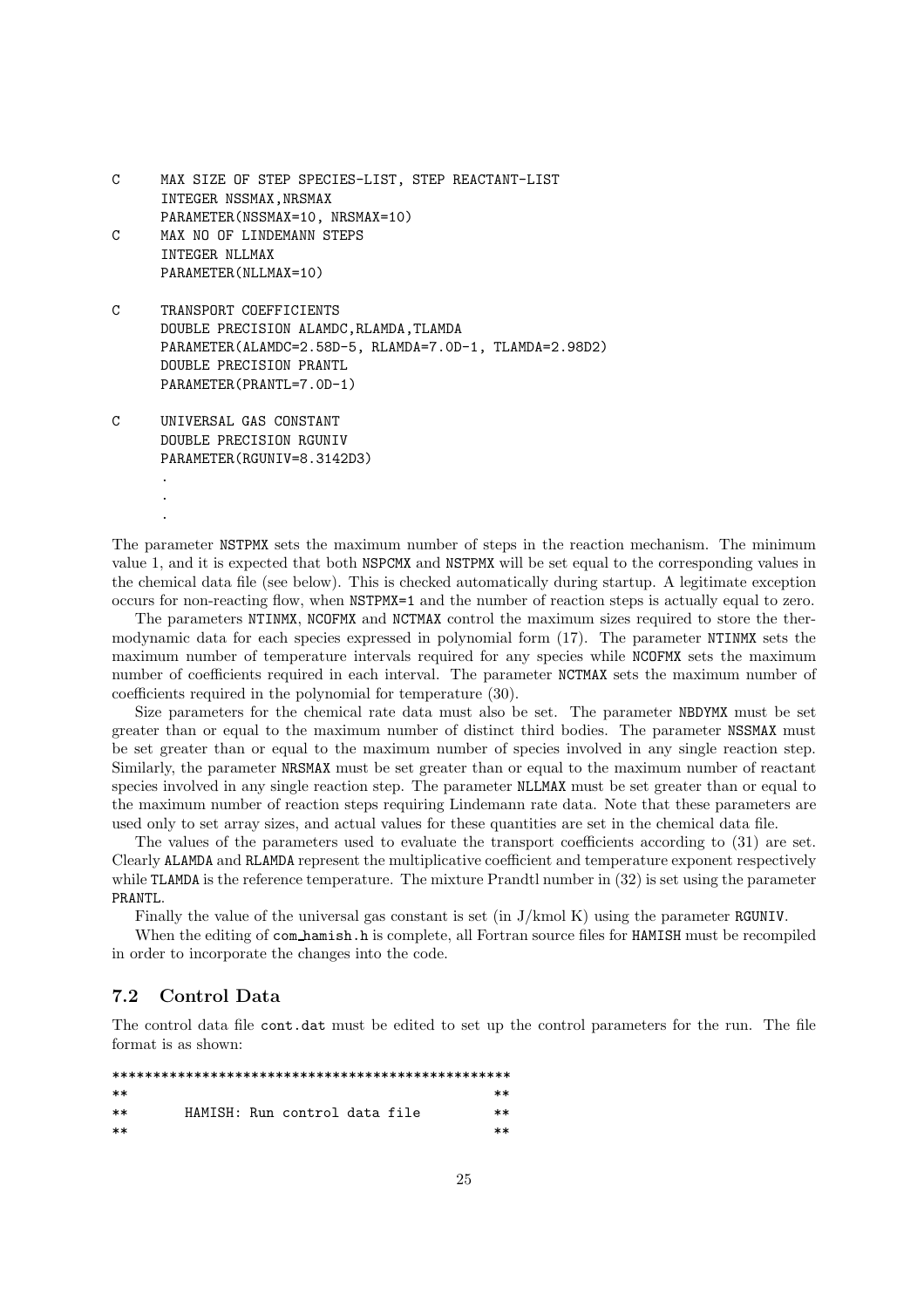\*\*\*\*\*\*\*\*\*\*\*\*\*\*\*\*\*\*\*\*\*\*\*\*\*\*\*\*\*\*\*\*\*\*\*\*\*\*\*\*\*\*\*\*\*\*\*\*\* Global domain size  $(x,y,z)$  in metres 1.0D-2 0.0D0 0.0D0 Global cells (nx) initial, base/max levels, step switch (0=fixed, 1=adaptive) 2048 5 18 0 Time step; start step, no of steps, step switch (0=fixed, 1=adaptive) 1.0D-12 1 100000 1 Intervals between dumps, reports, stats, results, dump o/p flag, results flag 100000 1 100000 100000 1 1 Cold start switch (0=cold start, 1=restart), dump i/p flag (0/1=un/formatted) 1 1 Initial turbulence generator switch (0=off, 1=new, 2=inlet); random seed; turbulence parameters Rij, L 0 -1 1.0D0 1.0D0 1.0D0 0.0D0 0.0D0 0.0D0 5.0D-4 Initial mesh adaption switch, flame generator switch (0=off, 1=on) 0 0 Default initial conditions pressure, temperature, velocity components u,v,w, level set 1.0D5 3.0D2 2.05D0 0.0D0 0.0D0 0.0D0 mass fractions  $\mathsf{Q}$ 1 2.8312571D-2 2 2.26500566D-1 3 0.0D0 4 0.0D0 5 0.0D0 6 0.0D0 7 0.0D0 8 0.0D0 9 7.45186863D-1 Global outer boundary condition types one per line: x-left; x-right; y-left; y-right; z-left; z-right (1=periodic; 1a=inlet; 2b=outlet; 3c=wall; a,b,c denotes BC subtype) (four integer and four real parameters allowed for each) 13 1 0 0 0 2.05D0 0.0D0 0.0D0 0.0D0 21 0 0 0 0 9.7817D4 2.87D-1 1.0D-3 0.0D0 1 0 0 0 0 0.0D0 0.0D0 0.0D0 0.0D0 1 0 0 0 0 0.0D0 0.0D0 0.0D0 0.0D0 1 0 0 0 0 0.0D0 0.0D0 0.0D0 0.0D0 1 0 0 0 0 0.0D0 0.0D0 0.0D0 0.0D0 Mesh refinement/derefinement criteria, interval, min/max levels 1.0D-1 2.5D-2 1 6 18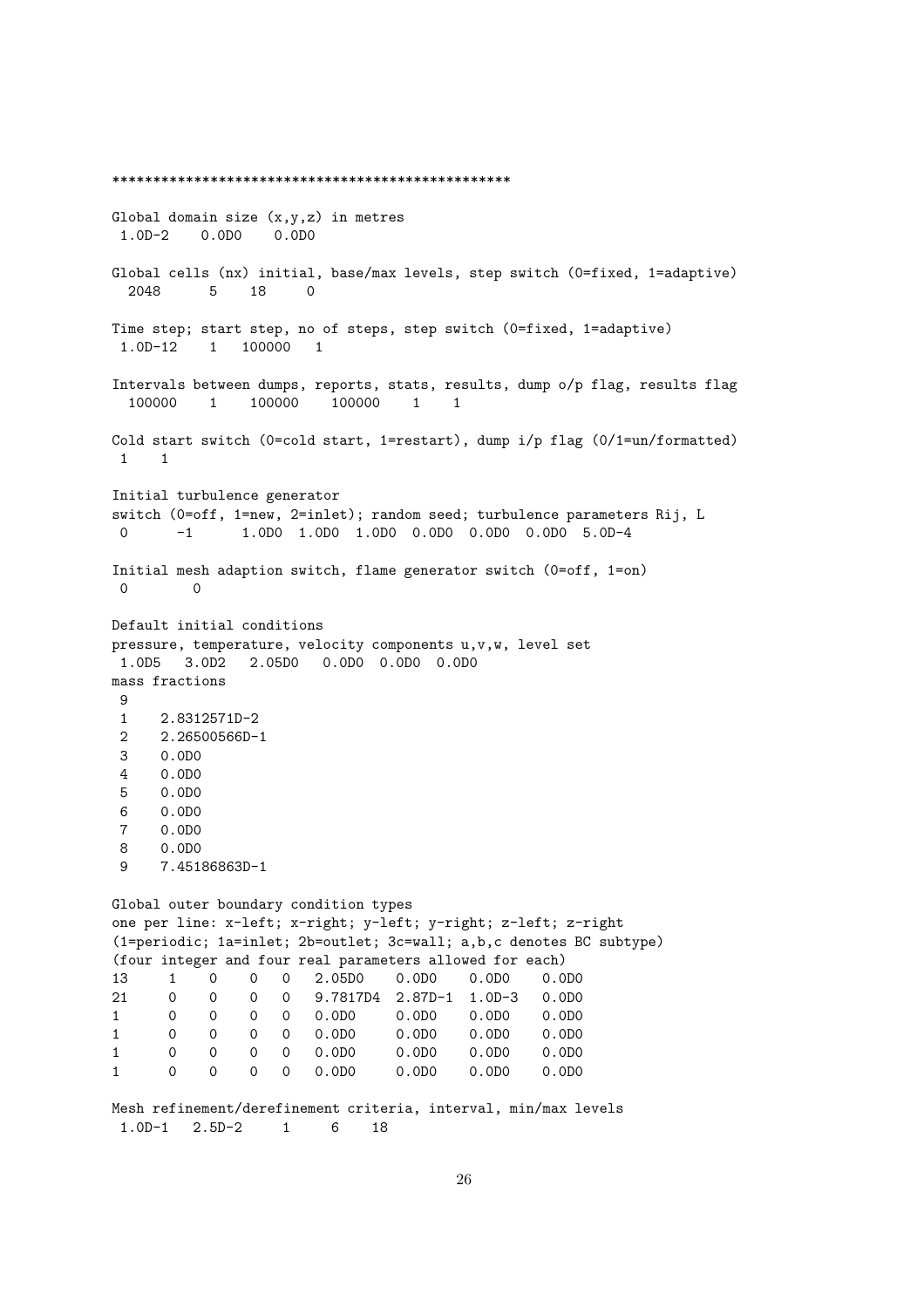```
Mesh refinement scaling factors
density, temperature, velocity components u,v,w, level set
 1.0D-1 1.0D-1 1.0D-1 1.0D-1 1.0D-1 1.0D-1
mass fractions
1 5.0D-1
2 5.0D-1
3 5.0D-1
4 5.0D-1
5 5.0D-1
6 5.0D-1
 7 5.0D-1
8 5.0D-1
9 5.0D-1
```
End of file

The first five lines are treated as a header and are read but ignored by the HAMISH code. The various data items are then listed in groups, and the format of the control file is fixed to the extent that the number of lines in each group and the number of data items per line must be preserved.

The global size of the domain in the x, y and z directions must be specified in metres. If the value specified in the z–direction is zero, then the domain is taken to be two–dimensional in x and y. If the value specified in the y–direction is also zero, then the domain is taken to be one–dimensional in x only.

The number of cells required for the initial mesh is specified for the  $x$ –direction only. The specified global domain size in the  $x$ –direction is divided by the specified number of cells to yield a value for the mesh spacing  $h$ . This spacing is used to define the number of cells required in each of the other two directions. This information is used to construct the initial mesh and the corresponding octree, which are both distributed automatically across the available processors. The root of the octree is taken as level 0. This corresponds to the Big Cube which is just large enough to encompass the whole computational domain. The base mesh level specifies the coarsest mesh to be used initially for the present problem, i.e. no derefinement will take place at this level. The maximum level specifies the finest mesh, at which no further refinement will take place. A switch is provided to turn the spatial adaption off (switch  $=1$ ) for a fixed mesh, or on (switch  $=1$ ) for adaptive mesh.

The initial time step must be set (in seconds), together with the index of the first time step and the required number of time steps for the run. A switch must be set to control whether a fixed time step (switch=0) or adaptive time-stepping (switch=1) is required. The number of time steps between dumps must be set. A restart file is written for each processor at the start of a run, and a further restart file is dumped for each processor after the specified number of time steps. Throughout the remainder of the run. In order to help guard against loss of data, two restart files are kept for each processor and the older file of the two is overwritten at each dump. The restart file names conform to the pattern dmpiXXXXXXY.dat where XXXXXX is the rank index of the corresponding processor (starting from 000000) and Y is the restart file index which is either 0 or 1. The latest dump may be contained in either restart file and alternates between the two. The number of time steps between updates to the report file, the statistics file and the results files must also be set. A single report file and a single statistics file are each created at the start of the run by the lowest-ranked processor. A results file is created for every processor. The report file has the fixed name rept.res and the statistics file has the fixed name stat.res. The report file name has the format resoXXXXXXYYYY.res where XXXXXX is the processor rank index and YYYY is a sequence number starting from 0000 that is updated each time a set of results file is written. In all cases, the file is updated after the specified number of time steps.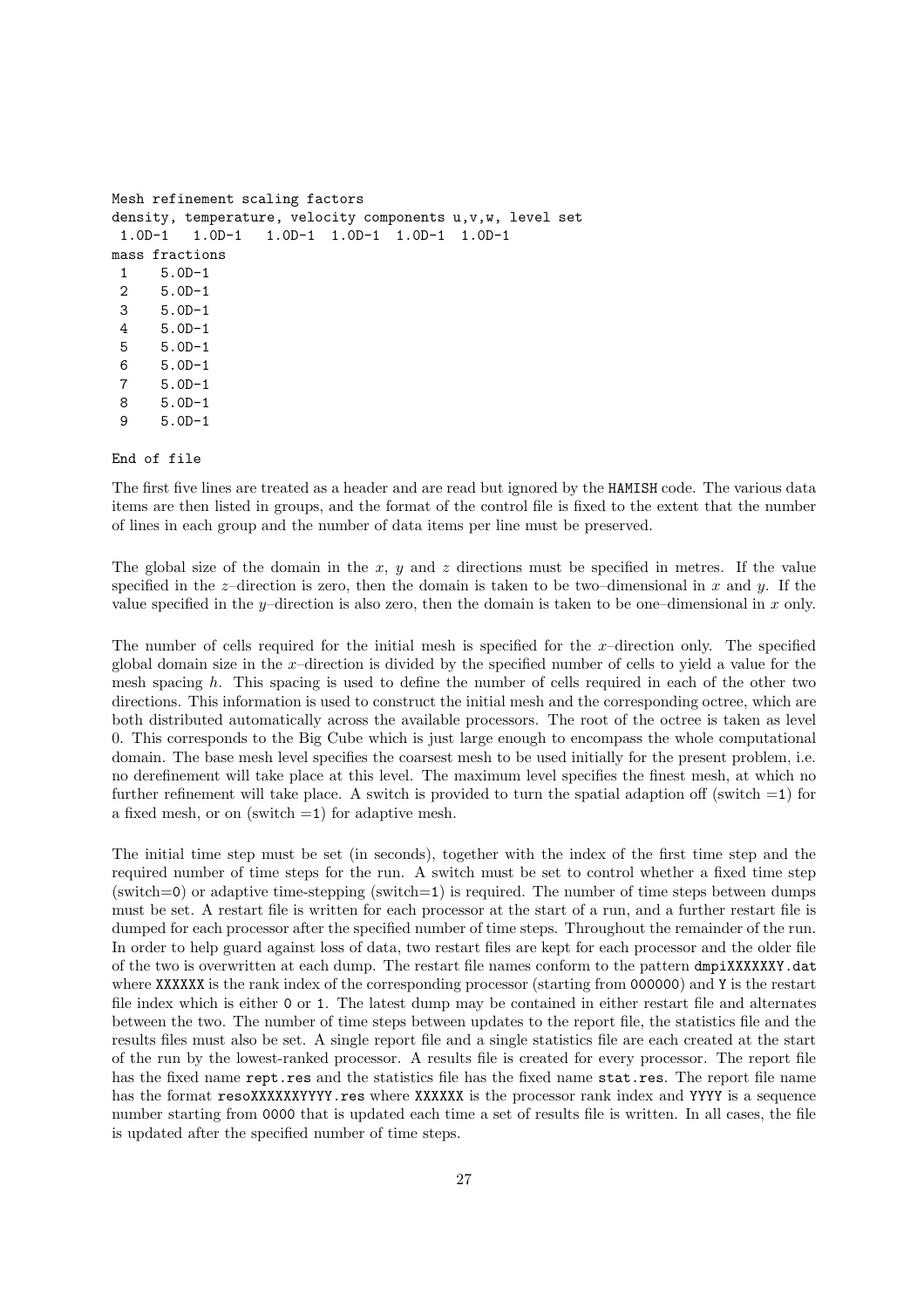Initial conditions for the run must be set. The cold start switch must be set to 0 for a cold start, in which the run is initialised from scratch using specified initial data. Alternatively, the cold start switch must be set to 1 for a restart, using data from a previous dump. A restart file must exist for each processor, and the restart file names must conform to the pattern dmpiXXXXXXY.dat where XXXXXX is the rank index of the corresponding processor and Y is the restart file index. It is expected that Y will be set to 0 for a restart.

The initial turbulence generator switch must be set to 1 if an initial turbulent field is to be generated, or set to 0 if not. If the switch is set to 1 then the random seed must also be set in order to initialise the random number generator. If the (integer) value of the random seed is set to be non-negative, the value set is added to the rank of each processor in order to produce a different random seed for each processor. This ensures that there is no repetition of the same random sequence on each processor. Conversely, if the value of the random seed is set to be a negative integer, the value is used globally in order to ensure that the same global initial turbulent field is generated for a given global grid size irrespective of the number of processors in use. Up to seven parameters may be set in order to control the properties of the initial turbulence. These may be (for example) the six independent components of the Reynolds stress tensor together with a measure of the turbulence length scale. Note that the initial turbulence generator is not yet fully implemented.

The initial mesh adaption switch must be set to 1 if the mesh is to be adapted statically before the start of the run, or set to 0 if not.

The initial flame generator switch must be set to 1 if an initial scalar field is to be specified, or set to 0 if not. This switch controls whether or not the subroutine FLAMIN is called within HAMISH. This subroutine is designed to allow for the specification of an initial scalar field of arbitrary complexity.

Default initial conditions must be set for each variable. Pressure, temperature and the three velocity components must be set using SI units, and there is an option also to specify a general dimensionless level–set variable. The total number of species must be set and must correspond to the number of species specified in com hamish.h. This is checked by HAMISH during startup. For each species an index number and a value for its initial mass fraction must be set. Each index number must correspond to the species number specified in the chemical data file chem.dat as described below. The total of all mass fractions must be equal to unity, and this is checked by HAMISH during startup.

Boundary condition types must be specified for the global domain. This is done using an indexing system, and up to four real and four integer parameters may be set for each boundary condition subtype.

Periodic boundary conditions are specified using an index value of 1. Both of the corresponding periodic faces of the domain must have this index value and this is checked during startup.

Inlet boundaries are specified using an index value of the form 1a, where a denotes the inlet boundary condition subtype. Three inlet boundary condition subtypes are implemented:

11 Subsonic non-relecting laminar inflow

This boundary condition is not yet implemented.

12 Subsonic reflecting turbulent inflow with specified temperature

By default the inlet temperature is set to the same value as specified for the default initial temperature. 13 Subsonic reflecting turbulent inflow with specified density

By default the inlet density is set to the same value as the initial density as computed from the values specified for the default initial pressure, temperature and species mass fractions.

For both of these inlet boundary condition subtypes, the value of the first integer parameter determines the nature of the inlet velocity field. A value of 1 specifies a laminar inflow with constant velocity, whereupon the first real parameter is taken to specify the inflow velocity component normal to the boundary.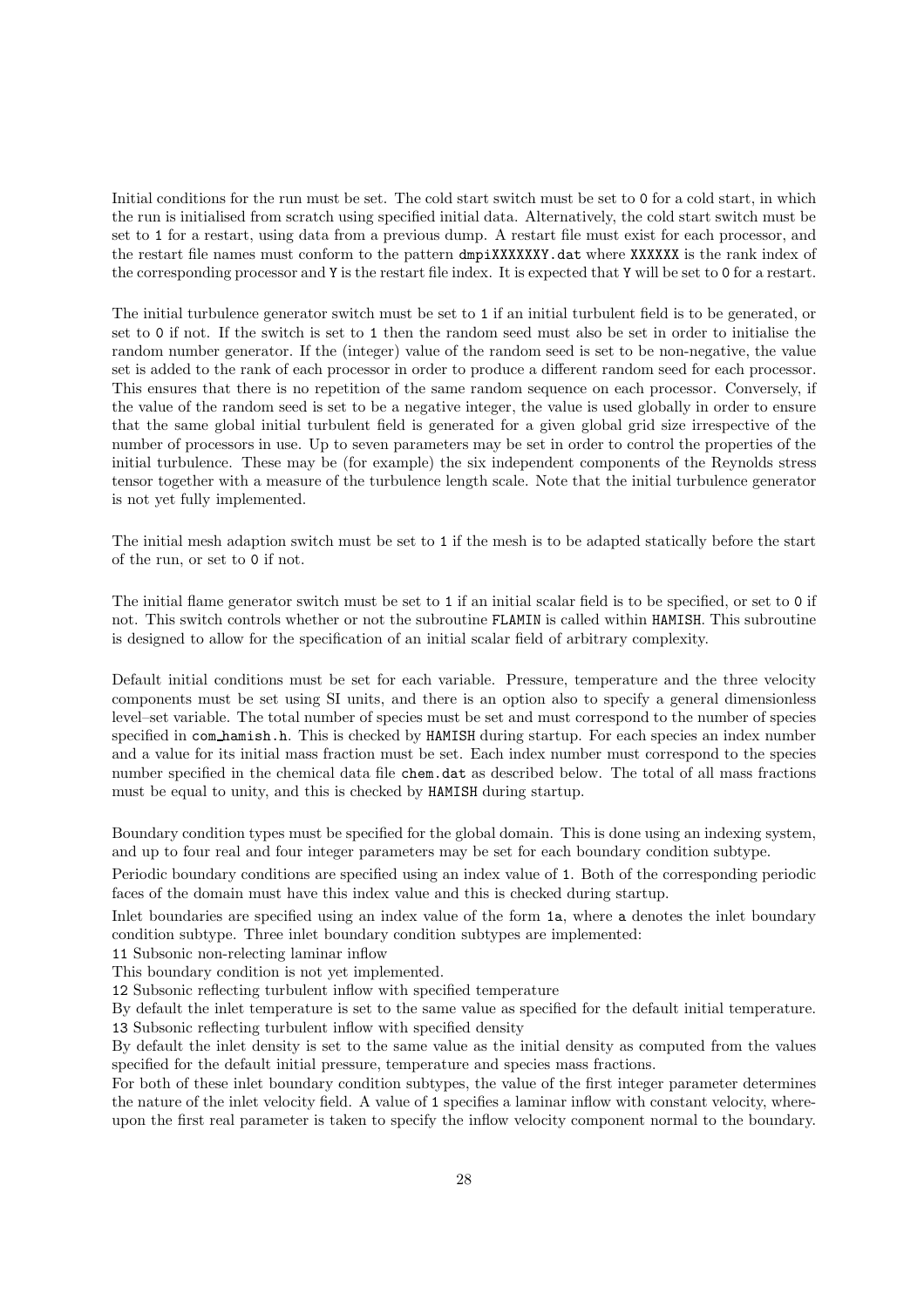A value of 2 specifies a laminar inflow with velocity varying sinusoidally in time, whereupon the first two real parameters specify the amplitude and period of the oscillation. A value of 3 specifies a turbulent inflow. Note that sinusoidal and turbulent inflow conditions are not yet implemented.

Outlet boundaries are specified using an index of the form 2b, where b denotes the outlet boundary condition subtype.

21 Subsonic non-reflecting outflow

This condition requires three real parameters to be set. In order, these specify the pressure at infinity, the relaxation parameter and the nominal boundary Mach number.

22 Subsonic reflecting outflow

This condition requires one real parameter to be set, to specify the constant pressure at the outlet.

Wall boundaries are specified using an index of the form  $3c$ , where c denotes the wall boundary condition subtype. The list of boundary condition types as implemented in the code is given below: 31 Adiabatic no-slip wall

This condition requires no additional parameters to be set.

32 Isothermal no-slip wall

This condition requires a single real parameter to be set in order to specify the wall temperature.

A set of mesh refinement criteria must be set to control the spatial adaption. The first real number is the maximum value of the normalised local spatial error at which refinement will take place, while the second real number is the minimum value of the same quantity at which derefinement will take place. The first integer is the interval between refinement/derefinement steps, while the final two integers specify the minimum and maximum refinement levels. note that these two values override the initial values set above.

The final block of data provides scaling factors for the estimation of the normalised local spatial error for the refinement/derefinement procedure. A scaling factor can be set for each variable named.

This completes the description of the control data file.

### 7.3 Chemical Data

The chemical data file chem.dat must be set up to contain the thermodynamic and chemical data required for the run. The file may be edited directly or it may be generated using the chemical preprocessor PPCHEM (see below). The file format is as shown:

```
*****************************
\starOutput file from ppchem *
\star*****************************
Species list:
  9
  1 H2
  2 O2
  3 H<sub>2</sub><sup>3</sup>
  4 O
  5 OH
  6 H
  7 HO2
  8 H2O2
  9 N2
```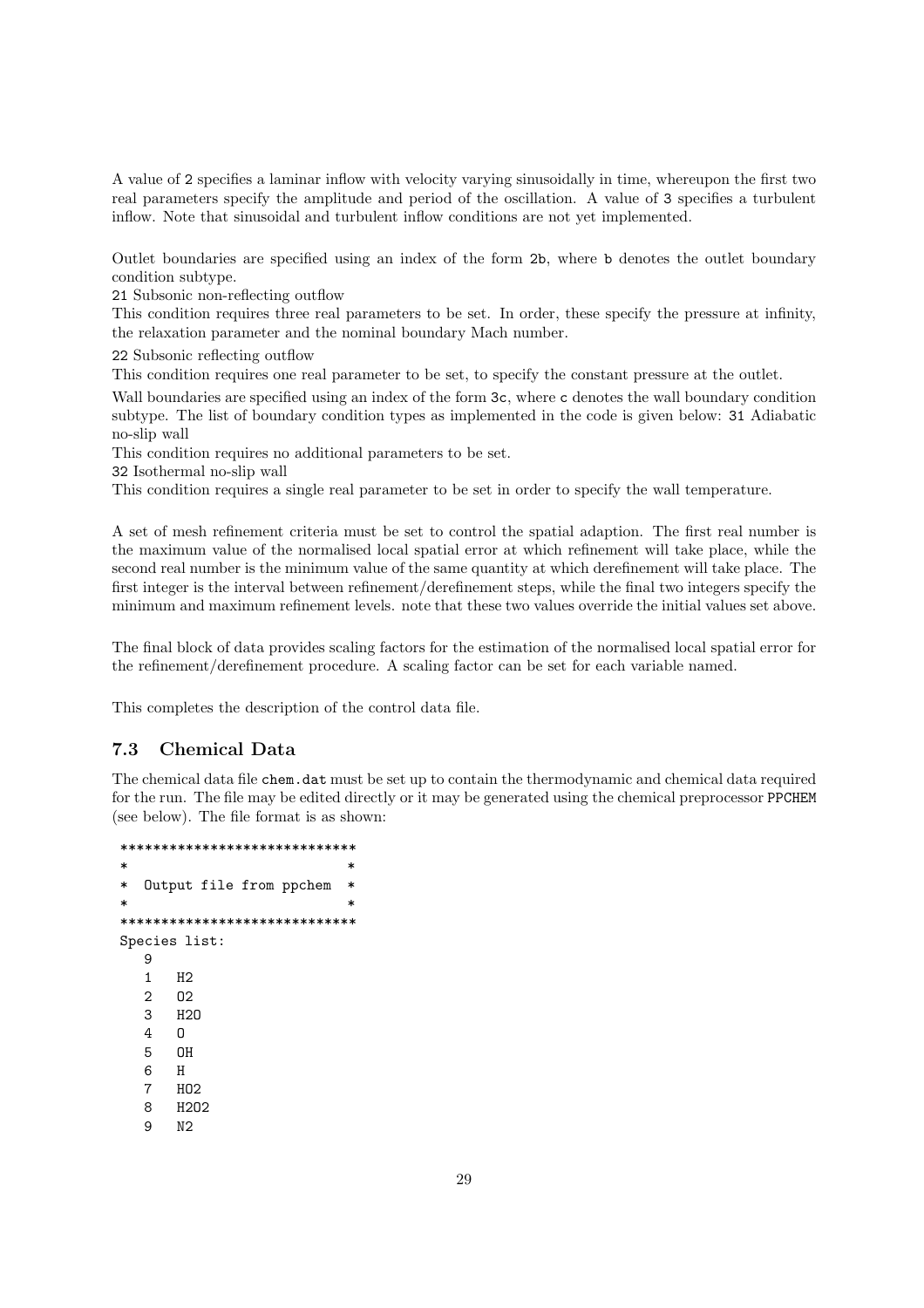```
Species data:
 1.0000E+05
  1 2.0000E+00
 3.0000E-01
 1
 3.0000E+02 3.0000E+03 11
 2.9521377E+00
3.5829958E-03
-8.7977261E-06
1.0524709E-08
-6.2289022E-12
1.7507051E-15
-1.2174423E-19
-4.1415591E-23
6.7401263E-27
-9.7947131E+02
-1.8717840E+00
      .
      .
       .
  9 2.8000E+01
 1.0000E+00
 1
 3.0000E+02 3.0000E+03 11
 2.9063202E+00
5.4218160E-03
-2.0239021E-05
3.9419891E-08
-4.0993331E-11
2.4291129E-14
-8.2509206E-18
1.4969804E-21
-1.1250780E-25
-9.8969384E+02
5.4798346E+00
Step rate data:
 21
  1 3.5500E+12 -4.1000E-01 6.9501E+07
       .
      .
       .
  21 5.8000E+11 0.0000E+00 4.0026E+07
Step species-list:
  1 4
  1 \qquad 1 \qquad \qquad 21 2 4
   1 3 5
   1 4 6
       .
      .
       .
  21 4
```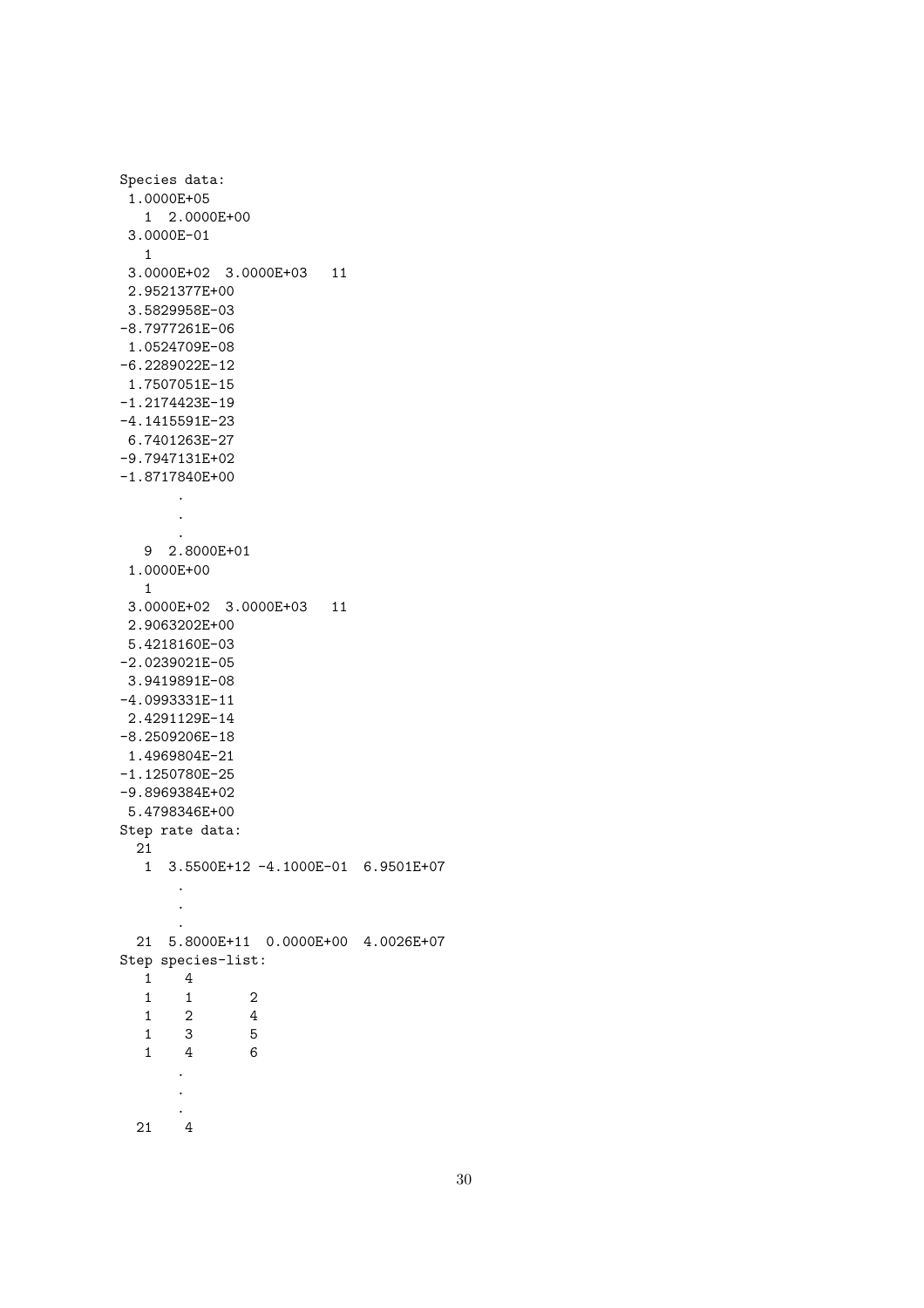21 1 3 21 2 5 21 3 7  $21$  3  $\frac{1}{21}$  4 8 Step reactant-list: 1 2  $\begin{array}{cccc} 1 & 1 & 2 \\ 1 & 2 & 6 \end{array}$ 1 2 . . . 21 2 21 1 5 21 2 8 Step product-list: 1 2  $\begin{array}{cccc} 1 & 1 & 4 \\ 1 & 2 & 5 \end{array}$  $\frac{1}{1}$  2 5 . . . 21 2 21 1 3 21 2 7 Step reactant coefficient-list: 1 0 . . . 21 0 Step product coefficient-list: 1 0 . . . 21 0 Species delta-list:  $1 \t-1.0$ 1 2 1.0 1 3 1.0  $1 \t 4 -1.0$ . . . 21 1 1.0  $21 \t 2 -1.0$ 21 3 1.0  $21 \t 4 -1.0$ Third-body list: 2 1 M1 2 M2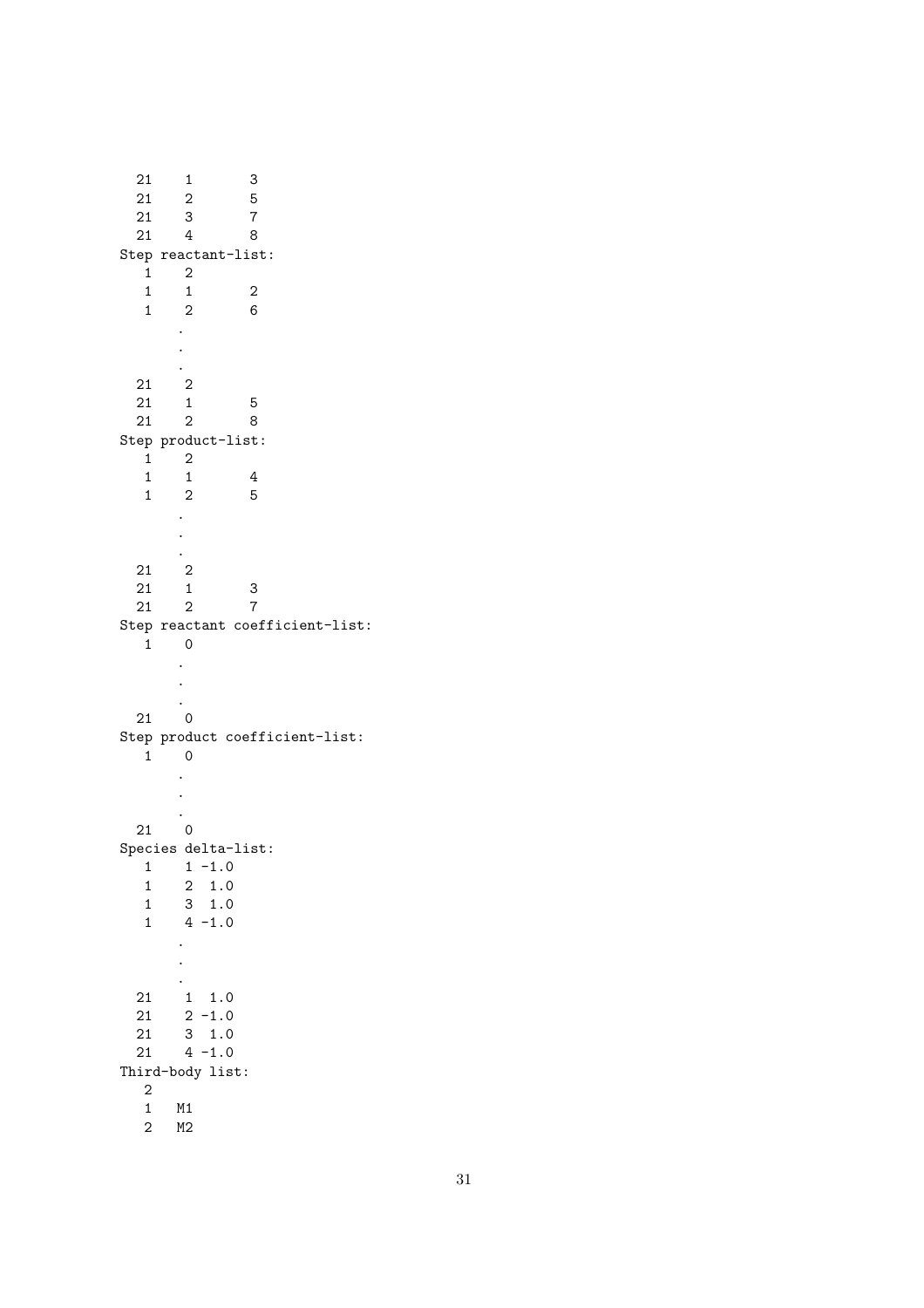```
Third-body step-list:
  1 0
      .
      .
      .
 21 0
Third-body efficiencies:
  1 1 2.5000E+00
      .
      .
      .
  1 9 1.0000E+00
  2 1 2.0000E+00
      .
      .
      .
  2 9 1.0000E+00
Gibbs step-list:
 21
  1 1
      .
      .
      .
 21 21
Lindemann step-list:
  2
  1 0
      .
      .
      .
 21 0
Lindemann step rate data:
  1 6.3700E+14 -1.7200E+00 2.1771E+06 8.0000E-01
  2 1.2000E+14 0.0000E+00 1.9050E+08 5.0000E-01
Troe step-list:
  0
Troe step rate data:
SRI step-list:
  0
SRI step rate data:
End of file
```
The example shown is an abbreviated version of the chemical data file for the 9–species 21–step hydrogen oxidation mechanism by Li et al. [18]. In most cases it is expected that the chemical data file will be generated using the chemical data preprocessor PPCHEM described below, although some manual editing may be required also.

The first five lines are treated as a header and are read but ignored by the HAMISH code. The various data items are then listed in groups, where the format of each group is fixed and is determined by the nature of the data involved. Note that not all groups are required for all reaction mechanisms, and in this case a one-line header appears as a placeholder for the group.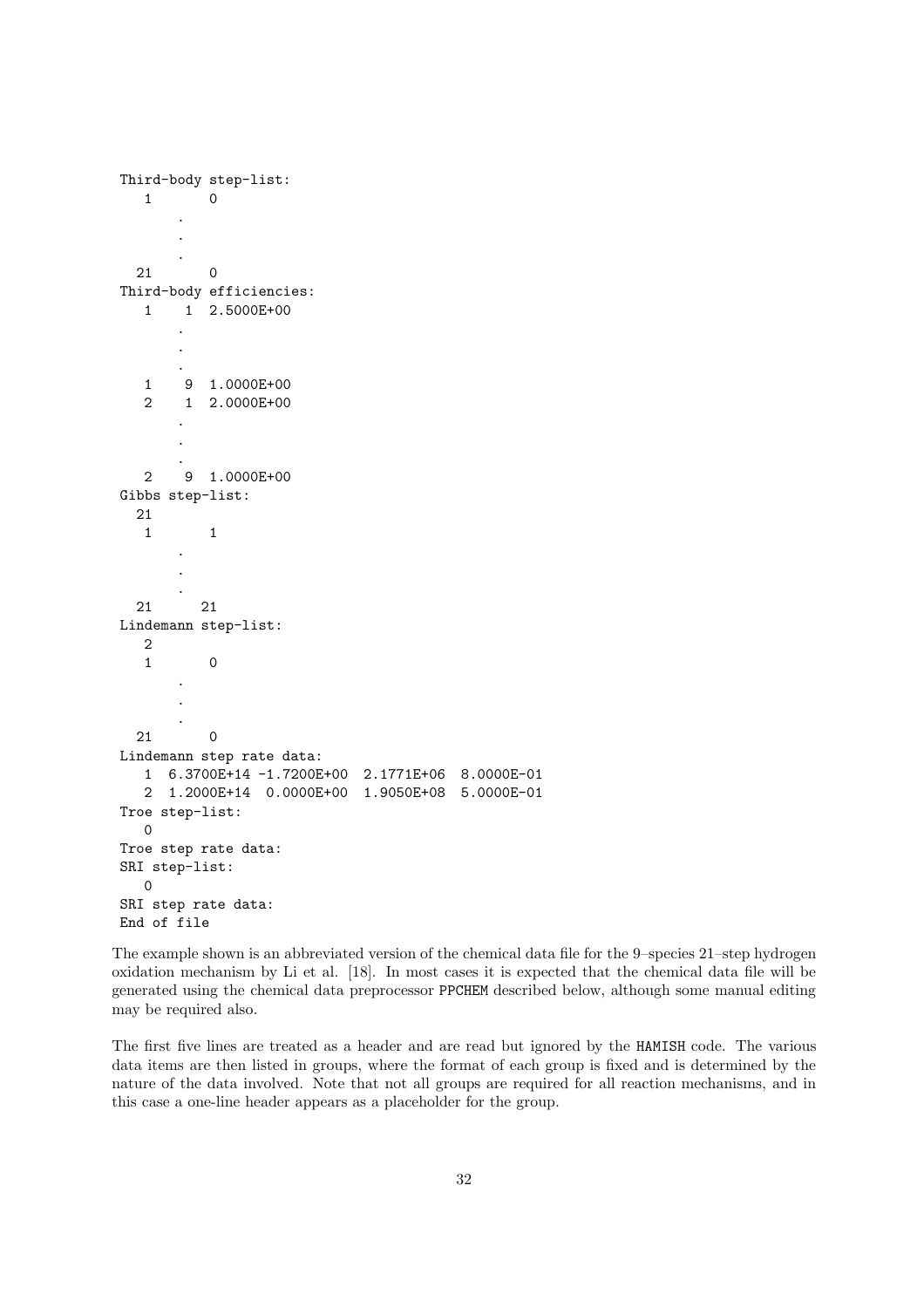The *species list* associates an integer identifier with each species involved in the reaction mechanism. After the one-line header, the first line contains an integer  $N$  specifying the number of species in the list and hence the length of the list. Each subsequent line contains an integer identifier  $\alpha$  and a string representing the species chemical symbol  $\mathcal{M}_{\alpha}$ . Each integer identifier must be unique, and each species string must contain no spaces. The default maximum length of a species string is 10 characters.

The species data group contains the thermodynamic data required for each species. Following the one-line header the first line specifies the reference pressure in Pa. There follows a series of data blocks with one block per species. For each block the first line contains the species integer identifier and the molar mass of the species in kg/kmol, and the second line specifies the Lewis number for the species. The next line contains an integer which specifies the number of temperature ranges over which the thermodynamic data is defined. The data for each temperature range is specified in a sub-block whose first line contains two real numbers specifying the lower and upper limits of temperature (in Kelvin) and an integer specifying the number of temperature coefficients for that range. The remainder of the sub-block contains the coefficients arranged one per line. There are as many sub-blocks as there are temperature ranges for each species, and as many data blocks as there are species in the species list.

The *step rate data* group contains the Arrhenius rate parameters for each forward step in the reaction mechanism. The group consists of a one-line header followed by a line containing an integer M specifying the number of steps in the reaction mechanism. This is followed in turn by one line for each step containing a unique integer identifier m for the step followed by three real numbers specifying the Arrhenius rate parameters  $A_m$ ,  $n_m$  and  $E_m/R^0$ , in accordance with eq.(40).

The *step species list* provides a compact list of the species involved in each step of the reaction mechanism, i.e. a species for which either  $\nu'_{\alpha,m}$  or  $\nu''_{\alpha,m}$  (or possibly both) takes a non-zero value. Note that third bodies are not included in this list. The group consists of a one-line header followed by a number of data blocks, one for each step in the mechanism. Each block begins with a line containing two integer values, the first being the value of  $m$  that uniquely identifies the step and the second specifing the number of species involved in that step. Subsequent lines in each block contain three integer values of which the first is a repeat of the step identifier m, the second is an index number applicable only within the current step, and the third identifies a species using the unique integer identifier  $\alpha$  as previously defined in the species list. There are as many lines in each block as there are species taking part in the step, and there are as many blocks as there are steps in the mechanism.

The step reactant list provides a compact list of the species involved in each step of the mechanism as molecular reactant species, i.e. a species for which  $\nu'_{\alpha,m}$  takes an integer value greater than zero. Note that third bodies are not included in the list. The group has the same structure as the step species list, consisting of a one-line header followed by a number of data blocks, one for each step in the mechanism. Each block begins with a line containing two integer values, the first being the value of  $m$  that uniquely identifies the step and the second specifing the number of entries in the list for that step. Subsequent lines in each block contain three integer values of which the first is a repeat of the step identifier m, the second is an index number applicable only within the current step, and the third uses the unique species identifier  $\alpha$  to identify a reactant species within the current step. If  $\nu'_{\alpha,m}$  has an integer value greater than unity then the entry for species  $\alpha$  is repeated to appear a total of  $\nu'_{\alpha,m}$  times, each with a unique index number but with the same species identifer. There are as many lines in each block as required for the number of species for each step including repeats, and there are as many blocks as there are steps in the mechanism.

The *step product list* provides a compact list of the species involved in each step of the mechanism as molecular product species, i.e. a species for which  $\nu''_{\alpha,m}$  takes an integer value greater than zero. Note that third bodies are not included. The group has the same structure as the step species list, consisting of a one-line header followed by a number of data blocks, one for each step in the mechanism. Each block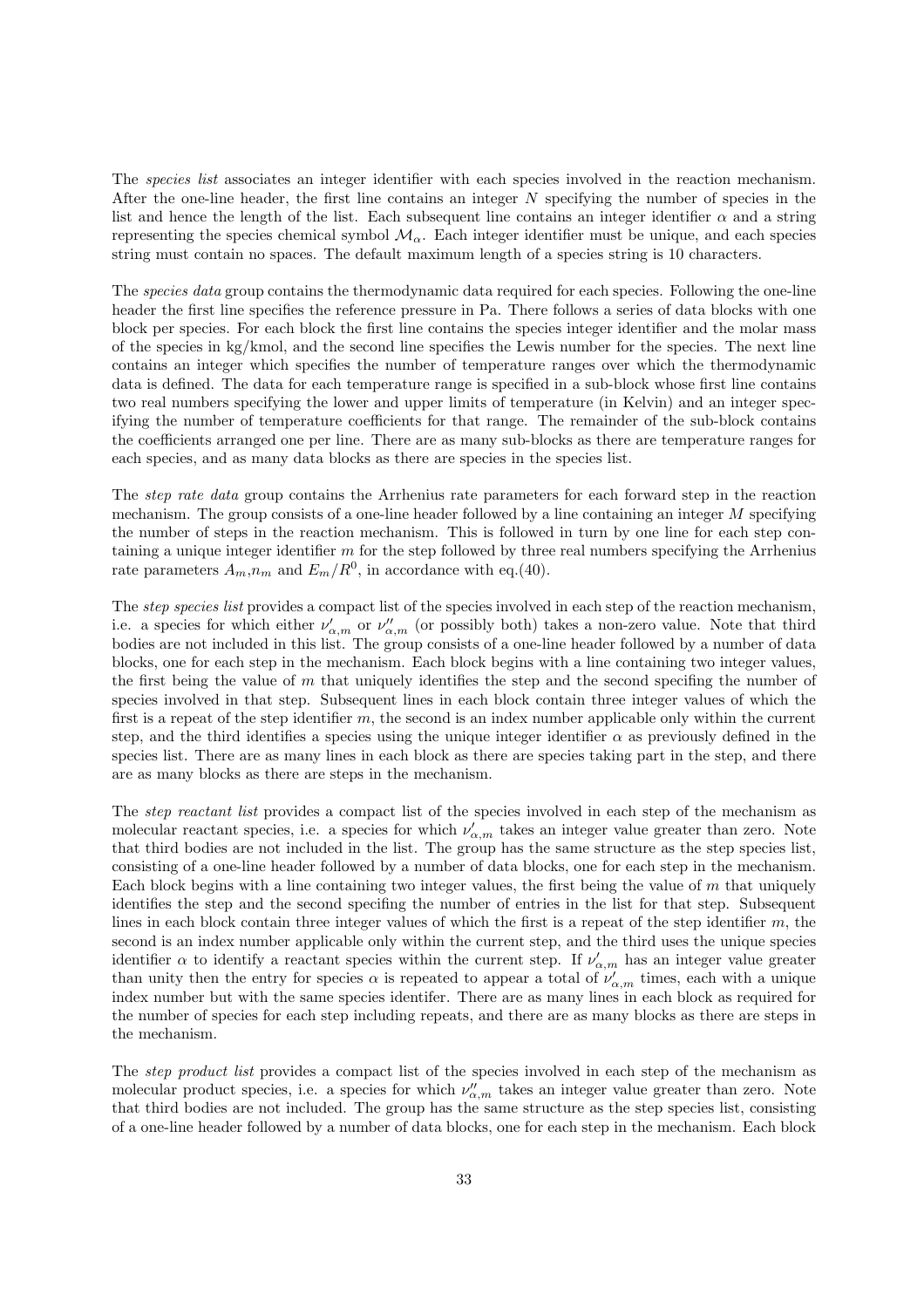begins with a line containing two integer values, the first being the value of  $m$  that uniquely identifies the step and the second specifing the number of entries in the list for that step. Subsequent lines in each block contain three integer values of which the first is a repeat of the step identifier  $m$ , the second is an index number applicable only within the current step, and the third uses the unique species identifier  $\alpha$  to identify a product species within the current step. If  $\nu''_{\alpha,m}$  has an integer value greater than unity then the entry for species  $\alpha$  is repeated to appear a total of  $\nu''_{\alpha,m}$  times each with a unique index number but with the same species identifer. There are as many lines in each block as required for the number of species in each step including repeats, and there are as many blocks as there are steps in the mechanism.

The step reactant coefficient list provides a list of the reactant species for which the value of  $\nu'_{\alpha,m}$  is non-zero but is not a positive integer. Note that third bodies are not included. The group has the same structure as the step species list, consisting of a one-line header followed by a number of data blocks, one for each step in the mechanism. Each block begins with a line containing two integer values, the first being the value of  $m$  that uniquely identifies the step and the second specifing the number of entries in the list for that step. Subsequent lines in each block contain three integer values and one real value. The first integer is a repeat of the step identifier m, the second is an index number applicable only within the current step, and the third uses the unique species identifier  $\alpha$  to identify a reactant species within the current step. The real value is the value of  $\nu'_{\alpha,m}$  for that species within the step. There are as many lines in each block as required to specify all of the non-zero non-positive-integer values of  $\nu'_{\alpha,m}$  for that step, and there are as many blocks as there are steps in the mechanism.

The step product coefficient list provides a list of the product species for which the value of  $\nu''_{\alpha,m}$  is nonzero but is not a positive integer. Note that third bodies are not included. The group has the same structure as the step species list, consisting of a one-line header followed by a number of data blocks, one for each step in the mechanism. Each block begins with a line containing two integer values, the first being the value of  $m$  that uniquely identifies the step and the second specifing the number of entries in the list for that step. Subsequent lines in each block contain three integer values and one real value. The first integer is a repeat of the step identifier m, the second is an index number applicable only within the current step, and the third uses the unique species identifier  $\alpha$  to identify a product species within the current step. The real value is the value of  $\nu''_{\alpha,m}$  for that species within the step. There are as many lines in each block as required to specify all of the non-zero non-positive-integer values of  $\nu''_{\alpha,m}$  for that step, and there are as many blocks as there are steps in the mechanism.

The step species delta-list contains the value of the difference of stoichiometric coefficients  $(\nu''_{\alpha,m} - \nu'_{\alpha,m})$ for each species in each step in the mechanism. Note that third bodies are not included. The group consists of a one-line header followed by a number of data blocks, one for each step in the mechanism. Each line in each block contains two integer values and one real value. The first integer is a repeat of the step identifier  $m$  while the second is an index number applicable only within the current step. The real value is the value of  $(\nu''_{\alpha,m} - \nu'_{\alpha,m})$  for that species within the step. There are as many lines in each block as required for the number of species involved in the step, and there are as many blocks as there are steps in the mechanism.

The *third body list* associates an integer identifier with each third body involved in the reaction mechanism. After the one-line header, the first line contains an integer specifying the number of distinct third bodies required by the mechanism and hence the length of the list. Each subsequent line contains an integer identifier and a string representing the generic chemical symbol for the corresponding third body. Each third-body integer identifier must be unique, and each third-body string must contain no spaces. The default maximum length of a third-body string is 10 characters.

The third-body step-list indicates which steps in the reaction mechanism involve a third body. After the one-line header, each line contains two integer values. The first integer corresponds to the step number m. If a step does not involve a third body then the second integer value is set equal to zero. If a step does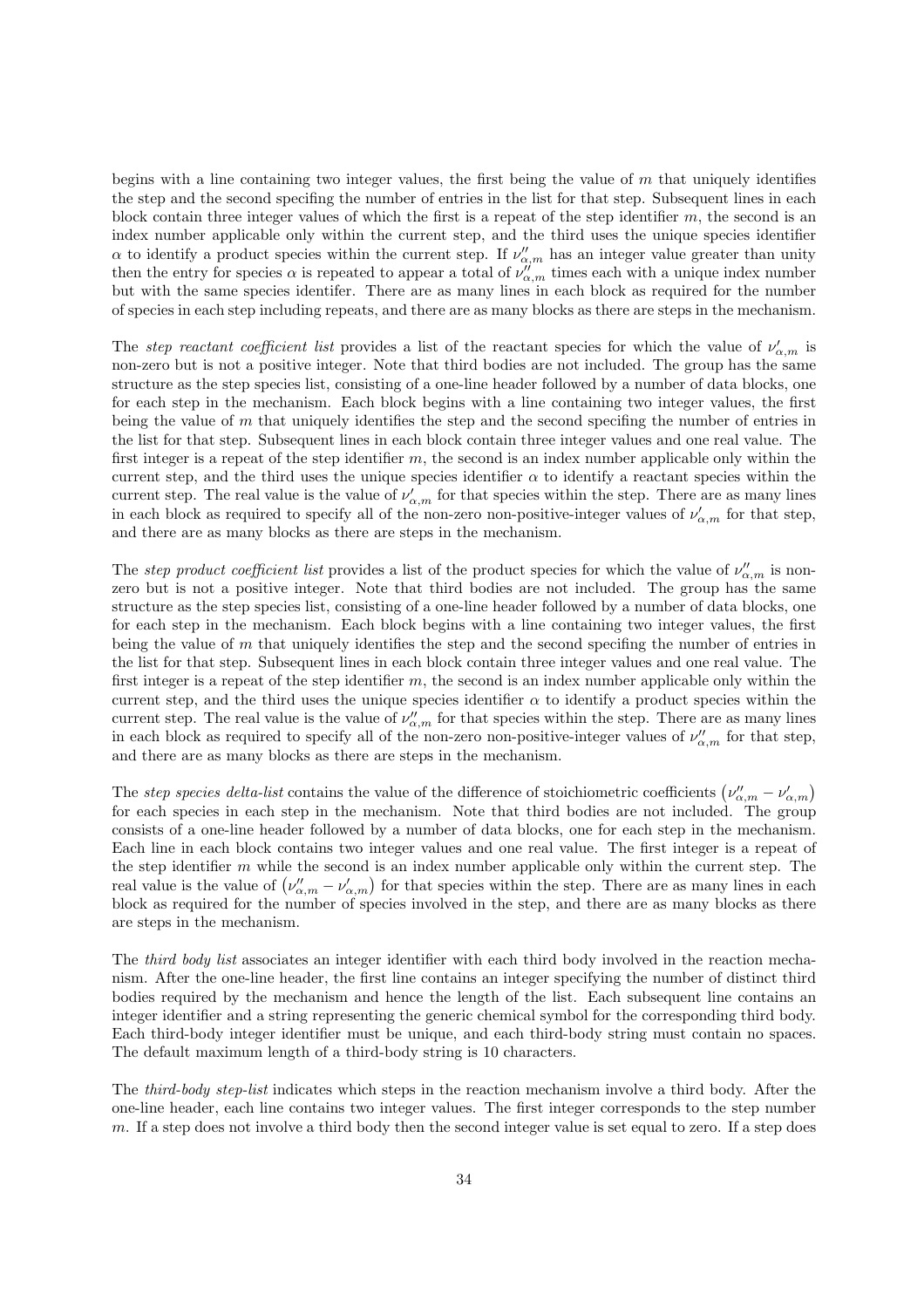involve a third body then the second integer value is the third body identifier for that step, as already defined in the third body list.

The *third-body efficiencies* are listed for each third body identified in the third body list. For every third body there is a data block consisting of a number of lines equal to the number of species  $N$ . Each line contains two integer values and a real value. The first integer is the unique identifier for the third body as previously specified in the third body list. The second integer is the species number  $\alpha$  as previously specified in the species list, and the real value is the value of the third body efficiency  $\eta_{\alpha,M}$ .

The Gibbs step-list indicates which steps in the mechanism need to have the backward reaction rate evaluated using the Gibbs function. The first line contains a single integer value specifying the number of Gibbs steps. If this number is non-zero, there follows a number of lines equal to the number of steps in the reaction mechanism. Each line contains two integer values, of which the first is the step index number  $m$  as previously specified in the step species list. If the step requires evaluation of the reaction rate using the Gibbs function then the second integer value is equal to  $m$ , otherwise it is equal to zero.

The Lindemann step-list indicates which steps in the mechanism need to have the reaction rate evaluated using a Lindemann form. The first line contains a single integer value specifying the number of Lindemann steps. If this number is non-zero, there follows a number of lines equal to the number of steps in the reaction mechanism. Each line contains two integer values, of which the first is the step index number  $m$  as previously specified in the step species list. If the step requires evaluation of the reaction rate using a Lindemann form then the second integer value specifies a unique integer identifier for the Lindemann step, otherwise it is equal to zero.

The Lindemann step rate data is listed for each Lindemann step. Each entry consists of an integer identifier for the Lindemann step together with the real-number values of the Lindemann fall-off rate parameters  $A_{\text{fall}}$ ,  $n_{\text{fall}}$  and  $E_{\text{fall}}/R^0$ . The length of the list is equal to the number of Lindemann steps as already specified in the Lindemann step list.

# References

- [1] K.W. Jenkins, R.S. Cant: Direct Numerical Simulation of turbulent flame kernels, in "Recent Advances in DNS and LES", eds. D. Knight and L. Sakell, pp191–202, Kluwer Academic, New York, 1999.
- [2] R.S. Cant: SENGA2 User Guide, Tech. Report CUED–THERMO–2012/04, Cambridge University Engineering Department, 2012.
- [3] R.J. Kee, F.M. Rupley, E. Meeks, J.A. Miller: CHEMKIN–III: A Fortran chemical kinetics package for the evaluation of gas–phase chemical and plasma kinetics, report SAND96-8216, Sandia National Laboratories, 1996.
- [4] A. Ern, V. Giovangigli: Multicomponent Transport Algorithms, Lecture Notes in Physics 24, Springer–Verlag, 1994.
- [5] F.A. Lindemann, Discussion on "The Radiation Theory of Chemical Action", Trans. Faraday Soc. 17, 598–606, 1922.
- [6] R.G. Gilbert, K. Luther, J. Troe: Theory of thermal unimolecular reactions in the fall–off range. II. Weak collision rate constants, Ber. Bunsenges. Phys. Chem. 87, 169–177, 1983.
- [7] P.H. Stewart, C.W. Larson, D. Golden: Pressure and temperature dependence of reactions proceeding via a bound complex. 2. Application to  $2CH_3 \rightarrow C_2H_5 + H$ , Combust. Flame 75, 25–32, 1989.